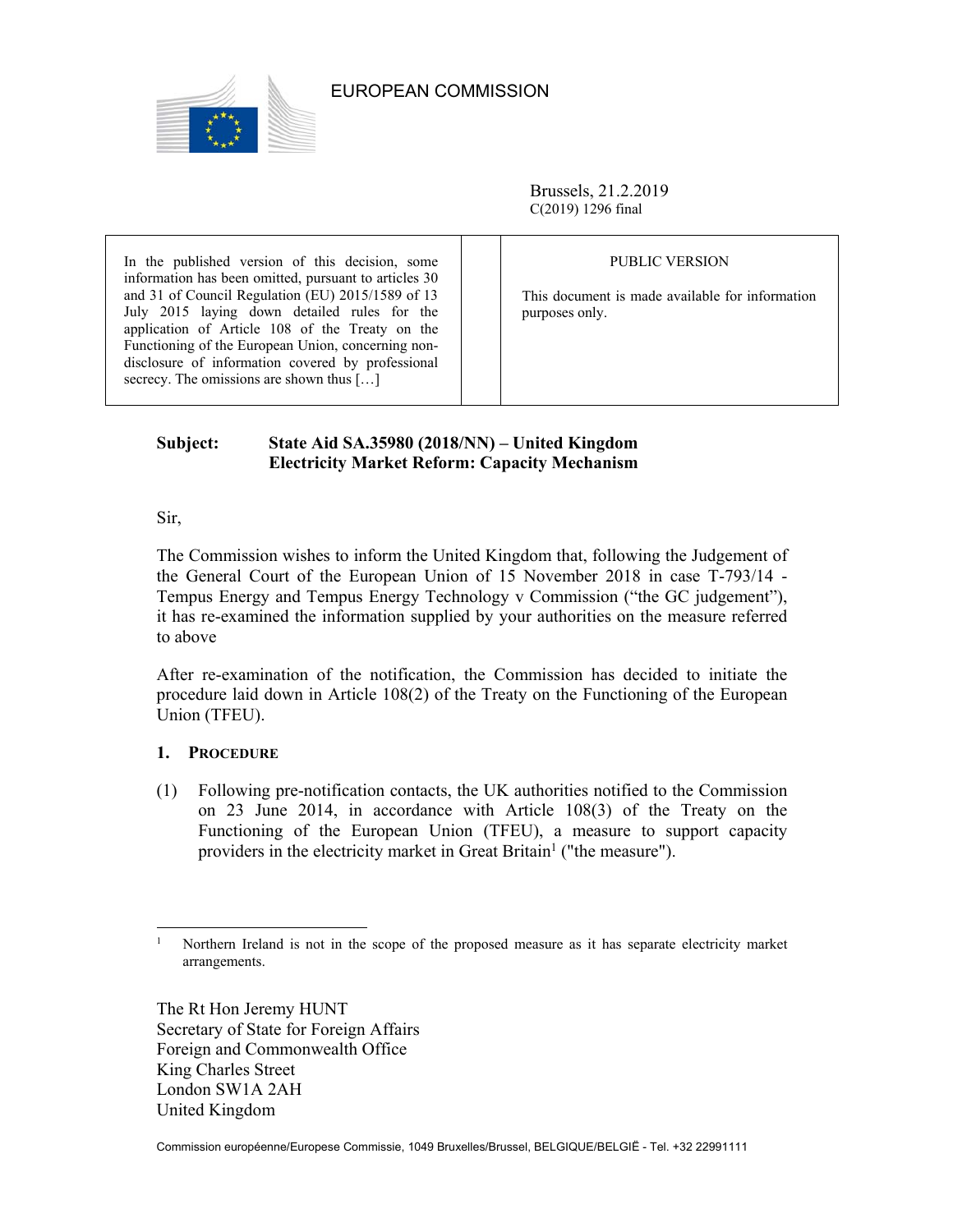- (2) In the course of the pre-notification contacts and the notification process the Commission received several submissions alleging the incompatibility of the measure with Article 107(3)(c).
- (3) On 23 July 2014, the Commission decided not to raise objections to the aid scheme establishing the measure, on the ground that that scheme was compatible with the Union rules on State aid.<sup>2</sup>
- (4) On 15 November 2018, in the GC judgement, the General Court annulled the Commission decision mentioned in recital (3) above. In summary, the General Court considered that based on the length and circumstances of the pre-notification phase and the lack of appropriate investigation by the Commission at the preliminary examination stage with regard to some aspects of the capacity market, more specifically, with regard to the role and treatment of demand side response in the notified capacity mechanism, the Commission should have had doubts as to the compatibility of the measure with the internal market, which should have led it to initiate the formal investigation procedure in accordance with Article 108(2) TFEU, and thus allow interested parties to submit their observations and to put at its disposal the relevant information in order to better assess the compatibility of the planned capacity market.
- (5) Following the annulment of the Commission decision, the Commission registered the file under a NN reference, since the measure has been in force since 20143. Additional information was received from the UK on 20 December 2018. In order to comply with the GC judgement, the Commission re-examined the notified measure and decided to initiate the formal investigation proceedings under Article 108(2) TFEU.
- (6) Since the United Kingdom notified on 29 March 2017 its intention to leave the European Union, pursuant to Article 50 of the Treaty on European Union, the Treaties will cease to apply to the United Kingdom from the date of entry into force of the withdrawal agreement or, failing that, two years after the notification, unless the European Council in agreement with the United Kingdom decides to extend this period. As a consequence, and without prejudice to any provisions of the withdrawal agreement, the present decision only applies if (i) the United Kingdom is still a Member State on the first day of the period for which the notified scheme is approved, and (ii) to individual aid granted under the notified scheme until the United Kingdom ceases to be a Member State.

## **2. DESCRIPTION OF THE MEASURE**

## **2.1. Overview of the measure**

(7) In 2014, the United Kingdom (UK) estimated that the electricity market in Great Britain (GB) would reach critical levels of generation adequacy around 2017/2018. The UK therefore designed the measure as a capacity market where the System Operator organises centrally-managed auctions to procure the level of capacity required to ensure generation adequacy.

 $\overline{a}$ 2 Commission Decision C(2014) 5083 final of 23 July 2014 not to raise objections to the aid scheme for the 'capacity market' proposed by the UK (State aid SA.35980 (2014/N-2)) (OJ 2014 C 348, p. 5)

<sup>3</sup> The first auction under the capacity market took place on 16-18 December 2014 for the delivery of capacity four years later.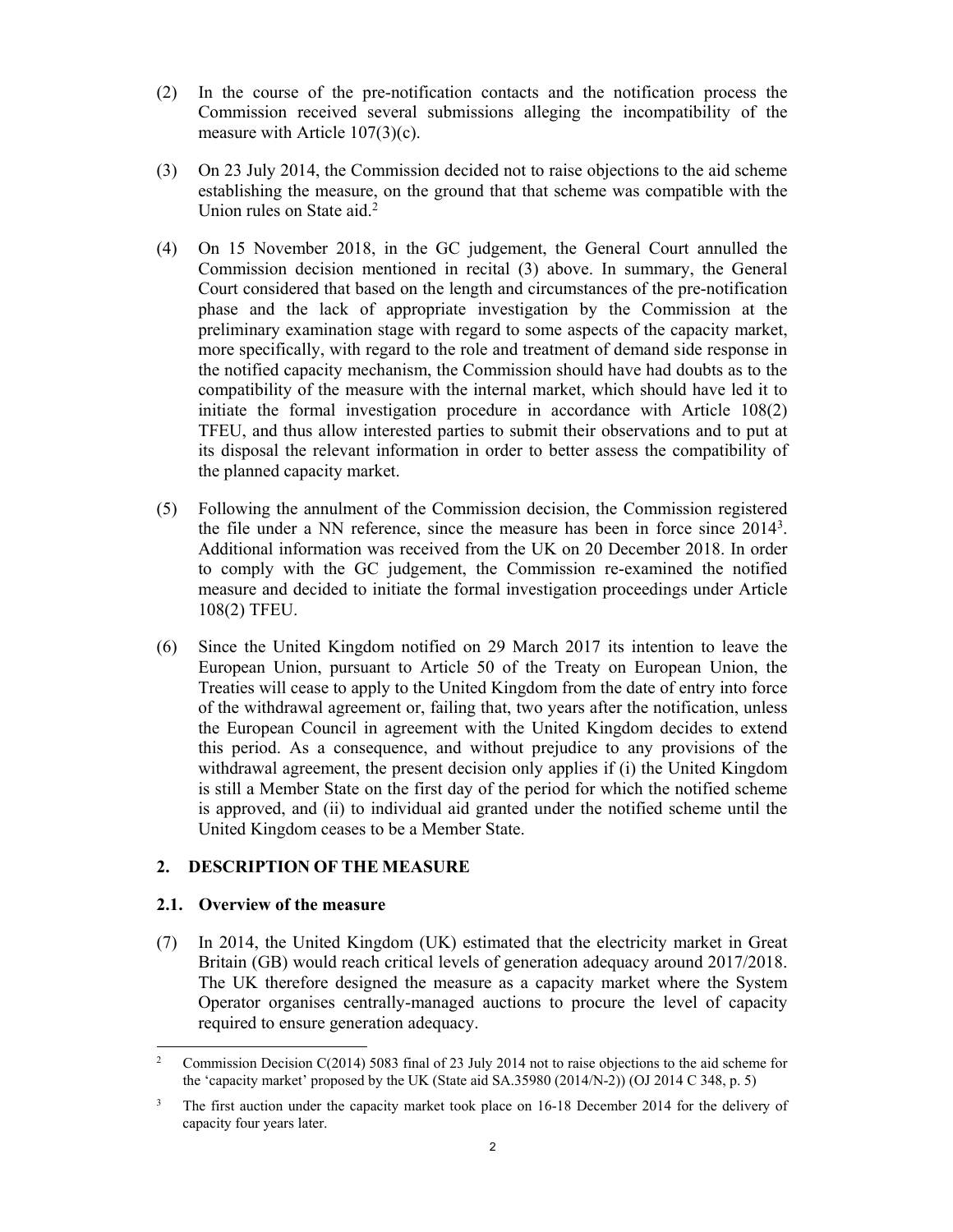- (8) The auctions were initially open to existing and new generators, demand side response (DSR) operators and storage operators. Participation of interconnectors was enabled as of the second auction in 2015. Successful bidders receive a steady payment during the duration of the capacity agreement in return for a commitment to deliver electricity at times of system stress called on by the System Operator. Financial penalties apply if beneficiaries do not deliver the amount of energy according to their capacity obligation. The measure is financed through a levy on electricity supplies.
- (9) The first auction was organised in 2014 for the delivery of the capacity in 2018, followed by three further four-year ahead ('T-4') auctions (in 2015, 2016 and 2017), one year-ahead ('T-1') auction (in 2017), and two transitional auctions  $(TA', \text{in } 2016 \text{ and } 2017)$  as discussed in recital (61).
- (10) The measure was suspended on 15 November 2018 following the GC judgement, mentioned in recital (4) (and currently under appeal). The UK confirmed that no further aid under the Capacity Market (also abbreviated as "CM") would be granted through auctions and that the payments for the aid granted under the auctions that had already taken place had been halted until a State aid approval by the Commission.

## **2.2. Legal basis, duration, budget and governance arrangements**

- (11) The legal basis for the measure is the Energy Act 2013. Secondary legislation in the form of Electricity Capacity Regulations 2014, the Electricity Capacity (Supplier Payments etc.) Regulations 2014 and the Capacity Market Rules govern the implementation of the measure.
- (12) The Energy Act does not contain an end date for the Capacity Market. The State aid clearance is however valid for a period of 10 years starting from the date of the first implementation of the measure in 20144.
- (13) Table 1 below presents a summary of the outcome of the various capacity market auctions which have taken place since 2014, including the transitional auctions (TA).

 $\overline{a}$ 

<sup>4</sup> The date of implementation is considered to be 16 December 2014 when the first auction under the capacity market took place.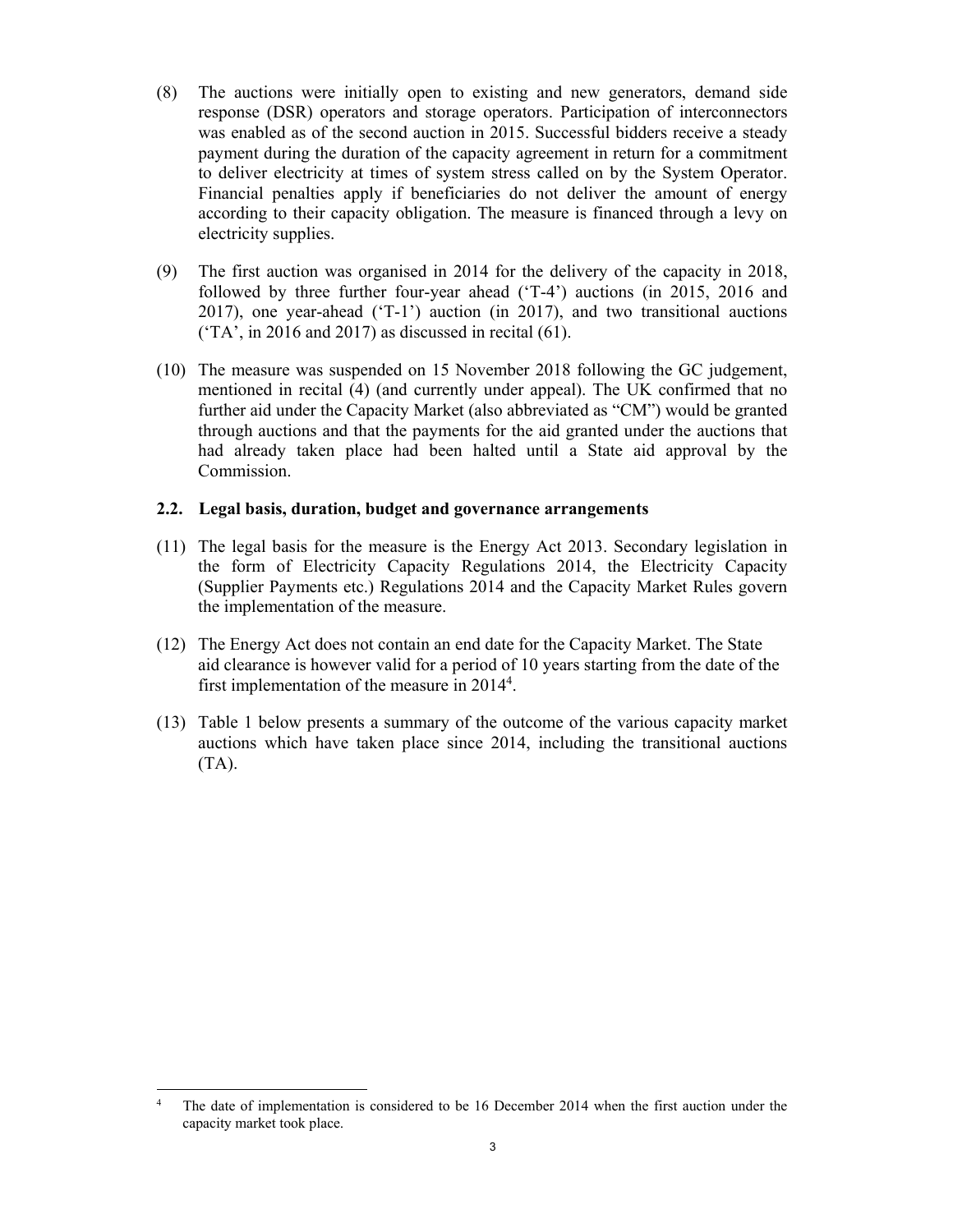| <b>Auction</b> | <b>Auction</b><br>acquired<br>capacity<br><b>GW</b> | <b>Clearing</b><br>Price<br><b>GBP/kW</b> | budget<br><b>Total</b><br>for<br>Capacity committed at<br>auction <sup>5</sup><br><b>GBP</b> millions |
|----------------|-----------------------------------------------------|-------------------------------------------|-------------------------------------------------------------------------------------------------------|
| T-4 2014       | 49.3                                                | 19.40                                     | 1,734                                                                                                 |
| T-4 2015       | 46.4                                                | 18.00                                     | 1,082                                                                                                 |
| T-4 2016       | 52.4                                                | 22.50                                     | 2,012                                                                                                 |
| T-4 2017       | 50.4                                                | 8.40                                      | 500                                                                                                   |
| T-1 2017       | 5.8                                                 | 6.00                                      | 35                                                                                                    |
| TA 2016        | 0.8                                                 | 27.50                                     | 22                                                                                                    |
| TA 2017        | 0.3                                                 | 45.00                                     | 14                                                                                                    |

**Table 1: Summary of Capacity Market Auction Outcomes** 

- (14) The UK regularly reviews the CM mechanism in the light of feedback of each auction process, and has conducted a number of public consultation exercises to make incremental improvements to the regulatory detail of certain specific features of the scheme. Ofgem also annually gathers stakeholder views on potential changes to the operational and administrative features of the scheme and makes amendments to the rules. In addition, a more formal and comprehensive review is scheduled to take place every five years<sup>6</sup>, involving both the government and Ofgem, to assess the extent to which the Capacity Market effectively delivers on its objectives and to which it remains the most effective form of intervention to address those objectives, which include considering underlying market failures. In essence, the review consists of the following two stages:
	- a. Ofgem carries out five-year reviews of those areas of the Capacity Market design that are covered in the Capacity Market Rules, looking at the effectiveness of the scheme and whether its existing arrangements are fit for purpose.
	- b. the Government assesses the Capacity Market and its objectives from a more high-level perspective and addresses the question of whether the Capacity Market is still needed in the future or should be phased out and the extent to which the objectives of the Capacity Market could be achieved in way that imposes less regulation. This is informed by the Government's annual internal consideration of whether to run the Capacity Market auction as well as the findings of Ofgem's first stage review. The Government carries out public consultations as part of this review process.

 5 The CM registers are regularly updated to reflect capacity that no longer has an agreement. The total presented here represents the amount committed in the auction. It has not been adjusted for capacity that has dropped out since the auction which is no longer eligible for capacity payments. The values have not been adjusted for inflation.

<sup>6</sup> In December 2018, the UK informed the Commission that the first review of the capacity mechanism was ongoing.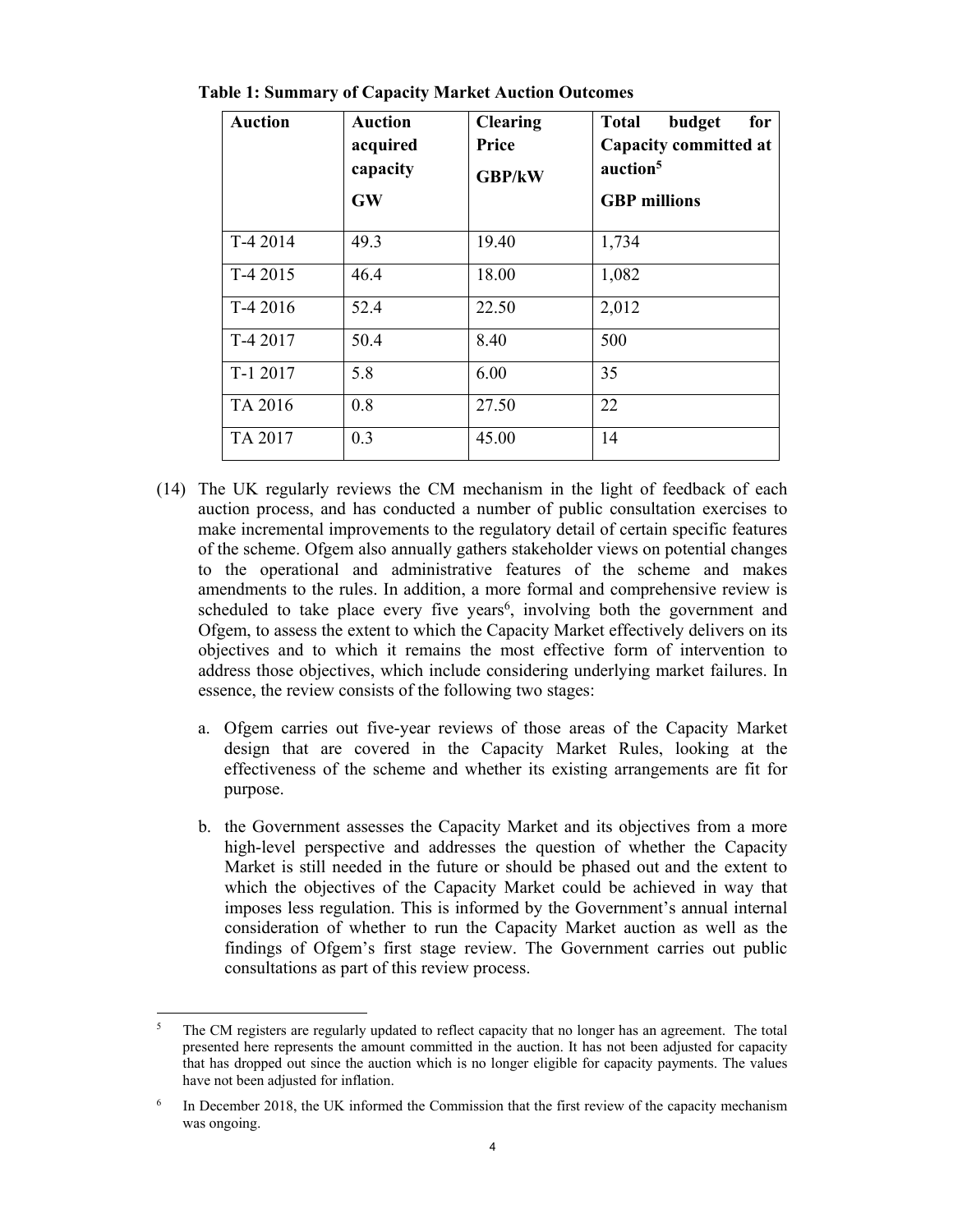- (15) The UK Government has initiated the first 5-year review process by publishing a Call for Evidence in August 2018, thus inviting views and evidence at a high level on issues such as whether there is a continuing need for the CM, and the identification of any priority areas where changes should be made. In September 2018, Ofgem published an Open Letter asking for views and evidence on whether the Rules continue to meet their objectives.
- (16) The measure is implemented by the Government, the energy regulator (Ofgem), the Delivery Body (National Grid – 'NG'), the Settlement Body (a new institution created under the Energy Act 2013, subject to government direction and oversight) and the settlement service provider (Elexon). A brief high-level description of their roles and responsibilities is set out below.

## *The Government*

(17) The Government is responsible for the strategic oversight of the Capacity Market and for changes to the Regulations governing the scheme and to ensure continued accountability for key aspects of the Capacity Market design. The Regulations include for example general eligibility criteria for entry to Capacity Market auctions, functions of the System Operator for delivery of the Capacity Market, and the settlement of payments.

### *Ofgem*

(18) The Government designed the Rules for the Capacity Market, but the market regulator Ofgem is responsible for implementing them (both the Government and Ofgem may amend the Rules). The Capacity Market Rules include technical rules and procedures concerning pre-qualification and capacity auctions, the contents of capacity agreements and the obligations of capacity agreement holders. When considering changes to the Rules, Ofgem is bound by a set of objectives enshrined in the Regulations and the Rules, which ensures transparency and confidence in the governance of the Capacity Market. Ofgem is also responsible for the resolution of disputes raised by applicants about the outcome of pre-qualification.

*National Grid (also abbreviated "NG")* 

- (19) The System Operator is the National Grid. It undertakes the delivery role for the Capacity Market, including: providing advice to Ministers on the security of supply outlook and recommending the amount of capacity to auction in order to meet the reliability standard; pre-qualifying auction participants, administering the capacity auctions and issuing the contracts (so-called "capacity agreements") with the successful bidders; developing and administering new supporting procedures such as the provision of Capacity Market warnings.
- (20) The Government sets out the delivery functions of the System Operator in secondary legislation, which are 'relevant requirements' enforceable by Ofgem. This gives the Government certainty about what will be delivered and a clear basis for Ofgem to manage NG's performance in its delivery role. A panel of technical experts provides independent scrutiny of NG's advice on the recommended amount of capacity to auction.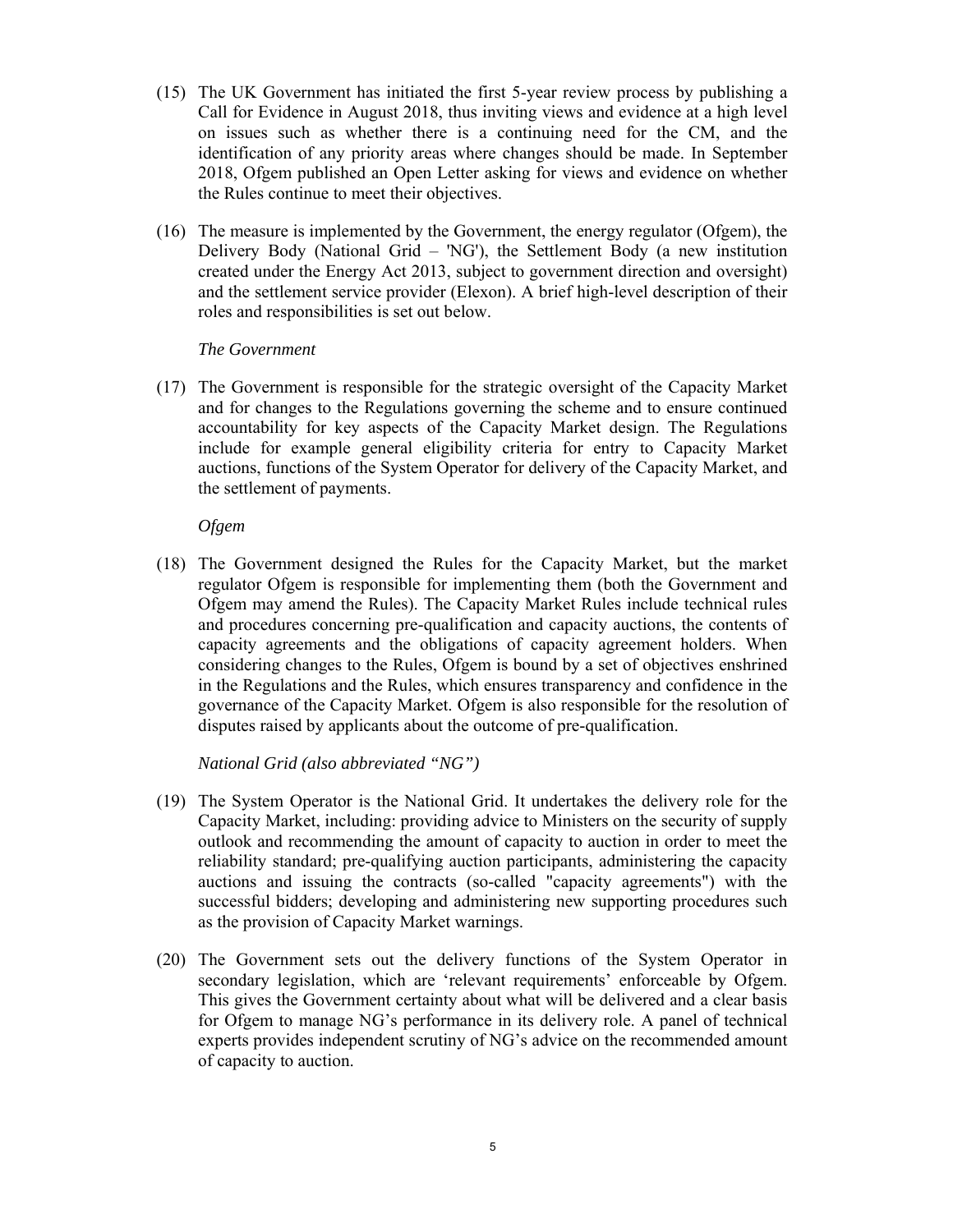### *The Settlement Body*

The Government set up the Capacity Market Settlement Body to provide ultimate accountability, governance and control of the settlement process and payments disbursed under capacity agreements. The Settlement Body is a private company limited by shares owned by the Government as the sole shareholder. It is responsible for setting its own internal governance so that it is able to meet its obligations, but the Government has retained overall control over it.

### *The settlement service provider*

(21) The Government announced the decision to contract functions out to Elexon Ltd. through the Official Journal of the European Union in February 2013. Elexon operates as the settlement service provider, with responsibilities for carrying out calculations and determinations of capacity payments. Elexon's role as settlement service provider is similar but more limited than the role it currently has under the Balancing and Settlement Code. A contract between the Settlement Body and Elexon outlines the details of the service to be delivered, the cost of that service and performance monitoring arrangements.

## **2.3. Beneficiaries**

## *Eligibility*

- (22) Capacity providers participate in the Capacity Market on the basis of 'Capacity Market Units' (CMUs). It is at CMU level at which pre-qualification applications are made, capacity agreements are held, obligations that apply in times of system stress are specified and penalties/over-delivery payments are calculated. Generation capacity (both existing and new), interconnectors, storage and DSR are able to participate. The eligibility criteria are set out in recitals (23) to (27).
- (23) Generating units (defined with reference to: providing electricity, being capable of independent control, net output measured by half hourly meter(s), connection capacity in excess of 2MW) may participate individually as a CMU or aggregate with other eligible generating units under the following conditions:
	- The units all form part of the same Trading Unit (i.e. power station); or
	- All the units are connected to the system at the same Boundary Point; that is the same site, but the Trading Unit concept does not apply; or
	- The aggregate capacity of all the units is between the minimum (2MW) threshold and 50MW (effectively embedded generation spread across several sites);
- (24) DSR CMUs are defined with reference to a commitment to reduce demand with the DSR provider being (i) an electricity customer directly; (ii) an entity owning the electricity customer; or (iii) an entity having contractual DSR control over the electricity customer. Such commitment should cause the electricity customer to reduce the import of electricity (as measured by half hourly meters) and/or export electricity generated by on-site generating units which are owned by the electricity customer. In addition, each component should be connected to a half hourly meter and the provider's total DSR capacity should be between 2MW and 50MW. Table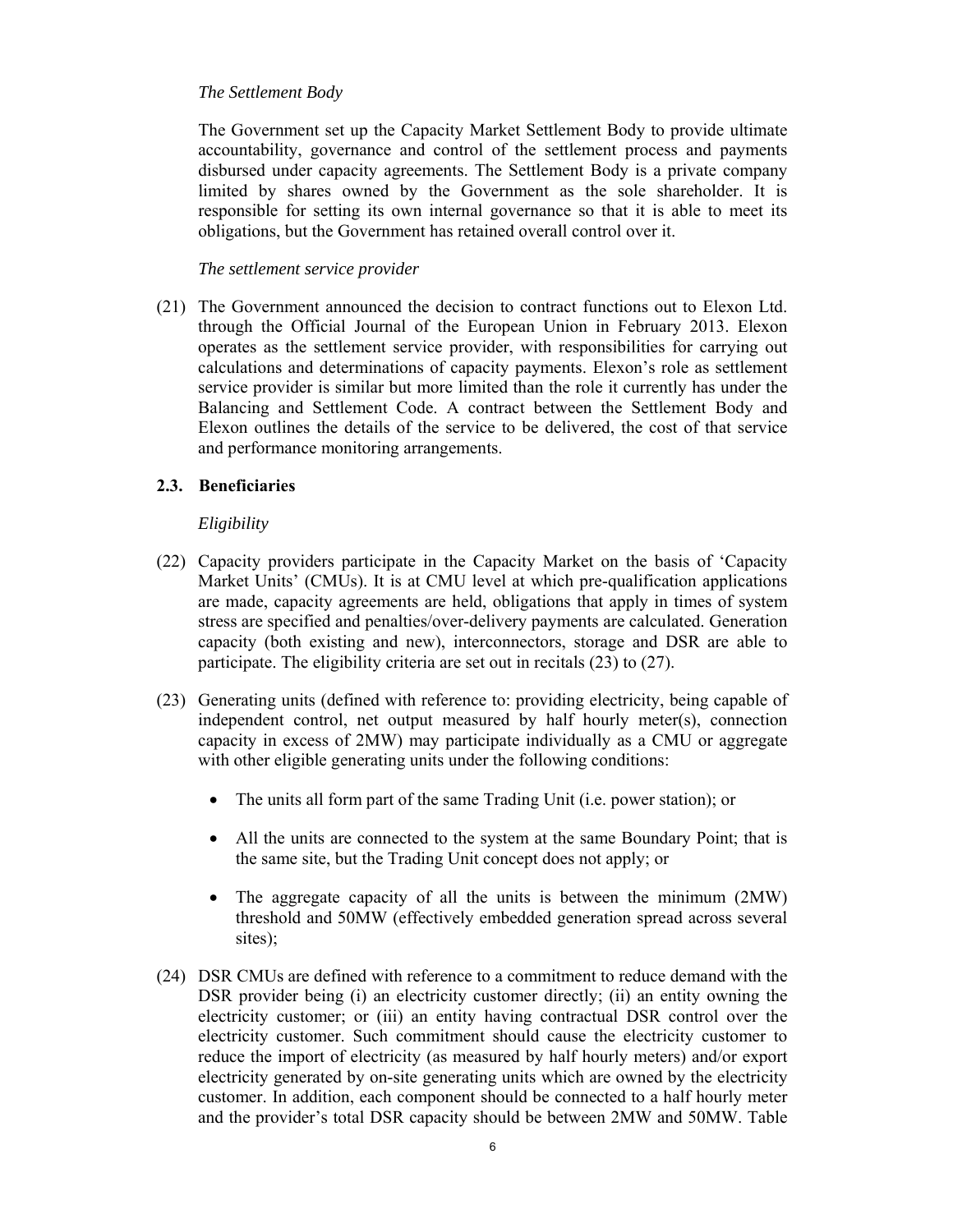2 below shows the results of DSR performance in the auctions held until November 2018:

|                      | <b>Entered</b><br><i>auction</i><br>(MW) | <b>Won</b><br>agreements<br>(MW) |
|----------------------|------------------------------------------|----------------------------------|
| 2014 T-4             | 603                                      | 174                              |
| 2015 T-4             | 673                                      | 456                              |
| 2016 T-4             | 1,798                                    | 1,411                            |
| 2017 T-4             | 2,246                                    | 1,206                            |
| 2018 T-47<br>(susp.) | 2,618                                    | N/A                              |
| 2017 T-1             | 1,283                                    | 443                              |
| 2018 T-1<br>(susp.)  | 2,124                                    | N/A                              |
| 2015 TA              | 619                                      | 475                              |
| 2016 TA              | 373                                      | 312                              |

**Table 2: DSR performance in the capacity auctions held to date** 

- (25) The Capacity Market excludes capacity providers already in receipt of support from other measures. The following resources are not eligible to participate in the Capacity Market:
	- Low-carbon generating plants receiving support through the Contracts for Difference (CfD) or small scale Feed-In-Tariff.
	- Renewable generators receiving support through the Renewables Obligation (RO), unless they choose to forego receiving RO payments (they are allowed to participate once their RO contracts expire).
	- Plants in receipt of the Renewable Heat Incentive  $(RHI)$  this is because the RHI has been designed to complement the RO and the CfD for renewables.
	- Plants in receipt of funding from the UK Carbon Capture and Storage (CCS) Commercialisation Competition – because the CfD for CCS has been designed to provide them with the additional support needed to be commercially viable.
	- Technologies in receipt of funding from the EU New Entrants Reserve 300, which aims to support emerging low carbon technologies such as CCS and tidal energy as they are also eligible to receive support under the CfD.

 $\overline{a}$ 

<sup>7</sup> The 2018 T-1 and 2018 T-4 auctions have been suspended following the General Court's judgement in Case T-793/14. Capacity recorded as 'Entered auction' is the amount of capacity that has initially prequalified for these future auctions (some may drop out ahead of the auction itself), see reference to "susp." in the text.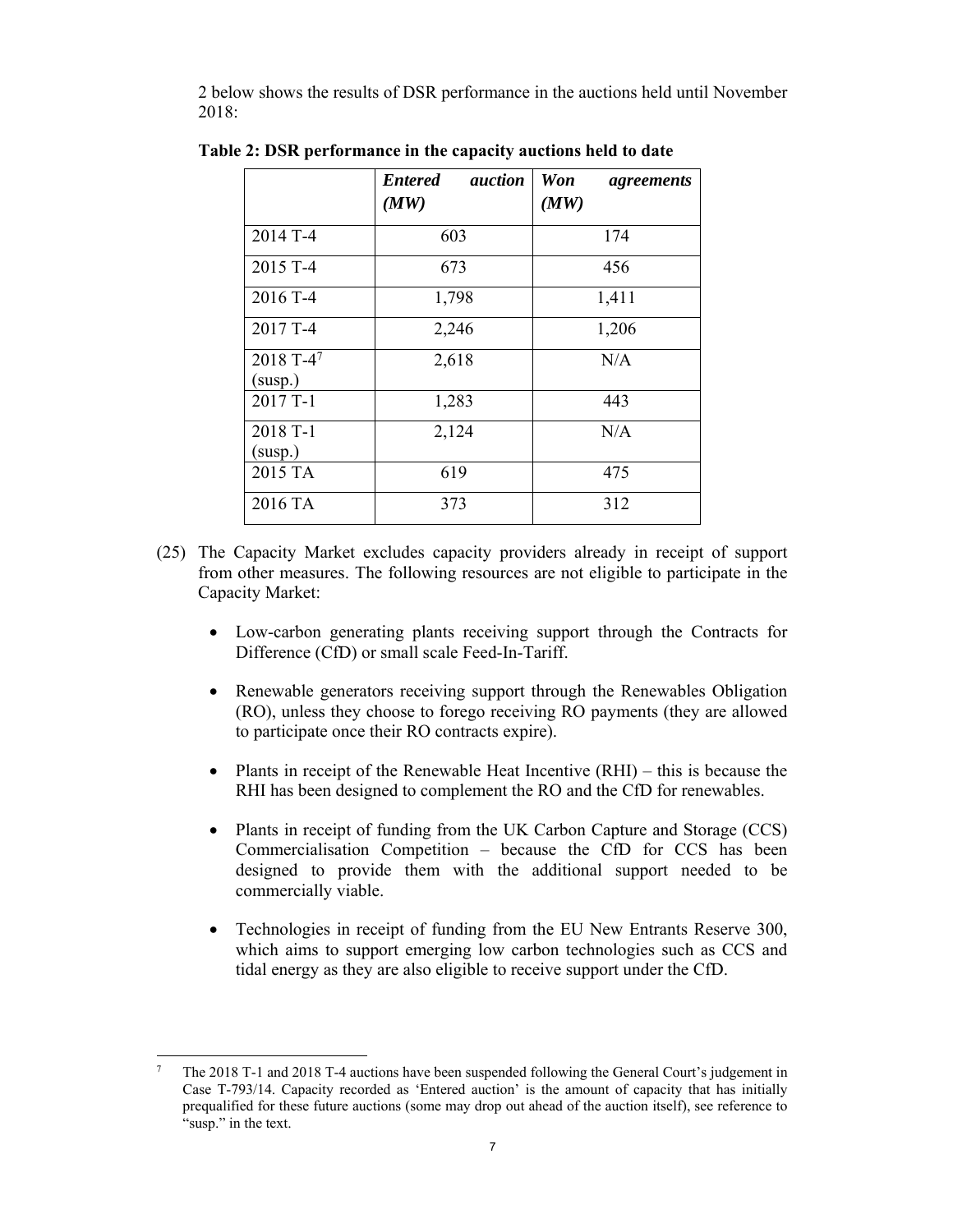- Plants which were awarded 15 year contracts by NG to form part of the Short-Term Operating Reserve immediately prior to the initial Electricity Market Reform (EMR) policy proposals in 2010, and which chose to maintain them.
- (26) Companies who have participated in the Enterprise Investment Scheme (EIS) and Venture Capital Trust (VCT) schemes are not precluded from participation in the CM, but are subject to a test to ensure they do not receive "double subsidy" (in order to avoid cumulation of State aid).
- (27) While the direct participation of foreign capacities is not allowed, interconnectors have been eligible for the participation in the capacity market as from the second auction in 2015, as CMUs, on an equal basis with GB-based generators and DSR resources, subject to essentially the same regime of rewards and penalties, and derated to reflect their contribution to security of supply<sup>8</sup>. Table 3 below presents the results of the interconnectors' ("IC CMUs") participation in the auctions to date:

| <b>Auction type</b>                                                          |                |                          | $T-4$ |                 | $T-1$           |
|------------------------------------------------------------------------------|----------------|--------------------------|-------|-----------------|-----------------|
| <b>Auction Year</b>                                                          | 2015           | 2016                     | 2017  | 2018<br>(susp.) | 2018<br>(susp.) |
| <b>Delivery Year</b>                                                         | 19/20          | 20/21                    | 21/22 | 22/23           | 19/20           |
| Number of IC CMUs pre-<br>qualified                                          | 3              | 5                        | 6     | 8               | 3               |
| <sub>of</sub><br>IC<br><b>CMU<sub>s</sub></b><br><b>Number</b><br>successful | 2              | $\overline{\mathcal{A}}$ | 6     | <b>NA</b>       | NA              |
| Of which new build                                                           | $\Omega$       | $\Omega$                 | 3     | <b>NA</b>       | NA              |
| Of which existing                                                            | $\overline{2}$ | 4                        | 3     | <b>NA</b>       | NA              |
| IC<br><b>CMUs</b><br>of<br>Capacity<br>successful $(GW)$                     | 1.86           | 2.34                     | 4.56  | NA              | NA              |

**Table 3: Interconnector participation in CM auctions to date** 

- (28) In the 2014 decision, an exception to the participation of the interconnected capacity was granted for the first auction (December 2014) due to the following constraints:
	- Capacity to procure: A new methodology to de-rate the interconnector contribution in the auction was needed. Closer cooperation with other Member States on assessing generation adequacy was needed to eliminate potential free riding where countries had different reliability standards.
	- Prequalification: At that point in time, it was not possible for the Delivery Body to independently complete the prequalification stage for a foreign capacity. Cooperation with foreign TSOs on measurement and verification, dispatch for testing and data-sharing platforms would have been needed.

 $\overline{a}$ 8 De-rating factors are determined individually for each interconnector by the Secretary of State based on an assessment of technical reliability and analysis of likely country flows at times of system stress.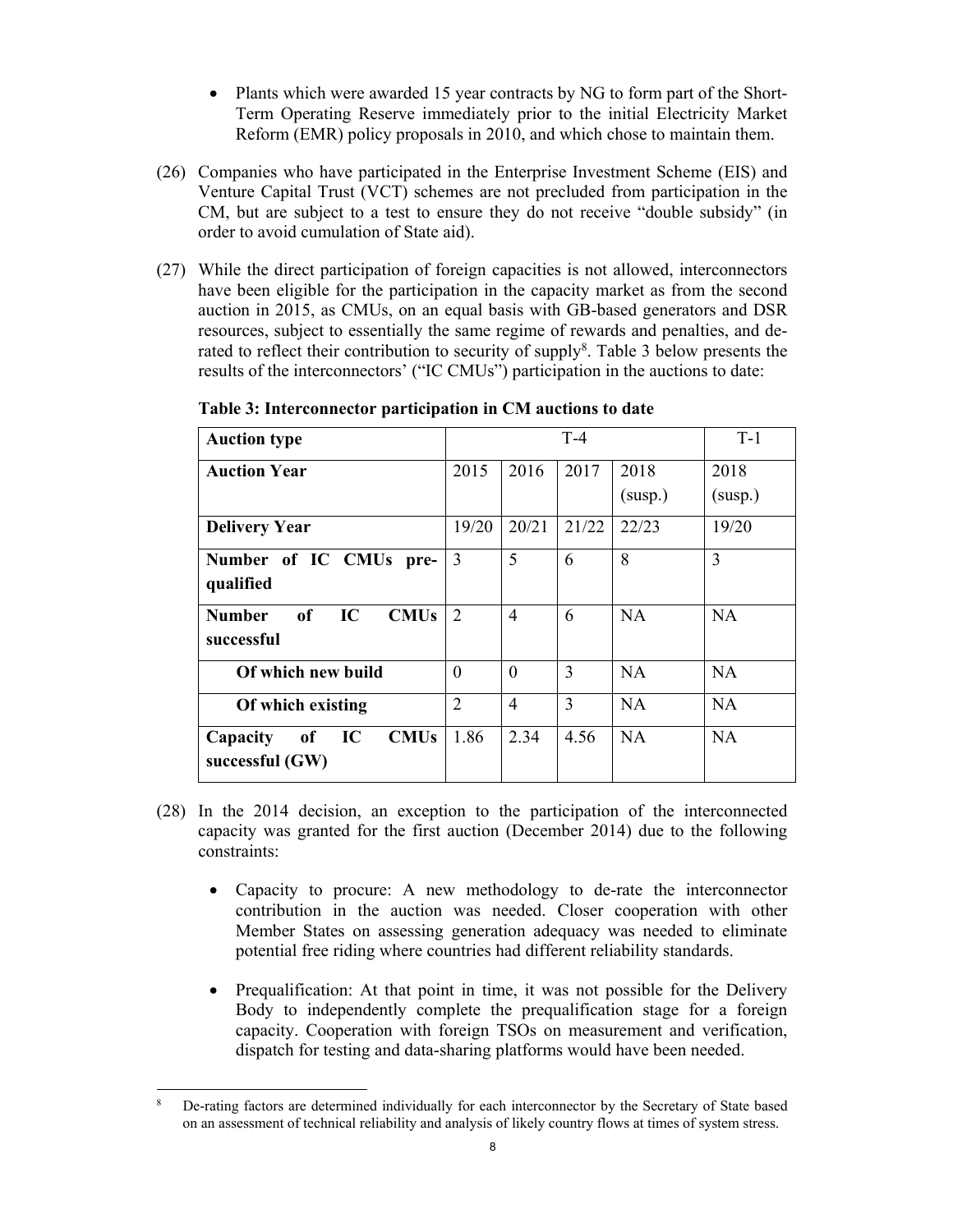- Auction: The auction would have been open to gaming if foreign capacity had been allowed to participate. A new methodology would have been needed to limit the amount of foreign capacity up to the de-rated capacity of the interconnector. Furthermore the price-taker threshold was likely to be different in another market, meaning that the auction clearing price set in GB might not have been appropriate for capacity in another market and a zonal auction might have been necessary.
- Delivery: The obligation to deliver entails that generators must generate when a 4-hour capacity market warning is called. In another market, this could have resulted in out of merit dispatch, causing market distortion<sup>9</sup>. This would have not rendered an additional security of supply benefit to the UK in a world where market coupling is fully implemented with electricity flows already responding to scarcity pricing.
- (29) For 2014 only, in the absence of direct participation by interconnected capacity, the expected contribution from interconnection at times of GB system stress was reflected in the amount of capacity auctioned. For example, if 1 GW of imports were expected to be available at times of GB system stress, the amount of capacity auctioned in the Capacity Market would be reduced by 1 GW. The contribution of non-CM interconnection was initially assessed by NG at zero (float) when recommending the T-4 target for the delivery year 2018/19, but this was subsequently revised to a net contribution of 2.1 GW for the T-1 auction (cf. recital  $(143)$ ).

## *Pre-qualification process*

- (30) Participation in the Capacity Market is not mandatory. However, it is mandatory for all licenced, eligible capacity to participate in the pre-qualification process, even if it does not intend to bid. The purpose of the pre-qualification is to ensure participants in the auction can deliver the capacity they offer, and the System Operator is able to adjust the amount of capacity to auction based on the volume of capacity opting out of the auction.
- (31) Any eligible capacity that opts out of the capacity auction is not exposed to Capacity Market penalties for non-delivery, nor are they eligible for any payment for over-delivery. Such capacity is able to opt back into subsequent auctions and can participate in the secondary market. As with ineligible plants, the amount auctioned is reduced to account for the amount of capacity of plants opting out.
- (32) To ensure reliable capacity is ready for the delivery year, the System Operator undertakes pre-qualification checks ahead of the auction to confirm the eligibility and bidding status of all potential capacity. Pre-qualification requirements vary for different types of capacity (e.g. for generation and DSR).
- (33) As part of their pre-qualification application, applicants have to meet both generic and specific pre-qualification requirements, which vary depending on whether the unit is an existing or prospective generating unit, or a DSR unit. The generic

 $\overline{a}$ 9 An obligation to provide capacity (i.e. a risk of penalty) under the Capacity Market may incentivise a foreign power plant to sell electricity in the UK market rather than in its national market even at less than its marginal cost. This is contrary to the merit order in which market participants would sell their electricity based solely on the marginal costs.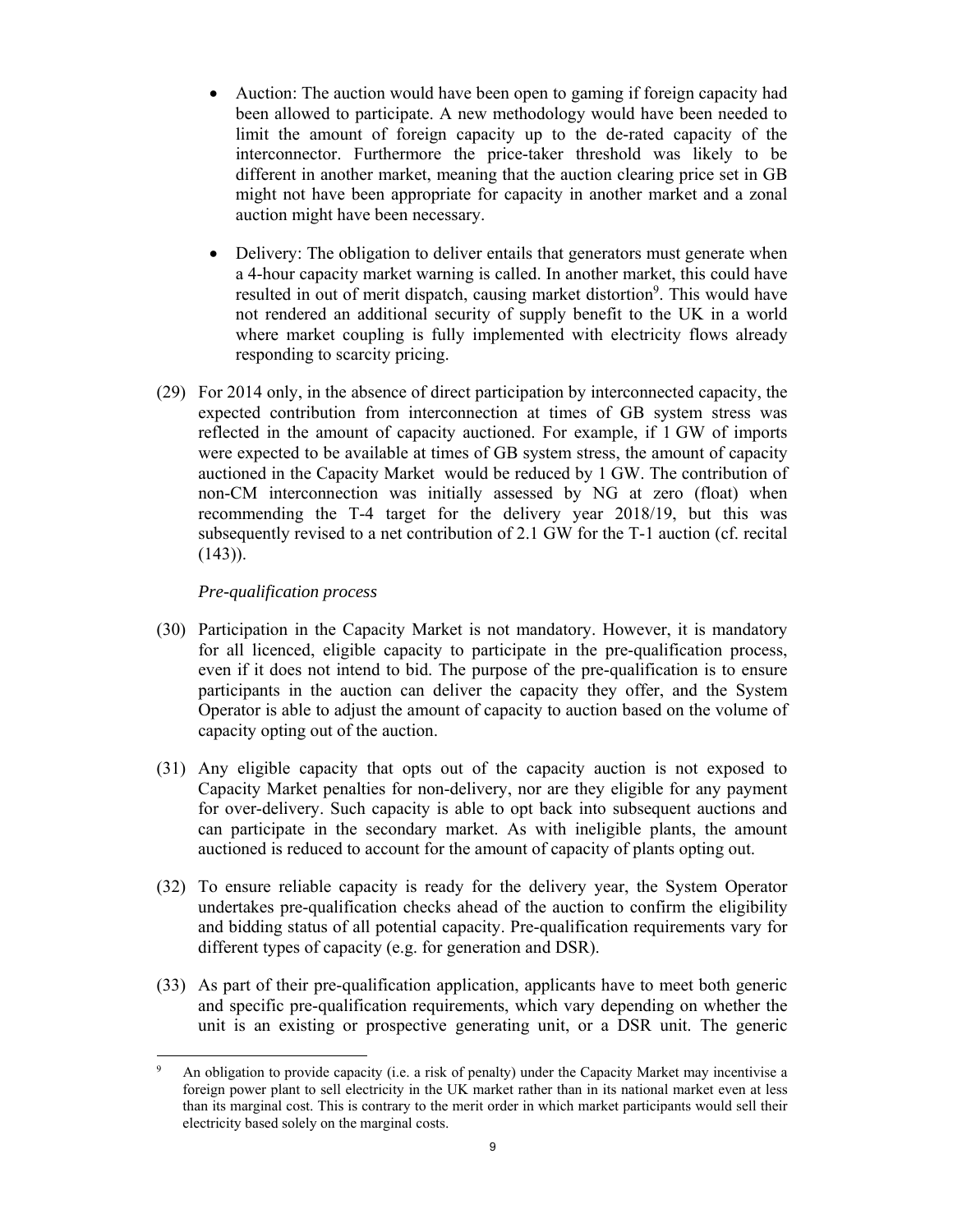requirements include basic administrative detail (contact details, licence status, corporate structure, location and various Directors' declarations), whilst existing generation units have to also demonstrate their historic performance. Prospective units have to provide evidence of planning consent and connection agreement, a detailed construction plan and details of their expected capital expenditure relative to the duration of the capacity agreement being sought. They are also required to lodge credit support (i.e. collateral, or "bid bond") as an indication of their seriousness to participate in the auction and to deliver an operational unit by the start of the delivery year.

- (34) New generation and unproven DSR (as opposed to proven  $DSR<sup>10</sup>$ ) are required to submit a bid bond of GBP 5,000 (around EUR 5,650) per megawatt for four-year ahead and one year-ahead auctions and of GBP 500 (around EUR 565) per megawatt for transitional auctions. Concerning DSR, the measure provides that the bid bond is forfeited pro rata to the volume of capacity that was not actually supplied by the DSR operators, provided that they provide at least 90% of the volume of capacity that they had committed to. While DSR operators can aggregate several sites in order to reach the 2 MW minimum threshold, it should be noted that they are liable to pay a bid bond on the whole of the 2 MW, if even only a small proportion of that volume is unproven DSR capacity. According to the UK, a CMU can only be proven as a single unit, proven on the same day in the same settlement period. This requirement to prove as a unit should minimize gaming risk. Otherwise, applicants could prove at different times and put together a unit which might not be able to perform together during a stress event, with resulting security of supply risk.
- (35) Following consultation in March 2016, the UK Government raised the pre-auction bid bond for new build generation to GBP 10,000/MW to help fully secure exposure to the increased termination fee liability, as well as to help to deter speculative applications by requiring a greater level of pre-auction commitment. The level of pre-auction bid bond for unproven DSR, however, was left at GBP 5,000/MW following feedback from stakeholders during the consultation that it is comparatively more expensive for DSR aggregators to secure credit cover from lenders.
- (36) The System Operator publishes technology specific de-rating factors in advance of the pre-qualification window. For the majority of technology classes, these factors are based on class type historic performance over the previous seven years and represent the average expected contribution of plants at times of system stress on a technology specific basis. A different methodology is used for some classes where historic evidence is either lacking or is less relevant as a robust guide to future performance (e.g. interconnectors or innovative technologies such as battery storage). The relevant factors apply to all plants of a specific technology, irrespective of their age or status. Capacity providers which are successful in the capacity auction receive payments (at the auction clearing price) proportionate to their de-rating factor multiplied by their connection capacity (volume which their physical grid connection permits them to export onto the system). One of the purposes of the penalty regime is to fine tune the level of payments from this estimated performance level to the actual performance level of individual plants.

 $\overline{a}$ <sup>10</sup> Proven DSR differs from the unproven DSR in that its capacity has been proven by a DSR Test Certificate issued for that DSR CMU by the Delivery Body (National Grid).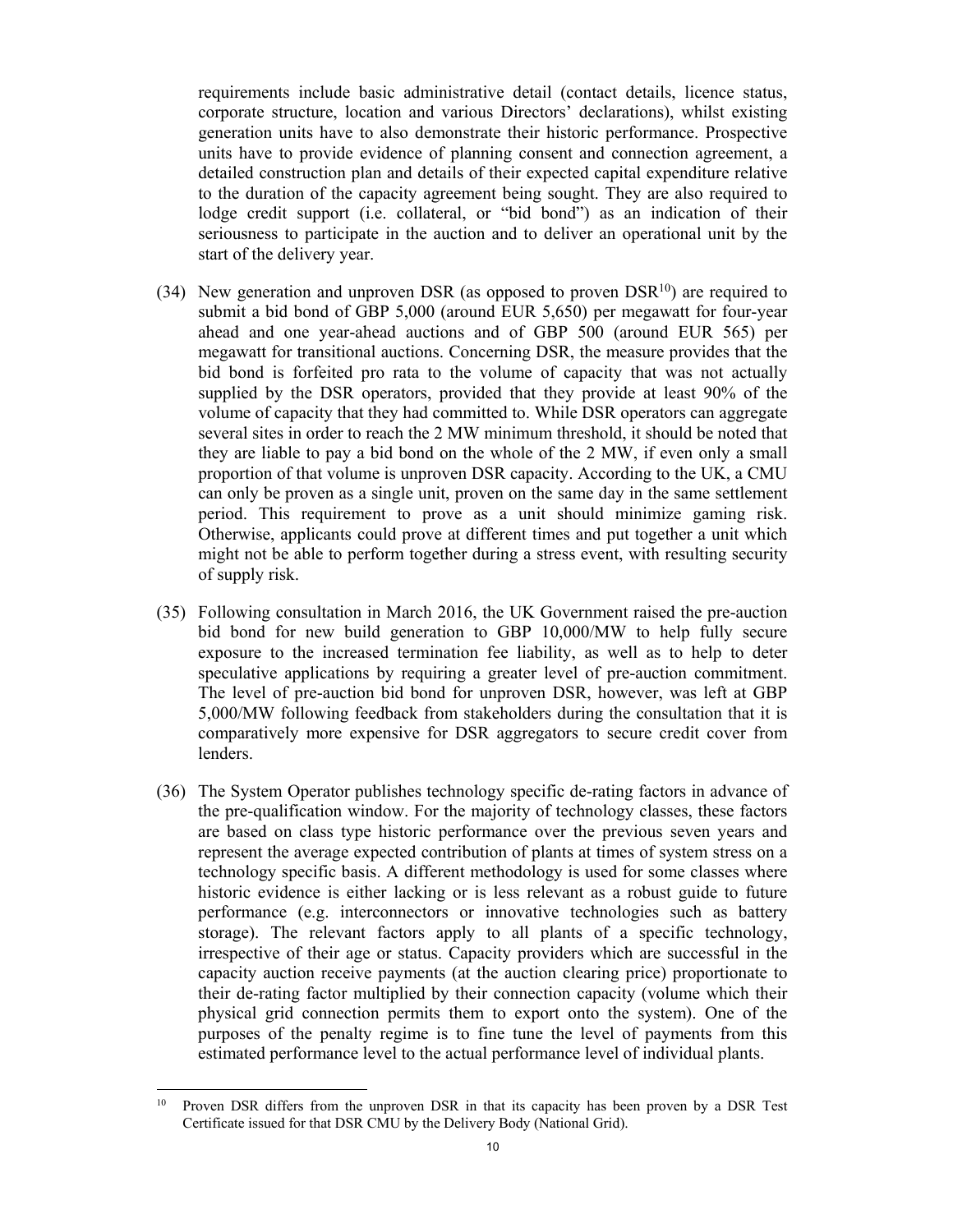#### **2.4. The Auctioning process**

#### *Establishing the amount of capacity to auction*

- (37) The decision whether to run the capacity auctions is taken annually and is informed by an independent electricity capacity assessment carried out by the System Operator. Looking 15 years ahead, NG assesses the likely evolution of future capacity margins, the contribution of interconnected capacity and DSR, and recommends the amount of capacity needed to deliver the enduring reliability standard. In this manner, the Government is able to annually assess whether a capacity auction is needed.
- (38) The decision on how much capacity to contract in each capacity auction is informed by an enduring reliability standard. A reliability standard is an objective level of security of electricity supply, and is the basis for establishing a demand curve in advance of each capacity auction.
- (39) The UK notes that no electricity system can ever be 100% reliable, and there is always some trade-off between the cost of providing additional back up capacity and the level of reliability achieved. Establishing a reliability standard allows this trade-off to be made as it identifies the point at which additional security benefits are outweighed by the costs of providing capacity. It aims to give investors and market participants clarity over the Government's long-term security of supply objectives and to help reduce costs to consumers. It also aims to ensure that the Government cannot contract more than the economically efficient level of capacity, which prevents over-procurement of GB capacity.
- (40) The Government has set an enduring reliability standard for the GB electricity market equal to a loss of load expectation of 3 hours/year. This translates as a system security level of 99.97%. The loss of load expectation is the number of hours/periods per annum in which, over the long term, it is statistically expected that supply will not meet demand, and which reflects the economically efficient level of capacity. The reliability standard has been established on an enduring basis, but there will be an opportunity for the Government to review it should it prove necessary.
- (41) Each year, the System Operator sets out how much capacity is needed to meet the reliability standard and provides advice to the Government by 30 May in an Electricity Capacity Report (ECR). The recommendation on the amount of capacity to contract in the capacity auctions to meet the reliability standard is based on NG's assessment of different scenarios for the level of electricity demand and the amount of capacity provided by power plants which are not eligible for capacity payments, e.g. low carbon generation, and thus sets out NG's recommendation on whether, and how much, capacity needs to be secured for the delivery year in question through the CM. NG's report is scrutinised by an independent Panel of Technical Experts (PTE) who provide advice to Government on the robustness of the analysis and recommendations.
- (42) The System Operator uses a range of demand scenarios as well as sensitivities to account for uncertainties in weather, plant availability, interconnector flows and levels of embedded generation. The System Operator then nets off capacity that is not able to participate in the auction (for example low carbon plant receiving other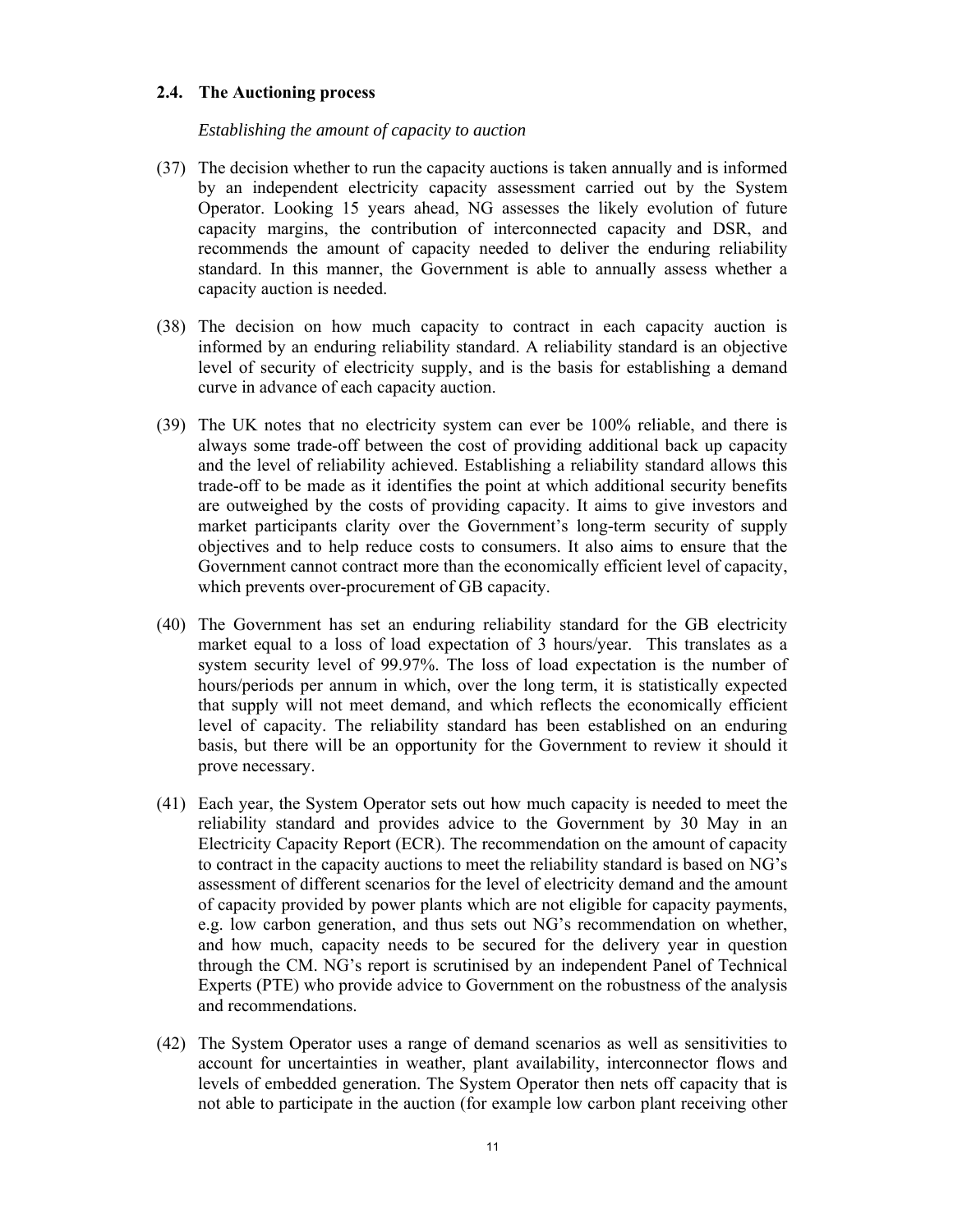support) and the capacity that has ongoing capacity agreements (e.g. in cases when a capacity provider has a multi-year agreement covering the relevant delivery year).

- (43) The System Operator then uses a 'robust optimisation' methodology which minimises the worst possible outcome in terms of cost of capacity and unserved demand across the scenarios and sensitivities. The modelling results in a set of options for a single amount to procure and a recommendation.
- (44) In the notification of 2014 the UK provided the prediction depicted in Figure 1 for a range in capacity to procure that could be required in the period 2018 to 2030. Figure 2 shows an updated prediction from December 2018.

## **Figure 1: 2014 Estimates of the capacity to procure under different scenarios (GW)**



**Figure 2: 2018 Estimates of the capacity to procure under different scenarios (GW)** 

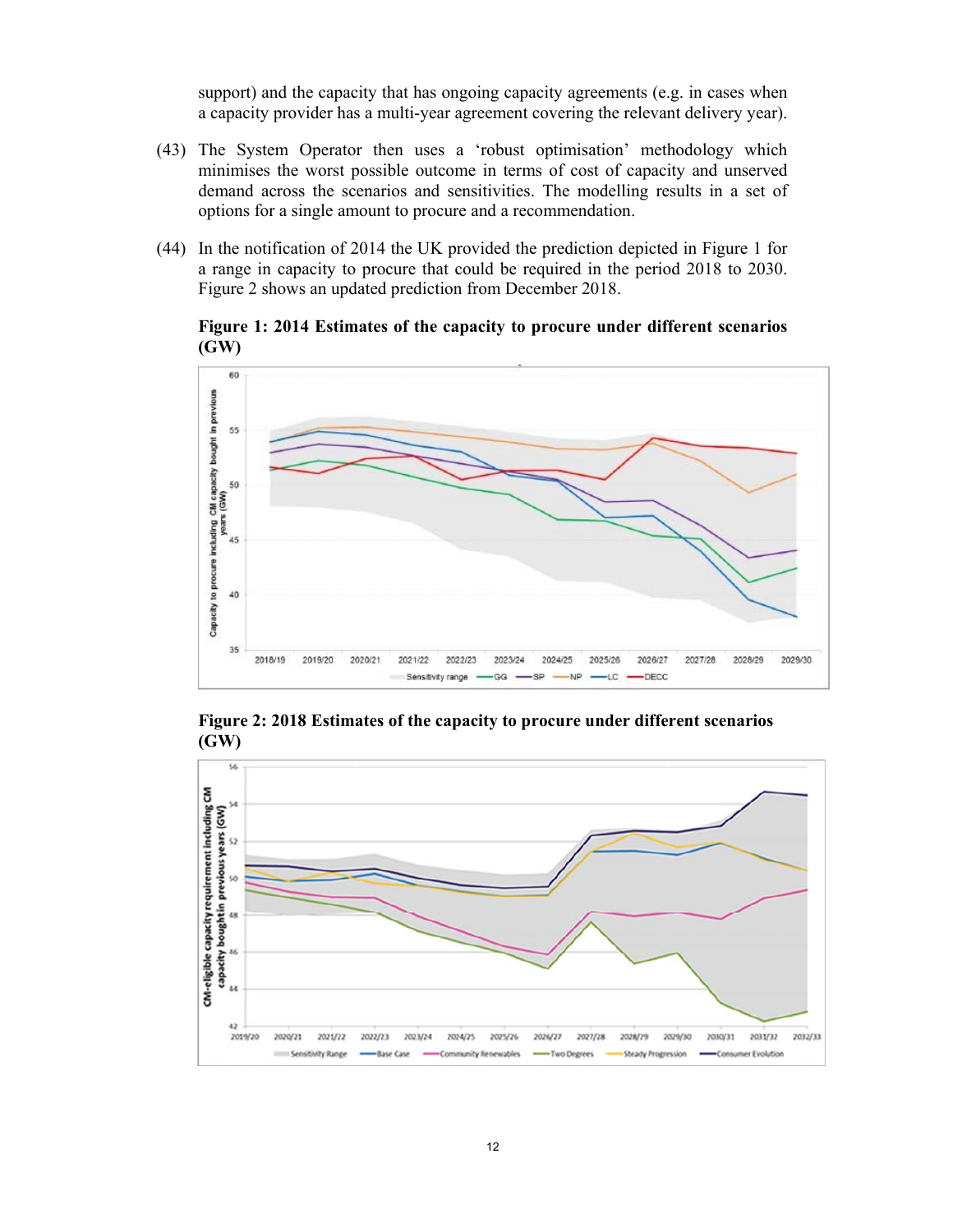- (45) The Government takes the final decision over how much capacity to procure in each auction on the basis of a demand curve, which is derived according to the methodology set out in the recitals below.
- (46) The demand curve gives the Government some flexibility on the amount of capacity to contract from year to year depending on cost. The sloping demand curve allows a trade-off to be made between reliability and cost, so that less capacity is procured in a given year if the price is very high. It also helps to mitigate gaming risks because it provides an auction price cap, and flexibility to procure less capacity if the price is high – both of which reduce opportunities for participants to push up prices by exercising market power.
- (47) The Government publishes the demand curve in advance of each capacity auction. The demand curve gives the relationship between the price of capacity and the amount of capacity in the auction demanded by the System Operator. Each demand curve is constructed around the target capacity level required to meet the reliability standard indicated by the System Operator and an estimate of the reasonable cost of new capacity (the net cost of new entry or 'net-CONE'). The intersection of these target capacity and net-CONE fixes one point in the demand curve. Figure 3 below presents an example of the capacity demand curve.





(48) Net-CONE is determined based on the expected clearing price of capacity in the auction and is revised if necessary for each auction, for instance based on new engineering cost estimates for new build and on information gained in previous auctions. The cost of new entry is based on estimates of the capital cost of new built capacity provided by a report<sup>11</sup> commissioned by the UK authorities assuming a 7.5% hurdle rate and a 25 year payback period.

 $11$ 11 Electricity generation cost model. 2013 update of non-renewable technologies. April 2013. Prepared by Parsons Brinckerhoff for the Department of Energy and Climate Change. PIMS Number: 3512649A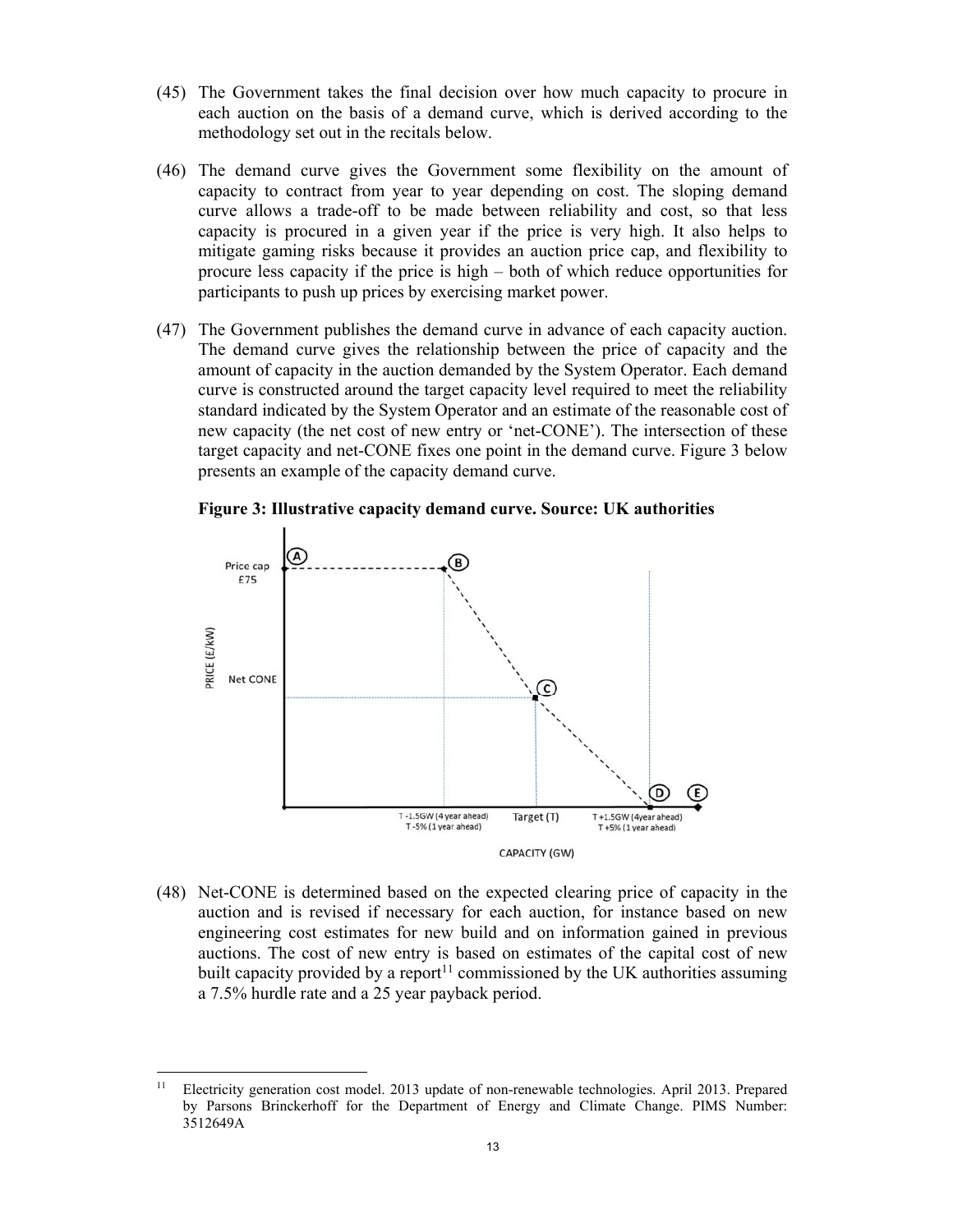- (49) Alongside the target capacity level and the net-CONE, other key parameters of the demand curve are: the auction price cap (the maximum price at which Government is willing to procure capacity), the price taker threshold (the maximum price at which existing plants can offer capacity in the auction<sup>12</sup>) and the minimum level of supply needed to hold the auction (a minimum competition requirement). The Government confirms the final auction parameters for each capacity auction just before the relevant pre-qualification window opens.
- (50) The auction price cap determines the top of the demand curve i.e. the price at which no more capacity will be auctioned. The purpose of a price cap is to protect British consumers from unforeseen problems with the auction, such as a lack of competition or abuse of market power by participants. However, according to the UK authorities, setting the auction price cap too low could put off bidders and reduce competition, so it is important that the price cap is set at a level that encourages competition in the capacity auction, and allows the market to set an efficient price for new capacity based on participants' judgement of the risks and potential returns in the electricity and capacity markets. Getting the level of the price cap right depends on an assessment of the degree of uncertainty around the central estimate of net-CONE.
- (51) In 2014, the UK Government set the price cap at the level of GBP 75/kW. The UK explained that this price cap is above the modelled clearing price in the auction under a range of credible scenarios, yet not so high as to allow plants to exercise significant market power if there is limited new build participating. It also acts to ensure that new build cannot seek to recover all its fixed costs in its auction bid – it must take at least some account of energy market revenues and capacity market payments beyond the initial contract length for the project to be viable.
- (52) The Government also has a further opportunity ahead of the auction to satisfy itself that there is sufficient competition in the auction. Parties that have prequalified to participate in the auction must commit two weeks ahead of the auction if they will offer capacity into the auction. The Government can then review the list of capacity units that will be participating in the auction – considering for instance the volume of supply offered, the mix of technologies, and the ownership of units being offered – and can cancel the auction if it is not satisfied that the process would be sufficiently competitive to achieve value for consumers.

# *Auction frequency and format*

(53) The capacity auction is held every year for delivery in four years' time: e.g. the 2014 auction was for delivery in 2018/19, with the delivery year running from 1 October 2018 to 30 September 2019. Since the implementation of the measure in 2014, four four-year ahead auctions have taken place: in 2014, 2015, 2016 and 2017. The four-year ahead auction scheduled for 2018 with the delivery in 2022 was halted by the UK following the annulment of 2014 Commission decision by the GC judgement. To secure the supply in 2022, the UK authorities submitted that, as part of the notified measure, they may exceptionally organise a three-year ahead auction in 2019.

 $12$ See recitals  $(63)$  and  $(64)$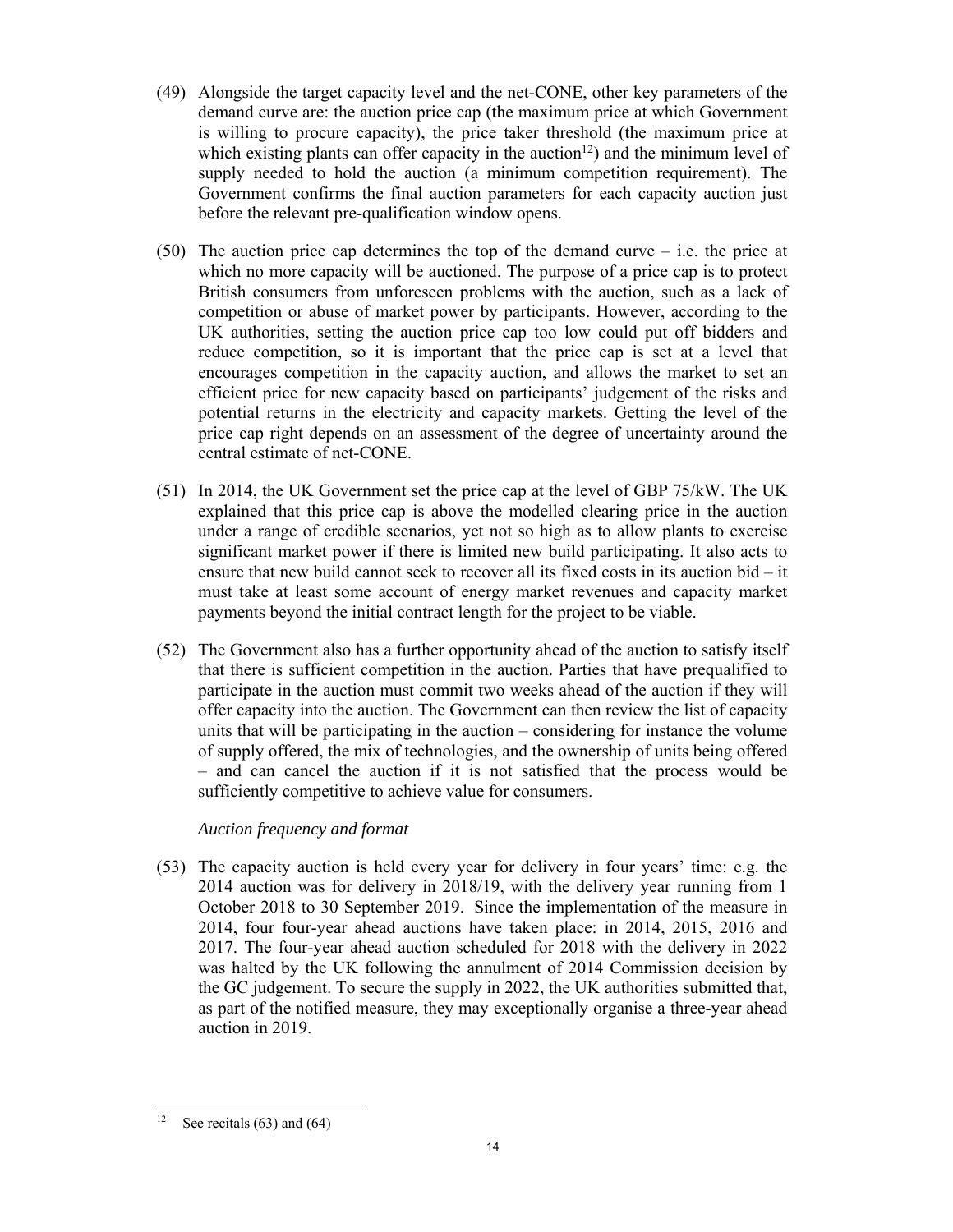- (54) A further year-ahead auction is held in the year immediately prior to the delivery year of the main auction. The process for setting the demand curve for this auction is the same as that for the main (four-year ahead) auction – with the final decision taken by the Government based on an analysis provided by the System Operator. The one year ahead auction ensures the right amount of capacity is procured when more accurate demand forecasts are available and is important for enabling DSR capacity (which finds it difficult to participate in an auction four years ahead of delivery) to actively participate in the mechanism. Since the implementation of the measure in 2014, one year-ahead auction took place in early 2018.<sup>13</sup>
- (55) Some capacity is held back from the four-year ahead auction and 'reserved' for the year ahead auction. In 2014 and 2015, the amount of reserved capacity was based on an assessment of the amount of the cost-effective DSR that could participate in an auction, and was made public when the demand curve for the four-year ahead auction was published (2.5 GW). A review of the methodology used to determine the T-1 set-aside was carried out by the UK Government in March 2016. Following the review a new 'set-aside' methodology based on the application of a 95% confidence interval around National Grid's annual T-4 capacity recommendation set out in the ECR was agreed and has been used since 2016. When modelling the Least Worst Regrets (LWR) process in the ECR, National Grid derives a 95% confidence interval around the capacity recommendation. Table 4 below presents the volume set-aside for T-1 auctions.

| <b>Delivery</b> | <b>Target</b><br>to | Capacity<br>set | <b>Target</b><br>to   | Amount         |
|-----------------|---------------------|-----------------|-----------------------|----------------|
| Year            | Procure at T-4      | aside for T-1   | <b>Procure at T-1</b> | Procured at T- |
|                 | auction             | (GW)            | (GW)                  | 1 auction      |
|                 | (GW)                |                 |                       | (GW)           |
| 2018/19         | 48.6                | 2.5             | 4.9                   | 5.79           |
| 2019/20         | 45.4                | 2.5             | $4.6^{14}$            | N/A            |
| 2020/21         | 51.7                | 0.6             | N/A                   | N/A            |
| 2021/22         | 49.2                | 0.4             | N/A                   | N/A            |

**Table 4: T-1 set aside and the Capacity to Procure at T-1** 

(56) If demand falls between the four-year ahead and year ahead auctions, the amount of capacity auctioned in the year ahead auction is reduced. However, because the year ahead auctions provide a better route to market for DSR, the Government committed to procure in the year ahead auctions at least 50% of the capacity reserved four years earlier. To date only one T-1 has taken place and in that auction more than double the capacity reserved four years earlier was procured (4.9 GW compared to 2.5 GW originally envisaged). The proposed target for the next T-1 auction, which has been postponed as a result of the GC judgement, aims to secure over 180% of the capacity reserved four years earlier. Though the UK authorities indicated that they did not foresee any difficulty in continuing to honour the

 $\overline{a}$ <sup>13</sup> The UK in addition introduced a supplementary capacity auction in January 2017 to contract capacity for delivery from 1 October 2017 to 30 September 2018. This supplementary auction was approved by a Commission State aid decision C(2016) 7757 final on SA.44475 (2016/N).

<sup>&</sup>lt;sup>14</sup> National Grid's recommendation ECR 2018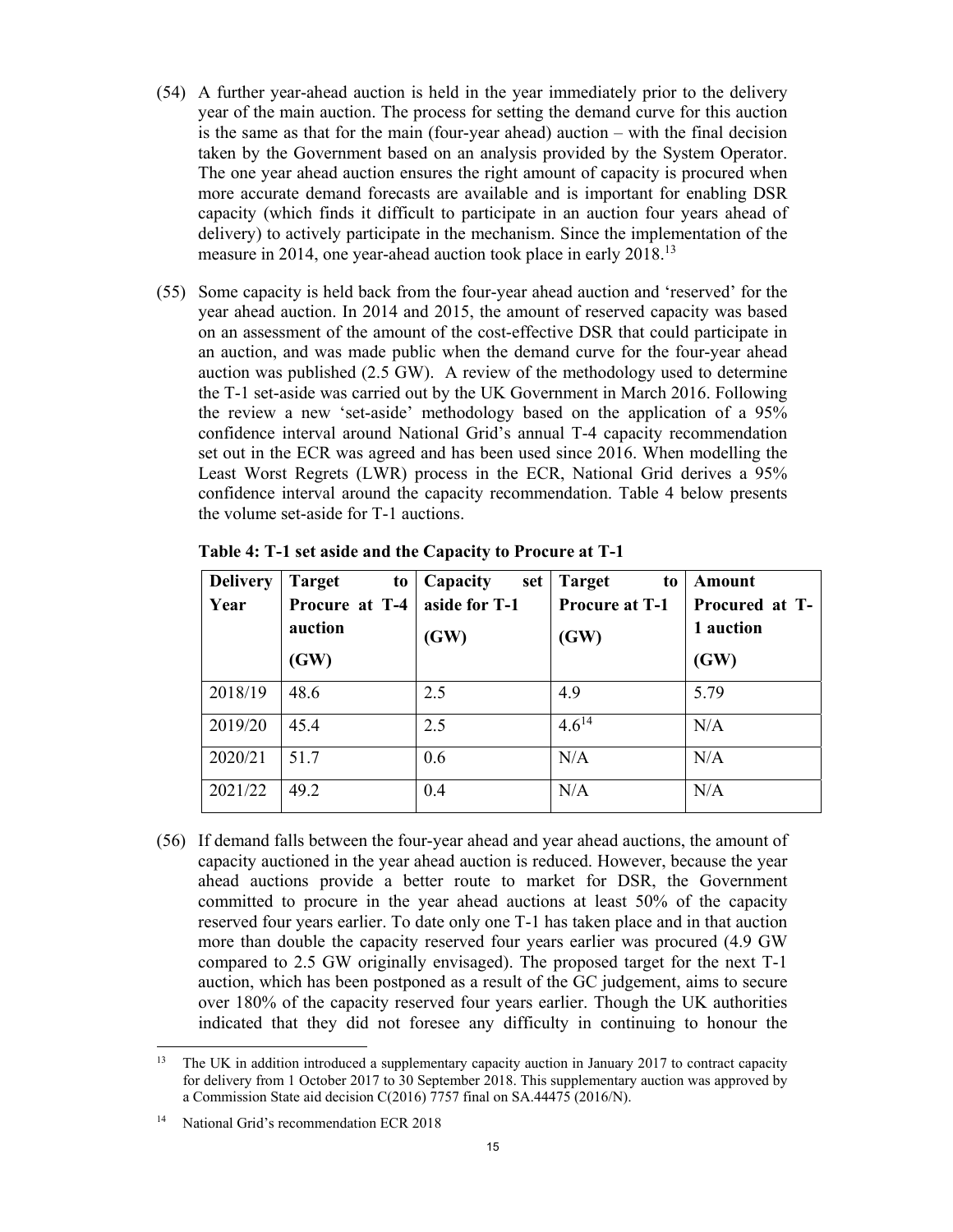commitment to secure in the T-1 auctions at least 50% of the capacity set-aside four years earlier, flexibility will be retained to remove this guarantee if DSR does not prove cost-effective in the long run or if the DSR industry is considered sufficiently mature.

- (57) The Government expects to run T-4 and T-1 capacity auctions every year, but it is only once prequalification for an auction is completed, when the Government is able to make a final decision about whether to hold a capacity auction.
- (58) The Government has discretion to cancel or postpone the auction at any point up to the start of the first round of the auction. If the Government does not choose to cancel the auction, the auction will automatically proceed. Once the auction has started, the Government only has discretion to reject the result of the auction if there are reasonable grounds to suspect that NG, as delivery body, has not run the auction in accordance with the Regulations and the Rules. If the Government does not choose to cancel the auction, the auction is automatically validated. Once an auction has commenced, the Government does not have any discretion to influence its outcome.
- (59) Each Capacity Market auction is a descending-clock, pay-as-clear auction in which all successful participants are paid the last-accepted bid. The auction is run on the basis of pre-defined rules. The auctioneer announces a high price at the beginning of the auction and eligible participants submit bids to indicate how much capacity they are willing to supply at that price. This process is repeated in successive rounds according to a pre-determined schedule until the auction discovers the lowest price at which demand equals supply. All successful participants are paid the same clearing price (pay-as-clear model). In addition, there exist a number of measures aimed at minimising gaming risks and ensuring an efficient outcome.
- (60) When deciding how much capacity to provide at any given capacity price, participants are expected to factor in the possibility of earning revenues on the energy market. Expected energy market revenues vary by provider depending on their expected load factors, wholesale prices and fuel and carbon costs.
- (61) In 2014, "turn-down" DSR, generation-derived DSR and embedded (or distribution-connected) generation (up to 50 MW) were regarded by the UK as nascent sectors in need of additional support to help them prepare for competition in the main CM auctions. As a result, two transitional auctions (TA) were held for 2016 and 2017 to support them. While the first transitional auction was indeed open to the three categories of capacity described above, the level of success of embedded (or distribution-connected) generation and generation-derived DSR in the first TA auction, and in the T-4 auctions in 2014 and 2015, let the UK consider that these participants were mature enough to compete successfully in the main CM auctions against other types of capacity without further ring-fenced support. The UK therefore excluded these resources from the second (and final) TA auction so only 'turn down' DSR could participate. Furthermore, for the second TA, the UK indicates that it decided to test whether a lower participation threshold (i.e. 500kW instead of 2MW) could be a beneficial amendment to the enduring Capacity Market regime for all participants. Table 5 below present the results of the TA.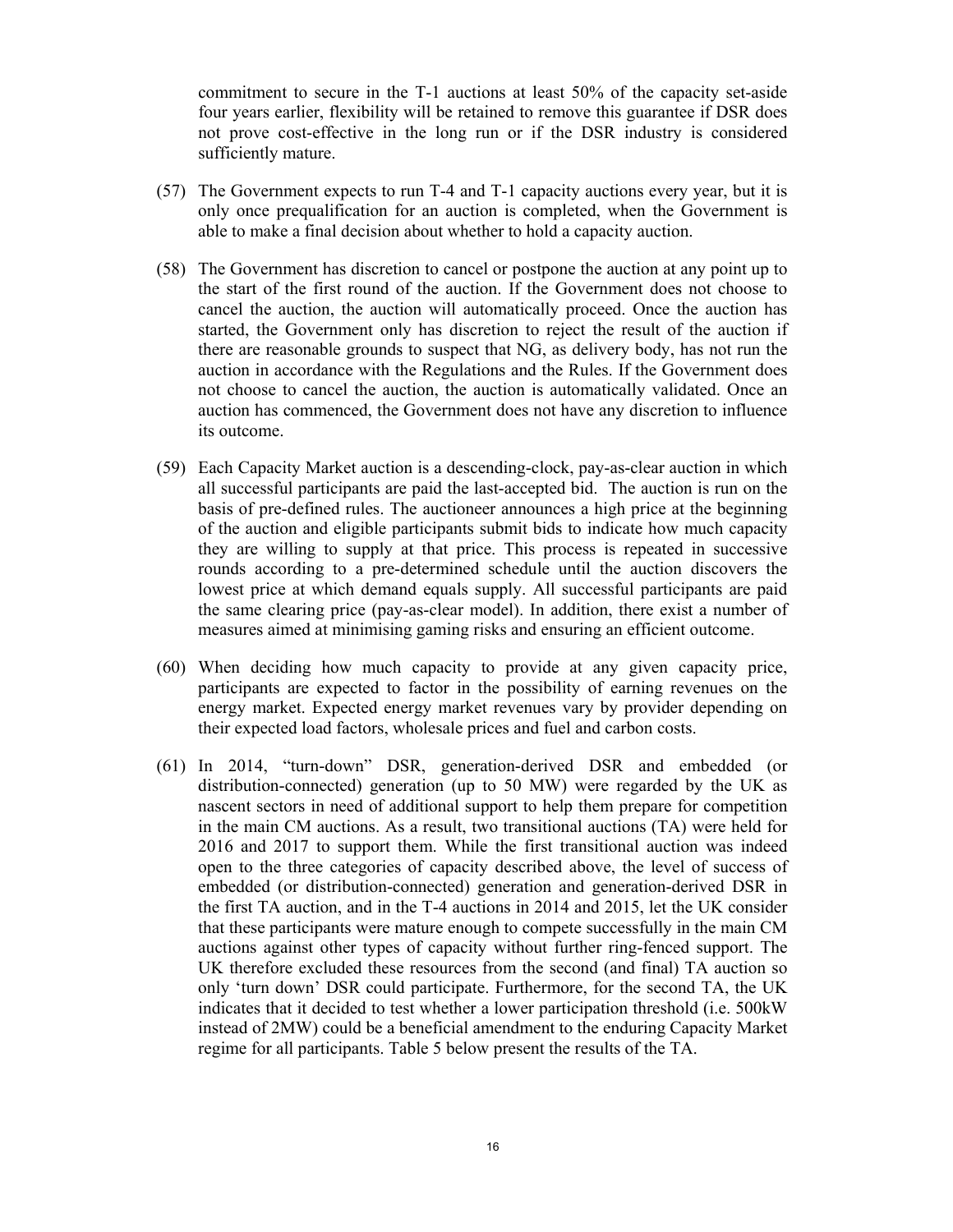|                                   | 1 <sup>st</sup> TA Auction | 2 <sup>nd</sup> TA Auction |
|-----------------------------------|----------------------------|----------------------------|
| Distribution-connected generation | 328                        | n/a                        |
| Total DSR, of which:              | 475                        | 312                        |
| Generation-derived DSR            | 322                        | n/a                        |
| Turn-down DSR:                    | 153                        | 312                        |
| - Including capacity $<$ 2MW      | $- n/a$                    | - 8.5 (representing        |
|                                   |                            | $8 \, C M Us$              |
| Total                             | 803                        | 312                        |

**Table 5: Capacity (de-rated, MW) securing agreements through the Transitional Arrangements auctions** 

(62) Table 6 below presents, for each auction held since 2014, NG's recommended amount to be procured, the target volume approved by the Secretary of State and the amount eventually procured at the T-4 and T-1 auctions.

|           | <b>National Grid's</b><br><b>Recommended</b><br>amount to<br>procure in<br><b>ECR</b><br>(GW) | <b>National Grid</b><br><b>Adjusted</b><br>recommendation of<br>amount to procure<br>at auction following<br>prequalification<br>(GW) | <b>Amount to procure</b><br><b>Target volume</b><br>approved by<br><b>Secretary of State</b><br>(GW) | Amount<br>procured at<br>auction<br>(GW) |
|-----------|-----------------------------------------------------------------------------------------------|---------------------------------------------------------------------------------------------------------------------------------------|------------------------------------------------------------------------------------------------------|------------------------------------------|
| T-4 2014  | 53.3                                                                                          | 48.6                                                                                                                                  | 48.6                                                                                                 | 49.315                                   |
| $T-42015$ | 47.9                                                                                          | 44.7                                                                                                                                  | 45.4                                                                                                 | 46.4                                     |
| T-4 2016  | 49.7                                                                                          | 51.1                                                                                                                                  | 51.7                                                                                                 | 52.4                                     |
| T-4 2017  | 50.5                                                                                          | 49.2                                                                                                                                  | 49.2                                                                                                 | 50.4                                     |
| $T-12017$ | 6.3                                                                                           | 4.9                                                                                                                                   | 4.9                                                                                                  | 5.79                                     |

## **Table 6: Capacity Requirements**

*Price takers and price makers* 

(63) To mitigate market power in the auction, potential capacity providers who have successfully pre-qualified are classified as either 'price takers' (who cannot bid above a relatively low threshold) or 'price makers' (who can). Existing capacity providers are price takers by default. New entrants and DSR resources are classified as price makers, and are free to bid up to the overall auction price cap. According to the UK, this distinction reinforces incentives for participants to bid at true value of their capacity and mitigates the risk that existing plants with lower costs may seek to set a high price in years where new entry is not needed. The UK argues that the price taker threshold should be set at a level that captures the majority of existing plants, while being at a price low enough to mitigate gaming risk. The price taker threshold has been set at GBP 25/kW (50% net CONE). This is high enough to capture the majority of existing plants. In 2014, the UK's modelling suggested that this would capture around 80% of existing plants. Table 7 below shows that in reality, around 60% of existing plants were captured by the price taker threshold. GBP 25/kW is also significantly below the expected cost of

<sup>15</sup> After terminations as at February 2018 the capacity is 47.53GW.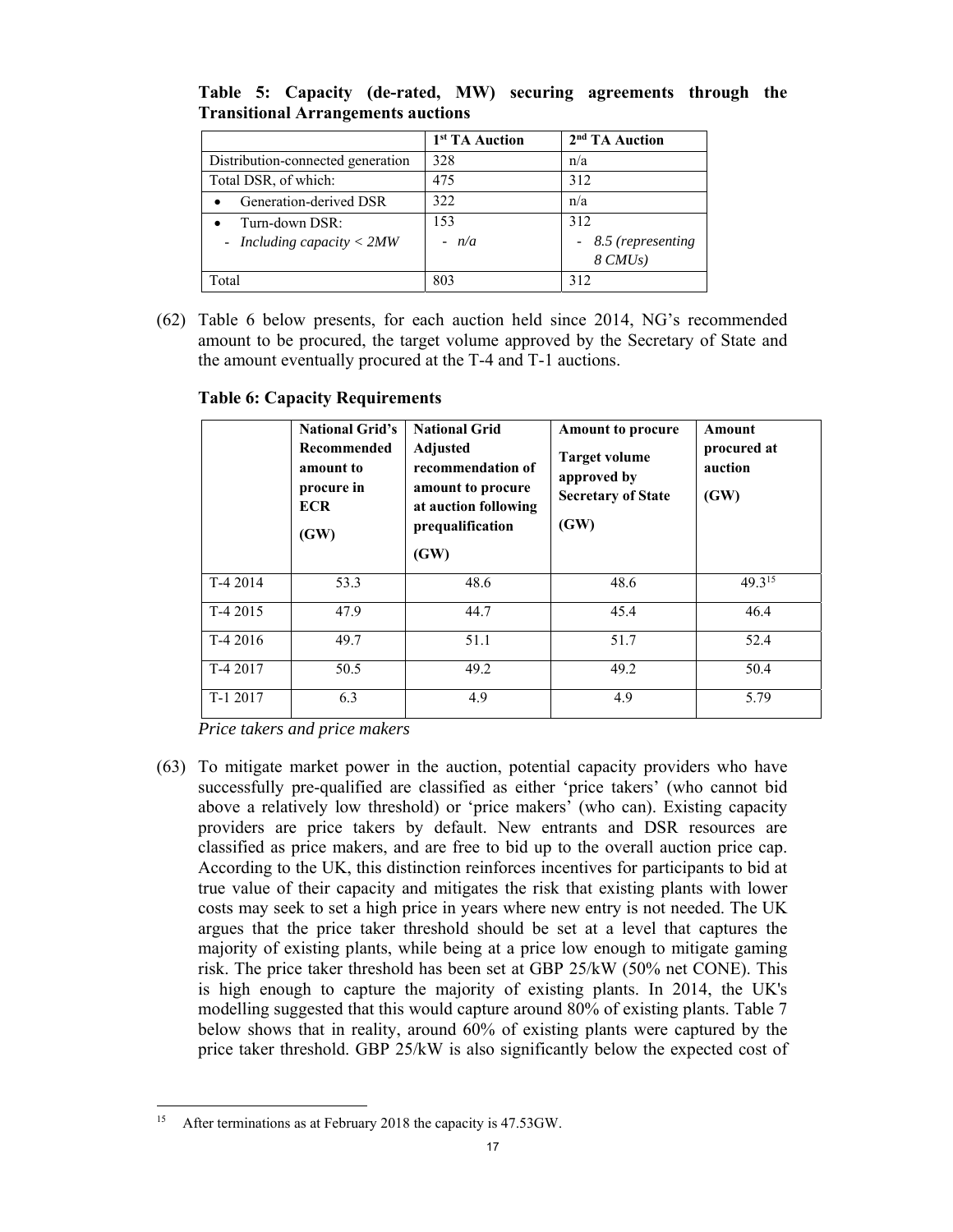new entry. As a result, a price taker threshold of GBP 25/kW also mitigates gaming risk.

| <b>Auction</b> | <b>Existing Plant captured by Price taker threshold</b> |               |                                |
|----------------|---------------------------------------------------------|---------------|--------------------------------|
|                | Capacity (MW)                                           | $\frac{6}{9}$ | <b>Clearing Price (GBP/kw)</b> |
| 2014 T-4       | 25,007                                                  | 67%           | 19.40                          |
| $2015$ T-4     | 39,286                                                  | 80%           | 18.00                          |
| 2016 T-4       | 29,548                                                  | 56%           | 22.50                          |
| 2017 T-4       | 31,099                                                  | 57%           | 8.40                           |
| $2017T-1$      | 2,306                                                   | 29%16         | 6.00                           |

**Table 7: Existing Plants captured by Price Taker Threshold since 2014** 

- (64) Existing plants with particularly high costs can be allowed to participate as price makers (and bid higher than the price taker threshold), but they have to provide a justification for needing a higher level of payment (for example a board certificate and business plan presented to the provider's board). This justification must be provided to Ofgem, and may be used as part of any investigation into abuse of market power.
- (65) Any existing providers that bid at a price above the 'price maker' threshold and do not receive a capacity agreement in the auction, but continue to operate in the delivery year, are likely to be investigated by Ofgem, which may use the information provided alongside the price setting auction bid.
- (66) New entrants are able to set a price without justifying their bid, though if it were perceived that they were seeking to exercise market power this could be also subject to investigation by Ofgem as part of its normal enforcement role. The level of bid is in any case capped by the price cap set in the demand curve provided in advance of the auction.

*Capacity Agreement duration* 

 $\overline{a}$ 

- (67) If successful at the auction, capacity providers are awarded a capacity agreement at the clearing price. The length of available capacity agreements varies to ensure a level playing field between capacity providers.
- (68) Most existing capacity providers have access to one year agreements; generation capacity providers undertaking capital expenditure above an original GBP 125/kW threshold (refurbishing plants) are eligible for capacity agreements of up to a maximum of 3 years; generation capacity providers undertaking capital expenditure above originally GBP 250/kW (new plants) are eligible for capacity agreements up to a maximum of 15 years. These thresholds are reviewed each year and have been subject to slight increases over time, standing at GBP 135/kW and GBP 270/kW respectively in December 2018. Agreements longer than 1 year are only available to participants in the four-year ahead auction.

<sup>16</sup> The high proportion of existing capacity participating as Price Makers in the T-1 auction (cf. recital (64)) is likely due to the fact that much of this existing capacity comes from the oldest, most marginal plant, unable to commit, through the T-4 auctions, to remaining open that far ahead of the delivery year.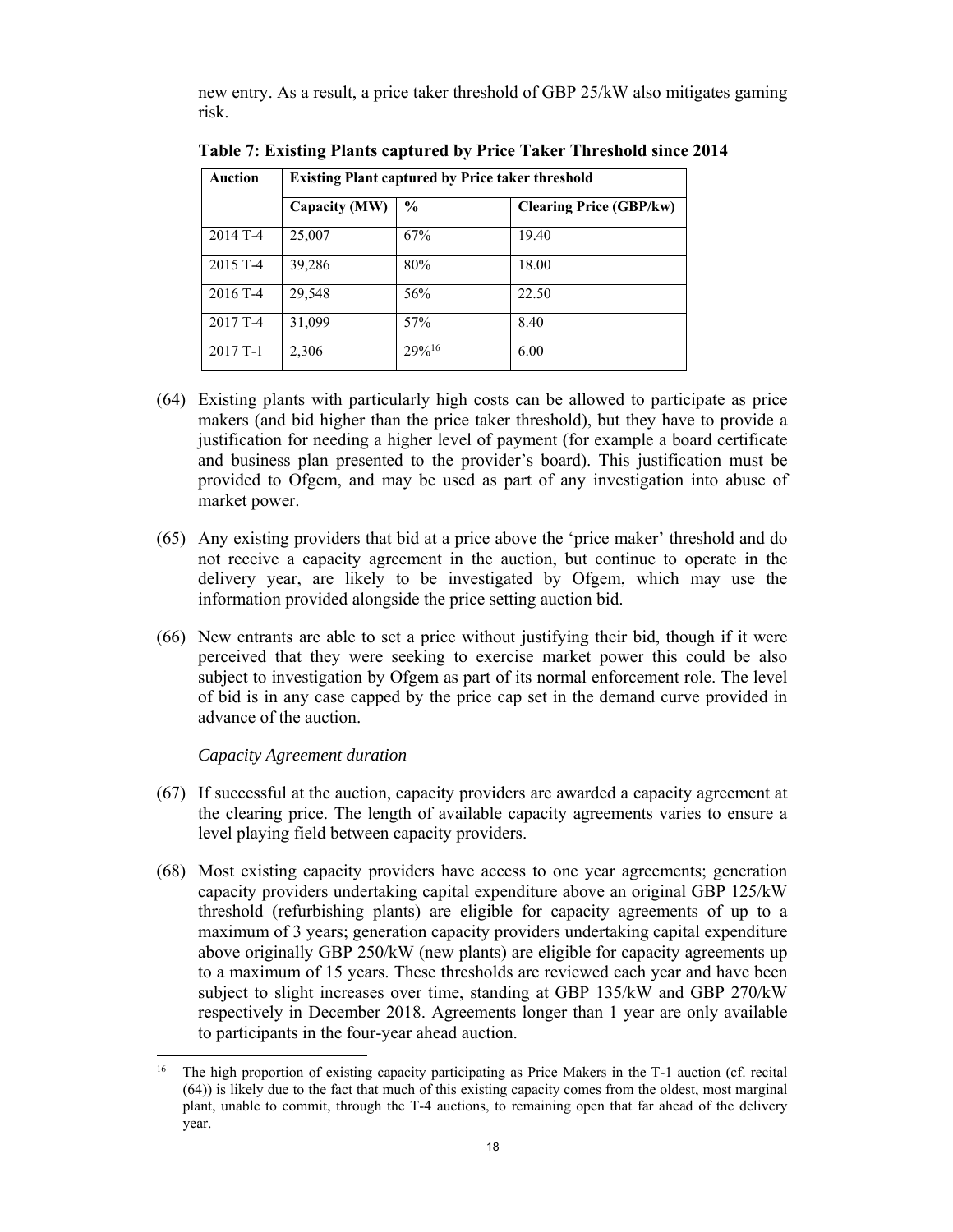- (69) To ensure regulatory certainty and foster investors' confidence in the mechanisms, the key terms of a capacity agreement are 'grandfathered17' (subject to any future regulation to the contrary, although no such changes have been made so far). These key terms are:
	- agreement length;
	- capacity price and entitlement to payment;
	- capacity obligation and de-rating figure;
	- completion milestones and termination fees applicable;
	- maximum liability for penalties.
- (70) The UK argues that the rationale for longer-term contracts for new entrants is to help promote competitive new entry into the market. Allowing new entrants to receive a long-term contract enables new entrants to secure lower-cost financing for their investment. The UK believes that this can help mitigate barriers to entry for independent firms who cannot finance investment in new capacity on the back of revenues from other plant in their portfolio. By encouraging competition in the market, longer-term contracts can therefore help lowering costs for consumers in both the energy and capacity markets. Longer-term contracts should also, according to the UK authorities, reduce the risk that participants with high investment or refurbishment costs load all of these costs into a single year agreement.

# **2.5. Secondary market (trading)**

(71) Between auction and delivery and in the delivery year/s, participants are able to adjust their position through trading, e.g. by taking on a greater or lesser obligation, or finding alternative capacity to meet temporary shortfalls. Secondary trading is an important tool for parties to manage their risk of exposure to penalties within the Capacity Market. There are different forms of secondary trading allowed under the Capacity Market: financial trading, volume reallocation and obligation trading.

# **2.6. Delivery**

(72) The Capacity Market follows a 'delivered energy' model: capacity providers are obliged to deliver energy whenever needed to ensure security of supply, i.e. in real system stress situations. They face penalties if they fail to do so. The model also includes additional physical testing of capacity. Failure to demonstrate capacity to the required level on the requisite number of occasions results in capacity payments being forfeited until successfully demonstrated.

# *The capacity agreement obligation*

(73) Under the capacity agreement obligation, system stress events are defined as any half hour settlement periods in which either voltage control or controlled load shedding are experienced at any point on the system for 15 minutes or longer. Providers are required to determine their own response at such times, and avoid breaching any existing code or licence conditions. To date, there have been no Capacity Market Notices issued by the system operator. The winter (2018/19) was to be the first year of the measure's operation in full.

 $\overline{a}$ <sup>17</sup> A grandfather clause is a provision in which an old rule continues to apply to some existing situations while a new rule will apply to all future cases.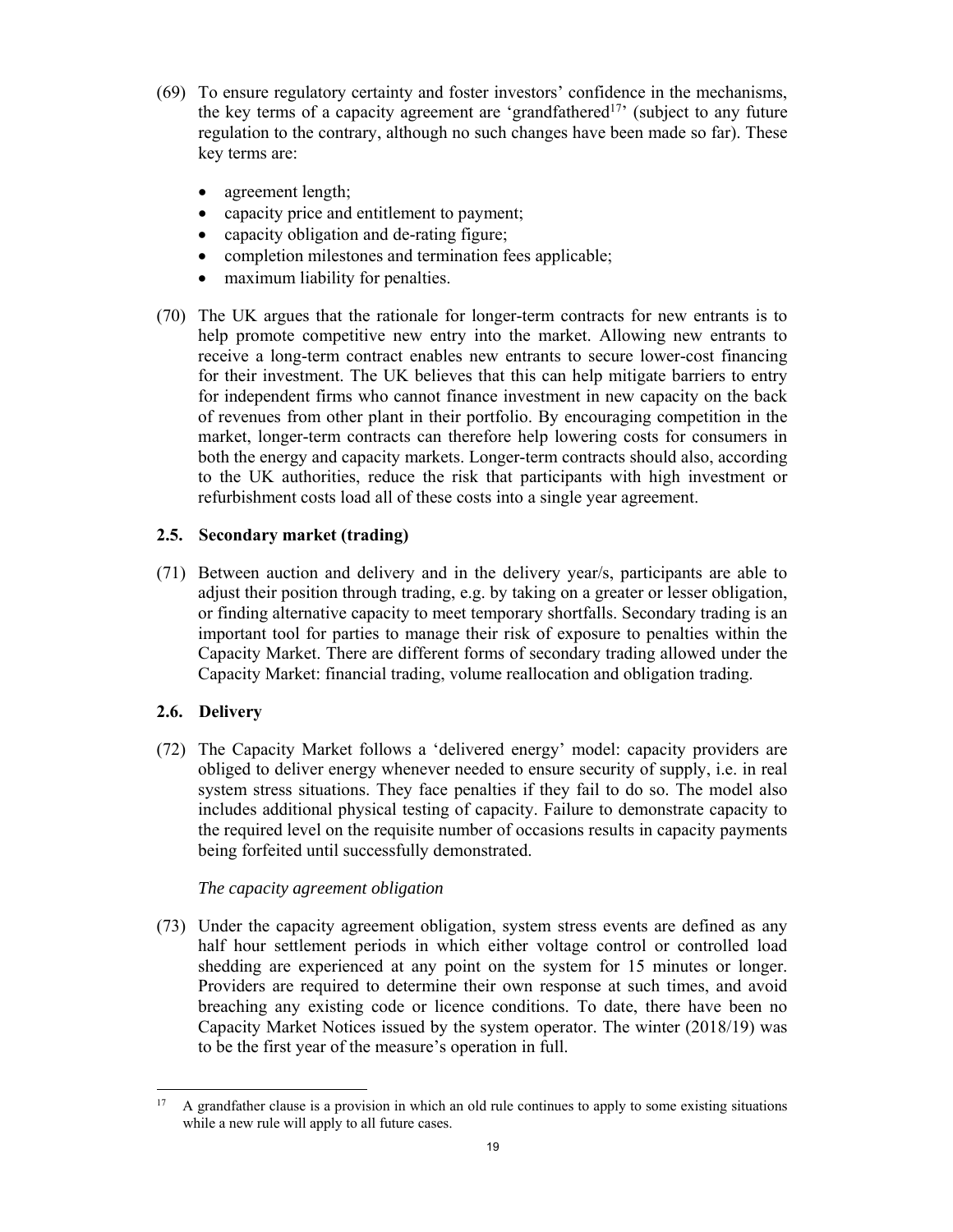- (74) To ensure participants are able to adequately manage the risk of exposure to penalties, e.g. the risk that a number of plants simultaneously trip, the System Operator has published a notice of system stress via a 'Capacity Market warning', based on the methodology set out in the Capacity Market Rules  $(8.4.6)^{18}$ . Unless this warning has been issued, a scarcity event will not trigger Capacity Market penalties or 'over-delivery' payments.
- (75) Capacity agreements oblige participants to deliver a specified quantity of electricity. A provider's obligation at the time of stress events is calculated from their obligations they entered through the four-year and year-ahead auctions, plus any secondary traded obligations they entered for the specific settlement periods in which a stress event occurs.
- (76) In stress periods preceded by a Capacity Market warning of at least four hours' notice, providers' obligations are 'load following'. That means they are only required to be generating electricity or reducing demand up to the total level of their obligation if all capacity, for which capacity agreements have been concluded in the market, is necessary to meet demand. In a stress event where only 70% of such total capacity is necessary to meet demand, each provider is only required to generate electricity or reduce demand up to 70% of their full capacity obligation.
- (77) According to the UK authorities, load following obligations are appropriate to ensure generators have incentives to operate efficiently in the market, and are proportionate to the harm caused to consumers by any lost load. If every participant risked being penalised for their full total capacity obligation whenever there was system stress, the Capacity Market would create signals for plants to run warm even when it was economically inefficient for them to do so – increasing both emissions and consumer bills.

# *Penalties*

- (78) The penalty regime aims to provide capacity providers with incentives to deliver energy when needed. Units which perform below the expected level of performance are penalised, while those that exceed the expected level receive overdelivery payments, so that at the end of the year each unit's capacity payments broadly reflects their performance. The penalty regime consists of three main elements:
	- a monthly liability cap of 200% of a provider's monthly capacity revenues, which, given the weighting of monthly payments according to system demand, may expose providers to a penalty liability of up to 20% of their annual revenue in any one month.
	- an overarching annual cap of 100% of annual revenues.
	- a penalty rate set at 1/24th of a provider's annual capacity payments.

## *Testing regime*

 $\overline{a}$ 

(79) The penalty regime is complemented by a rigorous system of performance demonstrations to ensure capacity providers are able to deliver energy when needed

<sup>18</sup> https://www.ofgem.gov.uk/electricity/wholesale-market/market-efficiency-review-andreform/electricity-market-reform/capacity-market-cm-rules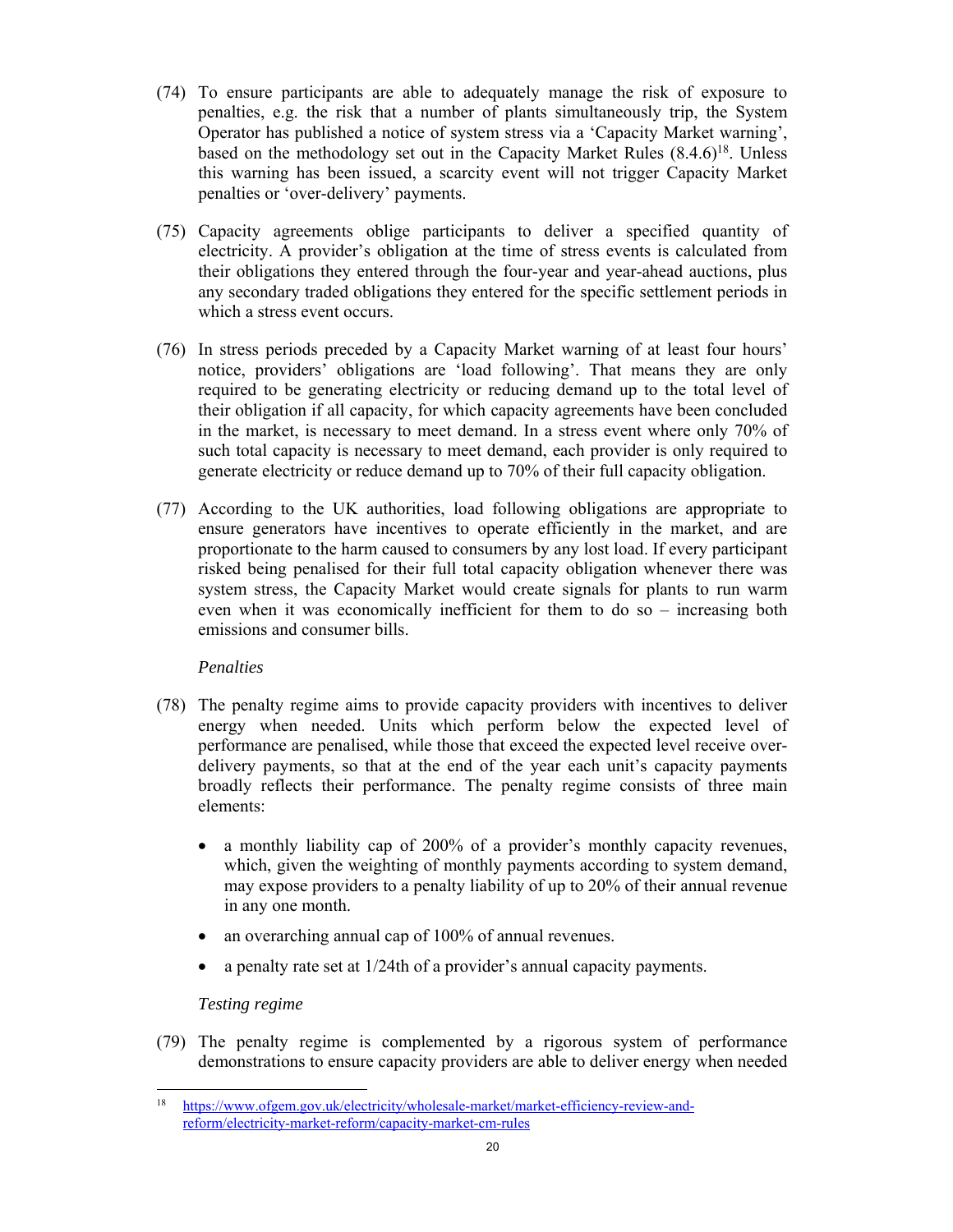and only receive capacity payments if reliable. This is especially important for those delivery years with no stress events in which testing providers' performance ensures that providers are physically capable of delivering as per their capacity obligations.

## **2.7. Financing of the measure and payment flows**

- (80) The costs of the Capacity Market (i.e. those incurred to fund capacity payments to providers) are paid by all licensed suppliers according to the following process:
	- Payments are profiled according to system demand so capacity providers receive a higher proportion of their payments during months of high demand (i.e. over the winter) and a lower proportion in periods of low demand.
	- Three months before the start of the delivery year suppliers forecast their demand over the period 4pm-7pm on all weekdays from the start of November to the end of February and notify these estimates to the settlement body.
	- Supplier charges are determined based on their forecast market share and monthly charges are levied upon licensed suppliers in order to match the payment profile to capacity providers. Supplier charges are calculated based on demand between 4-7pm on winter weekdays in order to incentivise suppliers to reduce their customers' electricity demand at the times when demand is typically highest. This should reduce the amount of capacity that is needed, and therefore will reduce the cost of the Capacity Market.
	- Supplier charges are updated to reflect actual data on market share once it becomes available as with the existing Balancing and Settlement Code (BSC) reconciliation process. This reconciliation process continues for 14 months as revised demand data is received.
- (81) All payment flows associated with the Capacity Market, for all participants, are calculated and administered by the settlement body, assisted by a settlement service provider (Elexon). The role and responsibilities of the Settlement Body and Elexon are outlined in section 2.2 above.
- (82) Capacity payments are determined by the amounts set out in each provider's capacity agreement following the outcome of the relevant auction for each delivery year: capacity payments equal the amount of capacity that successful capacity providers have bid in the capacity auction, multiplied by the clearing price.
- (83) Funds received by the settlement body are held in a non-interest bearing Government Banking Service bank account. The settlement body is also responsible for collecting, holding and (where necessary) returning any collateral that has been posted by new-build generators or DSR providers as part of the prequalification process in advance of each capacity auction.
- (84) The principal financial flows to and from the settlement body are as follows:
	- Suppliers are obliged to pay to the settlement body the so-called 'settlement body charges' on a monthly basis beginning from the financial year 2015/2016. The 'settlement body charge' covers the administrative costs of maintaining the Capacity Market settlement function incurred by the settlement body (and its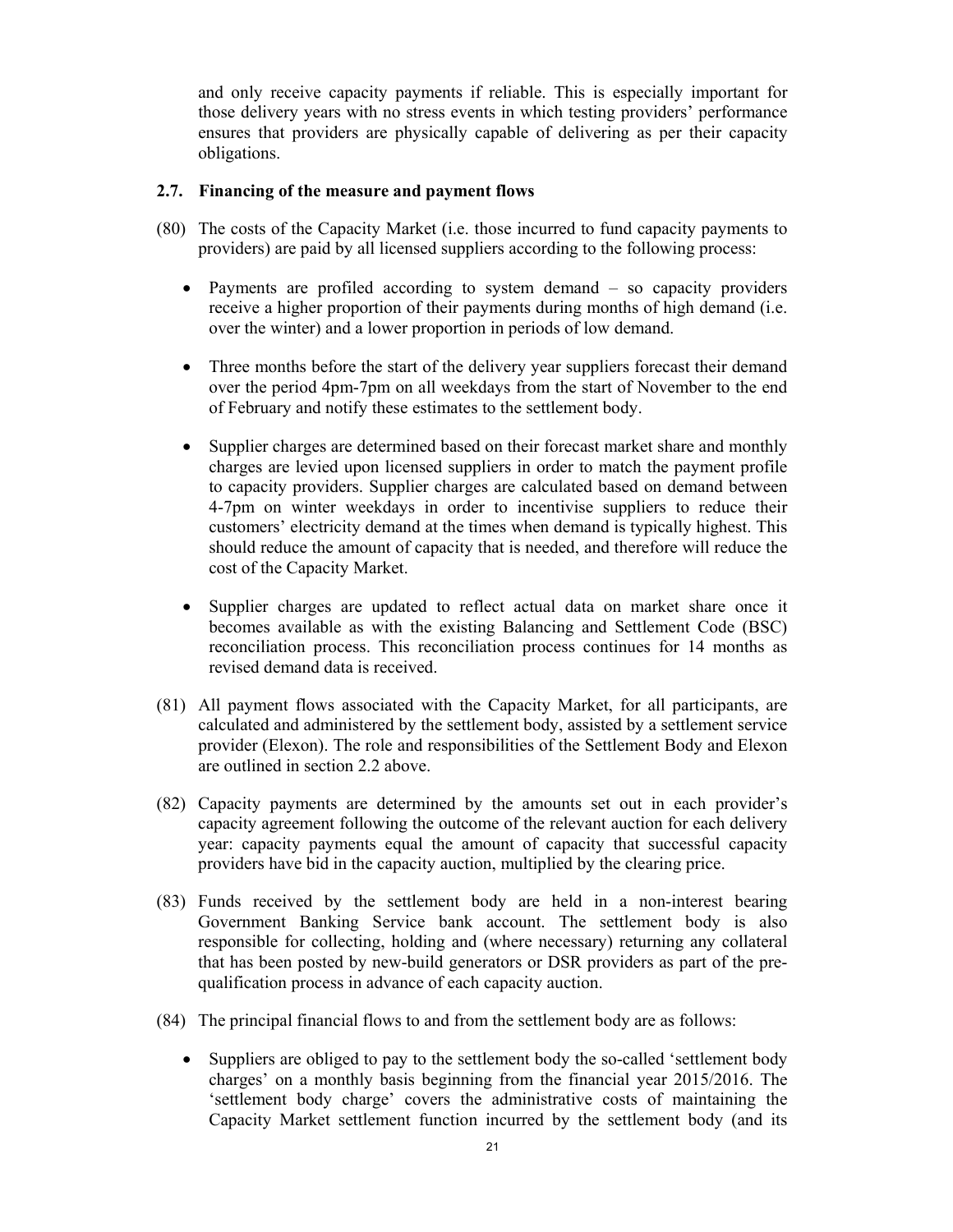agent). The collection of these payments happens according to the April-March UK financial year, so to a separate timetable to other capacity market payment flows which runs according to the October-September capacity year.

- Suppliers are obliged to provide a credit cover before the start of each month in the delivery year. This cover must equal 110% of their supplier monthly charge and is intended to ensure that payment flows to the capacity provider can continue to be made in the event that a supplier defaults.
- Suppliers are obliged to pay a 'supplier monthly charge' to the settlement body no later than 24 working days after the end of each month in the delivery year. The supplier monthly charge is an obligation on suppliers (via a condition in their supply licence) to fund the Capacity Market.
- In the event of any under-performance against their capacity obligations during a stress event occurring in the delivery year, capacity providers are obliged to pay to the settlement body a 'penalty charge'. This must be paid by no later than 24 working days after the end of the month.
- The settlement body pays providers a 'capacity payment'. This is an amount determined according to their capacity obligation (the amount set in the capacity auction) within 29 days after the end of each month within the delivery year. All payments to providers are funded by the revenue from the charges levied upon licenced suppliers. In the event that a capacity provider has failed to pay its penalty charge, the provider's payment is withheld until the necessary penalty charge has been recovered. Actual payments to providers take account of any obligation trading that has taken place between the auction and the delivery period.
- In the event that capacity providers over-deliver against their capacity obligations during a stress event occurring in the delivery year, the settlement body pays an 'over-delivery payment'. Over-delivery payments due to each capacity provider are calculated at the end of the capacity year, and are paid using the funds that have been collected as penalties over the course of the year. This does not increase the overall level of capacity payment in a given year – as payments for over-delivery offset the penalties collected for non-delivery.
- If applicable, the settlement body returns to suppliers a 'penalty residual supplier amount'. This is the revenue remaining after over-delivery payments that have accumulated over the year have been paid at the necessary rate.

### **2.8. Generation adequacy in Great Britain**

### *The electricity market in Great Britain*

- (85) On 1 April 2005, the UK introduced in Great Britain a single set of wholesale electricity trading and transmission arrangements known as BETTA (British Electricity Trading and Transmission Arrangements). BETTA is based on bilateral trading between generators, suppliers, customers and traders, and participants selfdispatch rather than being dispatched centrally.
- (86) Under BETTA, contracts for electricity are agreed in forwards and futures markets from several years up to 24 hours ahead of a given half hour delivery period. Short-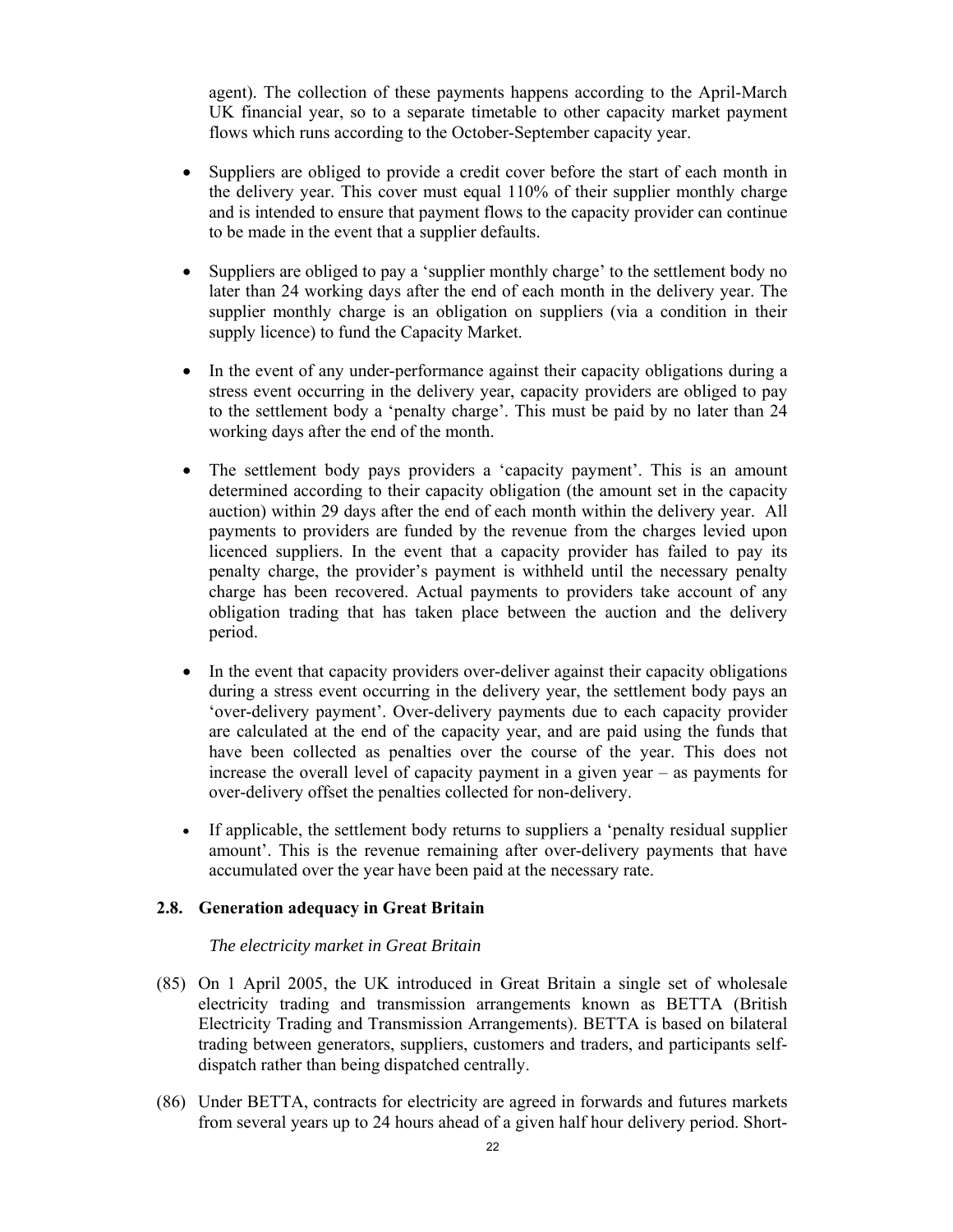term power exchanges and energy brokers give participants the opportunity to fine tune their contract positions from 1 to 24 hours before delivery. All the deals are bilateral, and are settled at the price registered on the power exchange or agreed bilaterally or through a broker.

- (87) Under BETTA, the wholesale electricity price rewards generators for their electricity and capacity, and investors must decide to invest based on their expectation of recovering the costs of this investment through selling electricity in the wholesale electricity market.
- (88) Closer to delivery, there is a balancing mechanism through which the System Operator accepts offers and bids for electricity close to real time. This enables the System Operator to balance supply and demand. At 'gate closure', 1 hour before each half hour delivery period, generators are required to inform the System Operator of the energy they are contracted to deliver and the expected output from each plant. Suppliers (retailers) must declare the amount they have contracted to buy, which should be the amount they expect their customers to consume. Finally, an imbalance settlement process makes payments to and from those market participants whose contracted positions do not match their actual metered electricity production or consumption. It also settles other costs of balancing the system. Participants face a relatively penal 'cash-out' price if their contracted positions do not match their actual consumption or production. Therefore the imbalance settlement or cash-out price incentivises participants to help balance the system in real time.
- (89) At the end of December 2017, the UK had a total of 81.3GW of electricity generating capacity. In addition, the UK has four interconnectors allowing trade with Europe: England-France (2 GW capacity), England-Netherlands (1 GW), Northern Ireland-Ireland (0.6 GW) and Wales-Ireland (0.5 GW)<sup>19</sup>. The NEMO interconnector between England and Belgium (1 GW) will be going live in early 2019.

### *Generation adequacy problems*

 $\overline{a}$ 

(90) The Reliability standard is expressed in terms of a Loss of Load Expectation (LOLE). This involves setting a standard, which sets out the average number of hours per year in which demand is not expected to be met by supply in a typical year. LOLE represents the number of hours per annum in which, over the longterm, it is statistically expected that supply will not meet demand. This is a probabilistic approach – that is, the actual amount will vary depending on the circumstances in a particular year, for example how cold the winter is; whether or not an unusually large number of power plants fail to work on a given occasion; the power output from wind generation at peak demand; and, all the other factors which affect the balance of electricity supply and demand. However, it is important to note when interpreting this metric that a certain level of loss of load is not equivalent to the same amount of blackouts; in most cases, loss of load would be managed without significant impacts on consumers. The critical level established by the UK is a LOLE of greater than three hours.

<sup>19</sup> These figures are taken from the Digest of United Kingdom Energy Statistics 2018 https://www.gov.uk/government/statistics/digest-of-uk-energy-statistics-dukes-2018-main-report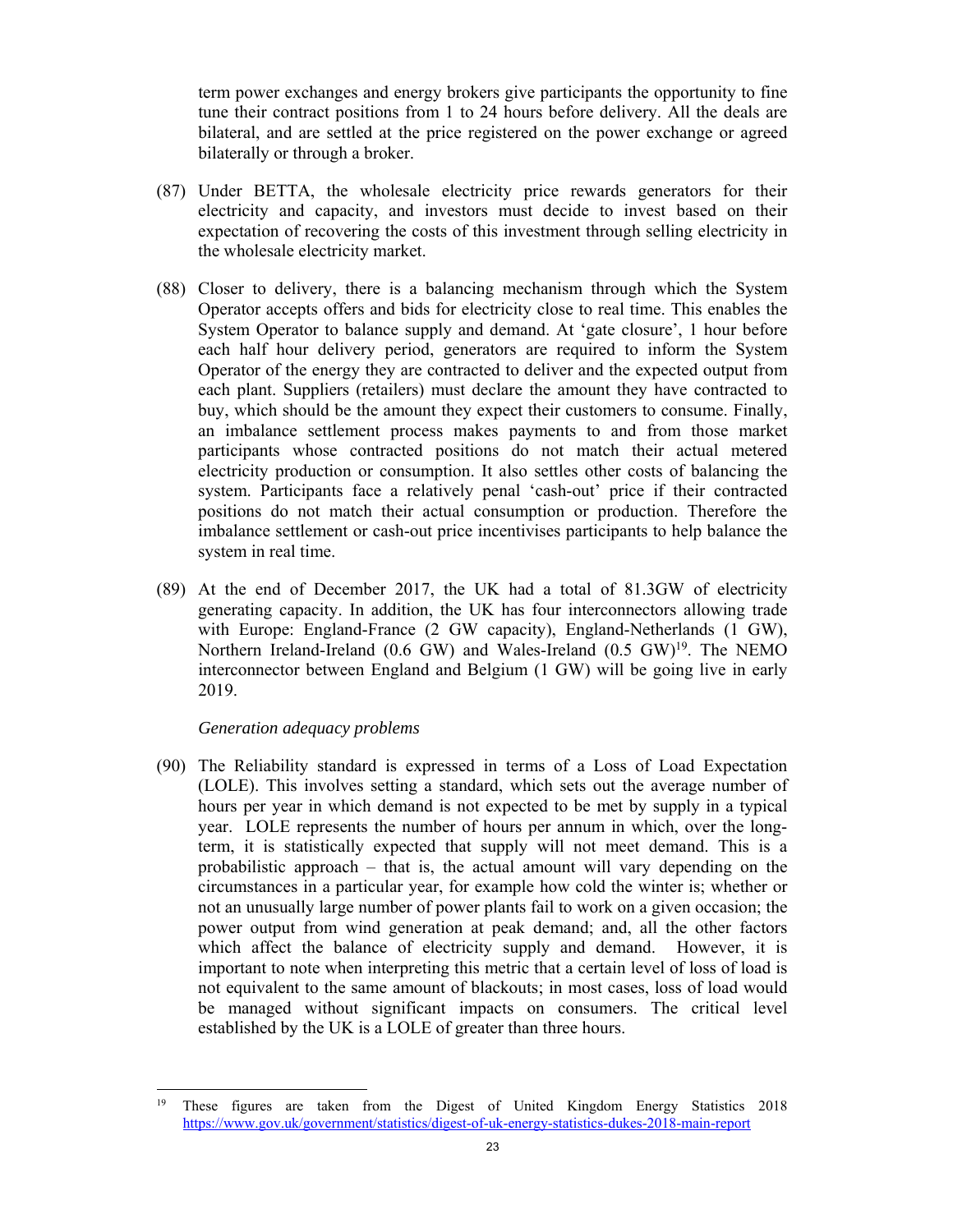- (91) The Government notes that, regardless of the modelling approach chosen, the future outlook for electricity security of supply is very difficult to project with full confidence due to the sensitivity to key assumptions including electricity demand, retirement decisions, new build, the contribution of interconnection, and the availability factors of different technologies.
- (92) At the time of the notification of the measure in 2014, the UK stated that in Ofgem's 2013 Electricity Capacity Assessment, LOLE were shown to rise to up to 9 hours in 2015/16 (although noting that there was little impact in the Conventional Generation High Availability case), they would then recover before rising again in 2018/19. At the time, the UK considered that the range of scenarios demonstrated the uncertainty with the high end of the range rising above 3 hours in 2018/19 making, according to the UK, a strong case for intervention. Ofgem's reference scenario assumed 0.75GW of net exports in the winter season.

10  $\overline{9}$ Loss of Load Expection (hours) 8  $\overline{7}$ 6 5 4 3  $\overline{2}$  $\mathbf{1}$  $\mathbf 0$ 2013/14 2018/19 2014/15 2015/16 2016/17 2017/18 Reference Scenario 2013 - Low Supply - Conventional Generation High Availability -High Demand - DECC's Proposed Reliability Standard



(93) The UK also stated that the UK Department of Energy and Climate Change (DECC) had also carried out simulations of investment in generation up to 2030. DECC's Base Case scenario without a capacity market presented a similar trend to the Ofgem analysis up to 2016/17. Beyond 2016/17, DECC's Base Case scenario saw a downward trend in capacity margins continuing into the early 2020s. DECC's modelling assumed an additional 2.9GW of interconnection coming forward by 2030 and assumed that interconnectors were, on a net basis (i.e. taking all interconnection capacity together), neither importing nor exporting at times of peak demand.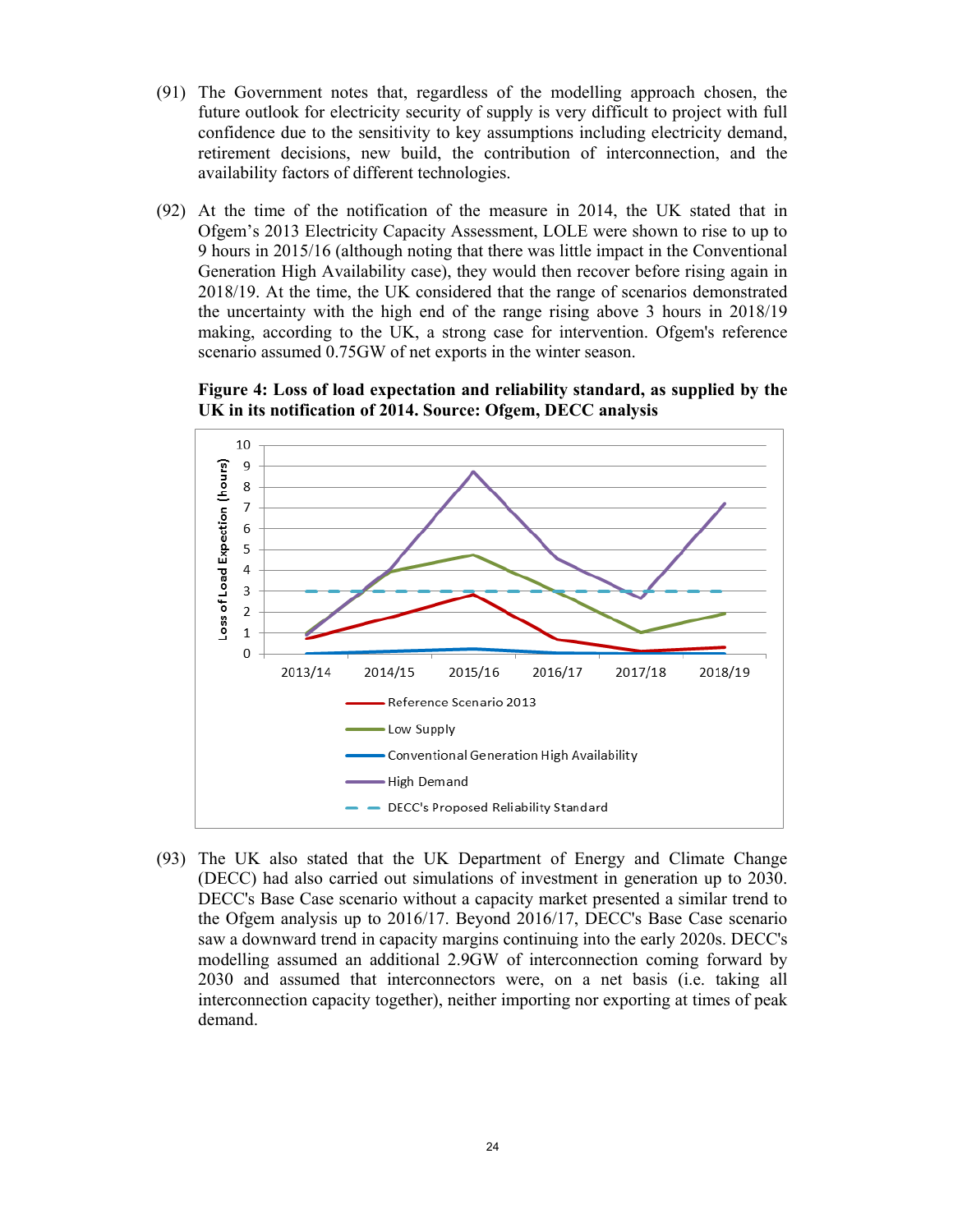



- (94) The UK estimates that analysis undertaken by the UK Government, as well as a separate analysis provided by National Grid, demonstrate the ongoing need for the CM in order to ensure that the Reliability Standard of 3 hours LOLE is met. When the CM is excluded from the modelling, the reliability standard is likely to be breached in every year included in the modelling.
- (95) NG produces a 5-year EMR Base Case as part of the Future Energy Scenarios<sup>20</sup> to assess the capacity to secure in the capacity market auctions. In December 2018, NG set out a revised set of assumptions to assess the potential impact on the Base Case if there was no CM in the UK. NG's assessment is that LOLE would range between 3 and 7 hours LOLE between 2019/20 and 2023/24 without the capacity market.
- (96) The UK Department of Business, Energy, and Industrial Strategy (BEIS) undertook an analysis independently from National Grid, using the most recent ECR recommendations from National Grid (ECR2018) in conjunction with BEIS commercial insights and BEIS assessment of plant economics. This analysis concludes that the expected LOLE range breaches the 3 hours LOLE reliability standard in all years to 2030 (between 3 and 345 hours LOLE between 2019/20 and 2029/30).

*The reasons behind the generation adequacy problems* 

(97) The UK submits that two main market failures explain the generation adequacy problem described above.

<sup>20</sup> http://fes.nationalgrid.com/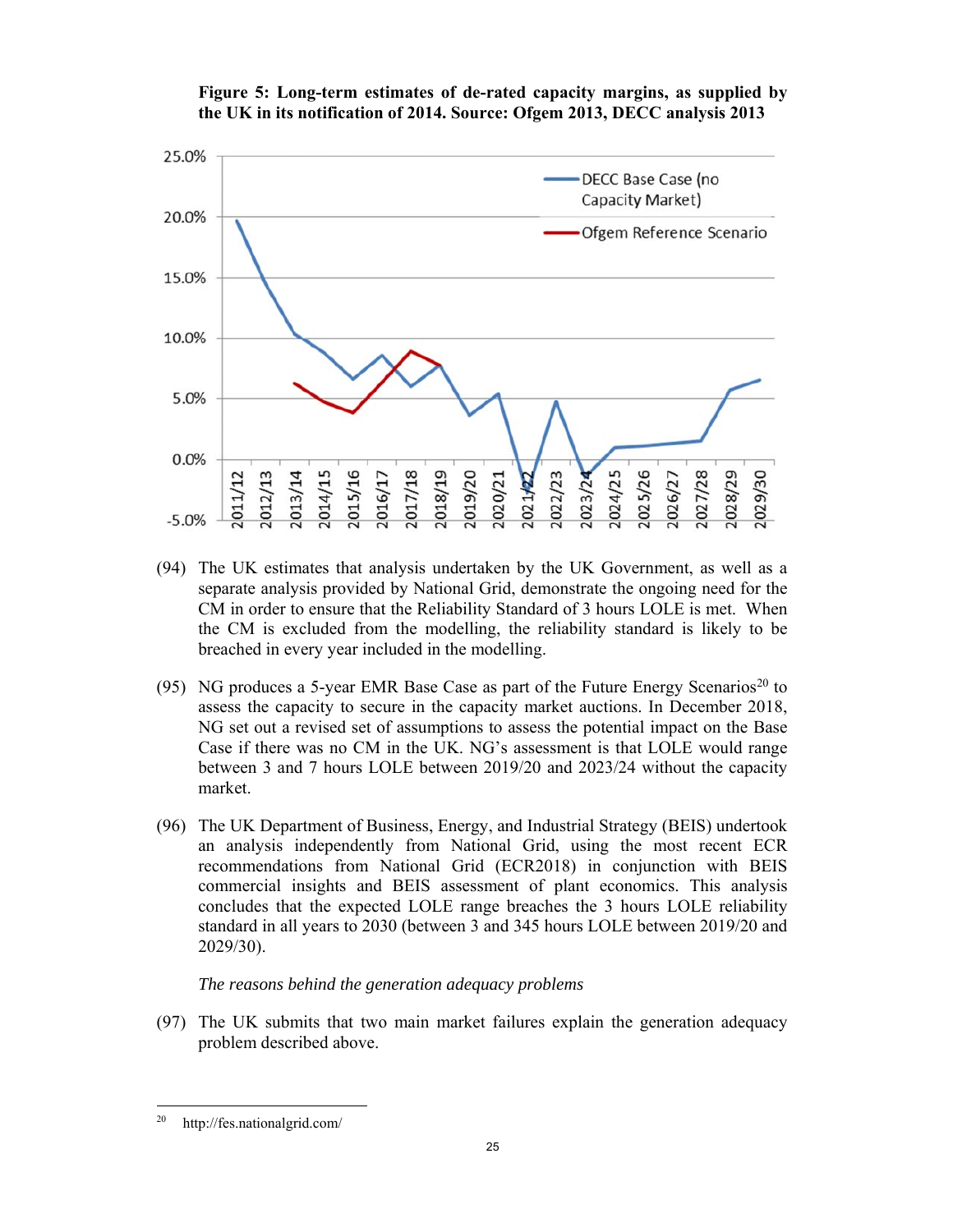- (98) The first market failure is that reliability is a public good. Customers cannot choose their desired level of reliability, since the System Operator cannot selectively disconnect them, and consumers do not respond to real-time changes in the wholesale price. It can therefore be expected that capacity providers will not provide the socially optimal level of reliability in the absence of intervention. This may also lead to high costs to society as a result of having an unreliable electricity supply. These would be external costs if they are not charged to generators.
- (99) The second market failure is the 'missing money' problem. The concept has been identified and described in academic literature and affects energy-only markets $21$ . In theory the inability of consumers to select their desired level of reliability could be addressed in an energy-only market by allowing prices to rise to a level reflecting the average value of lost load, that is the price at which consumers would no longer be willing to pay for energy and allowing generators to receive scarcity rents. However, in practice an energy-only market may fail to send the correct market signals to ensure optimal security of supply and to enable investors to obtain project finance for building new capacity. This means that energy market revenues alone may fail to bring forward sufficient investments in capacity due to 'missing money'. The reasons why this may happen are twofold:
	- Inability of prices to reflect scarcity: Current wholesale energy prices do not rise high enough to reflect the value of additional capacity at times of scarcity. This is due to the fact that charges to generators who are out of balance in the balancing mechanism (cash-out) do not reflect the full cost of the balancing actions taken by the System Operator (such as voltage reduction).
	- Lack of certainty that prices will rise, even if they can: At times when the wholesale energy market prices should peak to high levels, investors are concerned that the Government/market regulator will act on a perceived abuse of market power, for example through the introduction of a price cap. They are also concerned that prices simply will not rise – for example, if wind capacity performs better than expected, reducing the opportunities for more expensive dispatchable capacity to run.
- (100) The UK submits that "missing money" is not a theoretical problem. Historically, GB cash-out prices had not exceeded GBP 938/MWh. The UK submits that evidence from recent scarcity situations in the GB market also indicates that prices have not risen to the levels that would have been expected. The Government and Ofgem commissioned an independent study to estimate the value of lost load (VoLL), which has concluded that the average value to consumers of preventing disconnections at times of system peak is around GBP 17,000/MWh<sup>22</sup>.
- (101) The UK submits that the market failures are aggravated in the short and medium term by the very rapid closure plans of existing capacity: according to NG's central scenario, if CM revenues were not available any more, up to 8GW of the in 2018/2019 available coal and gas plants could close in 2019/2020.

 $\overline{a}$ <sup>21</sup> Cramton and Stoft (2006): 'The Convergence of Market Designs for Adequate Generating Capacity': Joskow (2006): 'Competitive Energy Markets and Investment in New Generating Capacity'; Cramton, Ockenfels and Stoft (2013): 'Capacity Market Fundamentals'

<sup>&</sup>lt;sup>22</sup> London Economics 'The Value of Lost Load (VoLL) for Electricity in Great Britain' (2013).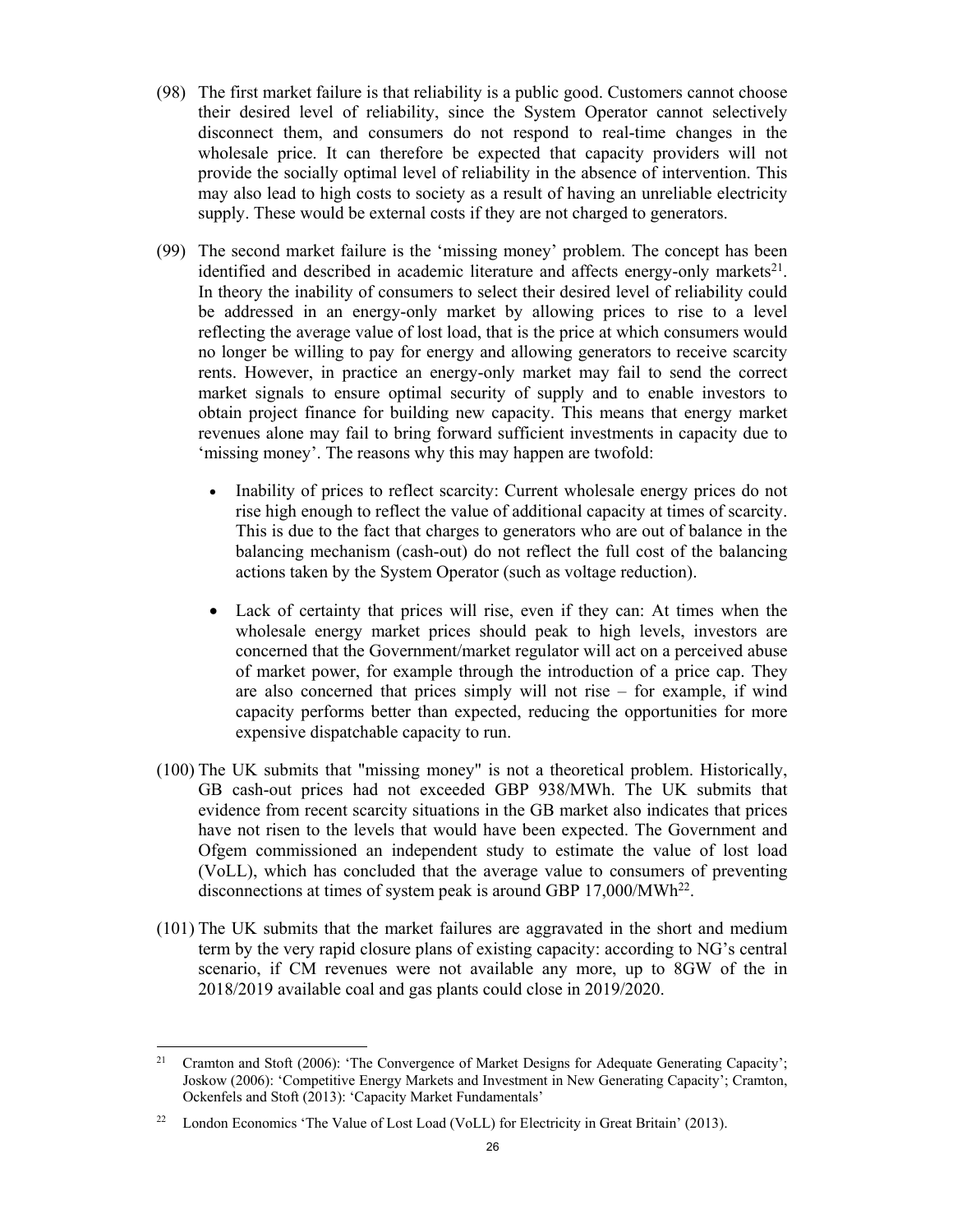#### *Additional measures to ensure generation adequacy*

- (102) In addition to the notified measure, the UK has undertaken and is still undertaking a range of actions in the GB electricity market that could help address the market failures listed above. The three main initiatives from the UK's notification are listed below.
- (103) The first measure quoted by the UK aimed at reducing overall electricity requirements and increasing the responsiveness of consumer demand. The UK stated that it was taking steps to reduce overall electricity requirements, for example through the Green Deal and Energy Company Obligation. The UK also pursues opportunities to encourage both lasting reductions in demand, (which the Government terms Electricity Demand Reduction or EDR) and short term reductions in demand like peak shaving / shifting (which the Government terms demand side response or DSR). In particular, the UK is committed to ensuring that every home and small business in the country is offered a smart meter by the end of 202023. Smart meters are an enabler of time-of-use (ToU) tariffs which have lower energy prices at off-peak times. The first static ToU tariff in the UK was introduced by Green Energy in early 2017, offering its smart meter customers a much cheaper rate of electricity during weekday nights. However, this does not reflect actual wholesale costs which would allow consumers to respond in real time<sup>24</sup>. What is more, following preceding work and a call for evidence, in July 2017, the UK Government and Ofgem jointly published a Smart Systems & Flexibility Plan.<sup>25</sup> This plan outlines the underlying principles of the UK's approach to enable the transition to a smart and flexible system, followed by 29 actions for the Government, Ofgem and/or industry.
- (104) The second measure is the reform of cash-out arrangements. Imbalance or cash-out prices provide market participants with incentives to ensure that the volumes of electricity they sell or consume match the volumes they have contracted to sell or consume. The UK argues that a reform of the way the market operated helps to ensure security of supply.
- (105) Ofgem launched the Electricity Balancing Significant Code Review (EBSCR) in  $2012^{26}$  to address several long-standing concerns about factors that have dampened

 <sup>23</sup> The number of domestic electricity smart meters operated by the large energy suppliers has been multiplied by 26 between Q2-2014 and Q3-2018. The number of electricity advanced- and smart-type meters operated by the large energy suppliers, in smaller non-domestic sites has increased by 12% between Q2-2014 and Q3-2018. However, in Q3-2018, smart meters and smart-type meters (operating in smart mode) represented less than 30% of the total number of domestic electricity meters operated by the large energy suppliers. Source: https://www.gov.uk/government/statistics/statistical-releaseand-data-smart-meters-great-britain-quarter-3-2018

<sup>&</sup>lt;sup>24</sup> In December 2018, there was only one dynamic ToU tariff, launched by Octopus Energy in February 2018 which provides consumers with half-hourly price updates that reflect actual wholesale energy costs.

<sup>&</sup>lt;sup>25</sup> https://assets.publishing.service.gov.uk/government/uploads/system/uploads/attachment\_data/file/ 633442/upgrading-our-energy-system-july-2017.pdf

<sup>26</sup> https://www.ofgem.gov.uk/publications-and-updates/electricity-balancing-scr-launch-statement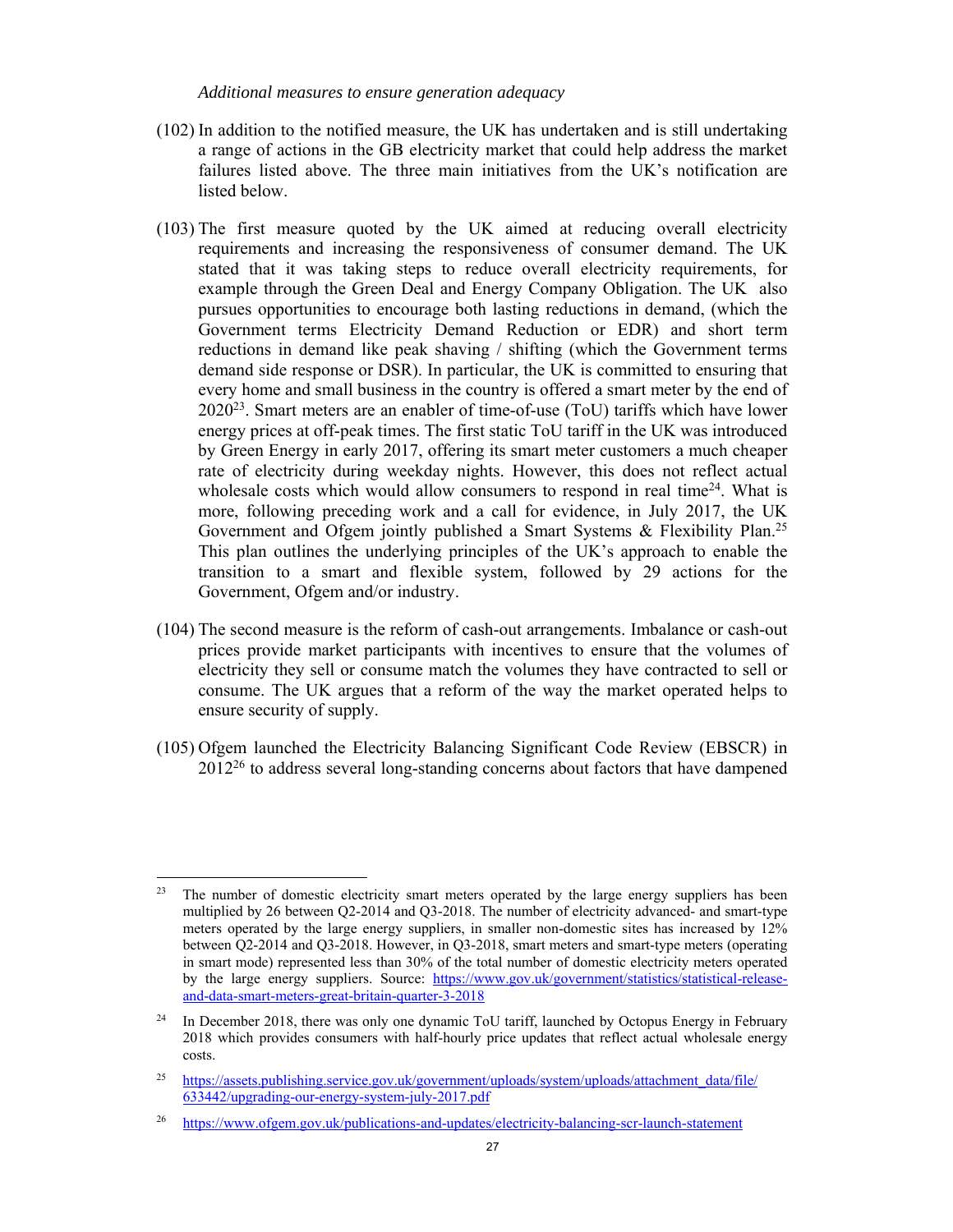cash-out prices. Ofgem adopted and published their final policy decision in May 201427. The implemented reforms to cash out are as follows:

- Cash-out prices have been made 'marginal' by calculating them using the most expensive action the System operator (SO) takes to balance the system. This was introduced in steps, the first step was that prices would be calculated using an average of the top 50MWh of SO actions (rather than 500MWh) from November 2015. Since November 2018, prices have been calculated using the top 1MWh.
- A cost for disconnections and voltage reduction has been included into the cashout price calculations based on the Value of Lost Load (VoLL) to consumers. This cost was introduced in steps starting at GBP 3,000/MWh from November 2015 and at GBP 6,000/MWh from November 2018.
- The way reserve costs are priced has been improved by reflecting the value reserve provides to consumers at times of system stress. To achieve this, a Reserve Scarcity Pricing function has been introduced which prices reserve when it is used based on the prevailing scarcity on the system $^{28}$ .
- A move has been introduced to a single cash-out price for each settlement period to simplify the arrangements and reduce imbalance costs, in particular for smaller parties.
- (106) Ofgem has published a review of the first phase of the  $EBSCR<sup>29</sup>$ . Since the implementation of the first phase, the average Imbalance Price (cash out price) has fallen. The majority of Imbalance Prices now lie within the range of GBP 20- 30/MWh, rather than GBP 30-40/MWh as previously observed. The Imbalance Price has, however, become more volatile. The maximum price in the two years preceding the reform was GBP 429.10/MWh whereas after the reform it was GBP 1,528.72/MWh.
- (107) The Government believes that the Capacity Market and cash-out reform have distinct but complementary roles in seeking to ensure security of electricity supply. It is better to pursue the Capacity Market as well as supporting reform of the cashout arrangements, rather than simply to rely on the cash-out reform for the following reasons:
	- While cash-out reform should strengthen energy market investment incentives in the long term, it is expected to have a more limited impact on overall levels of investment in the short and medium term. $30$  This is because generators sell almost all their energy in forward markets. However, over time the cash-out reform will lead prices in forward markets to rise as generators exploit arbitrage opportunities between forward markets and the price in the balancing mechanism;

<sup>27</sup> 27 https://www.ofgem.gov.uk/publications-and-updates/electricity-balancing-significant-code-reviewfinal-policy-decision

<sup>&</sup>lt;sup>28</sup> Using the Loss of Load Probability (LOLP) and the Value of Lost Load (VoLL)

<sup>29</sup> https://www.ofgem.gov.uk/publications-and-updates/review-first-phase-electricity-balancingsignificant-code-review

<sup>&</sup>lt;sup>30</sup> Note however that cash out reform will provide significantly improved short term price signals for delivery, and therefore improved signals for investment in flexible capacity.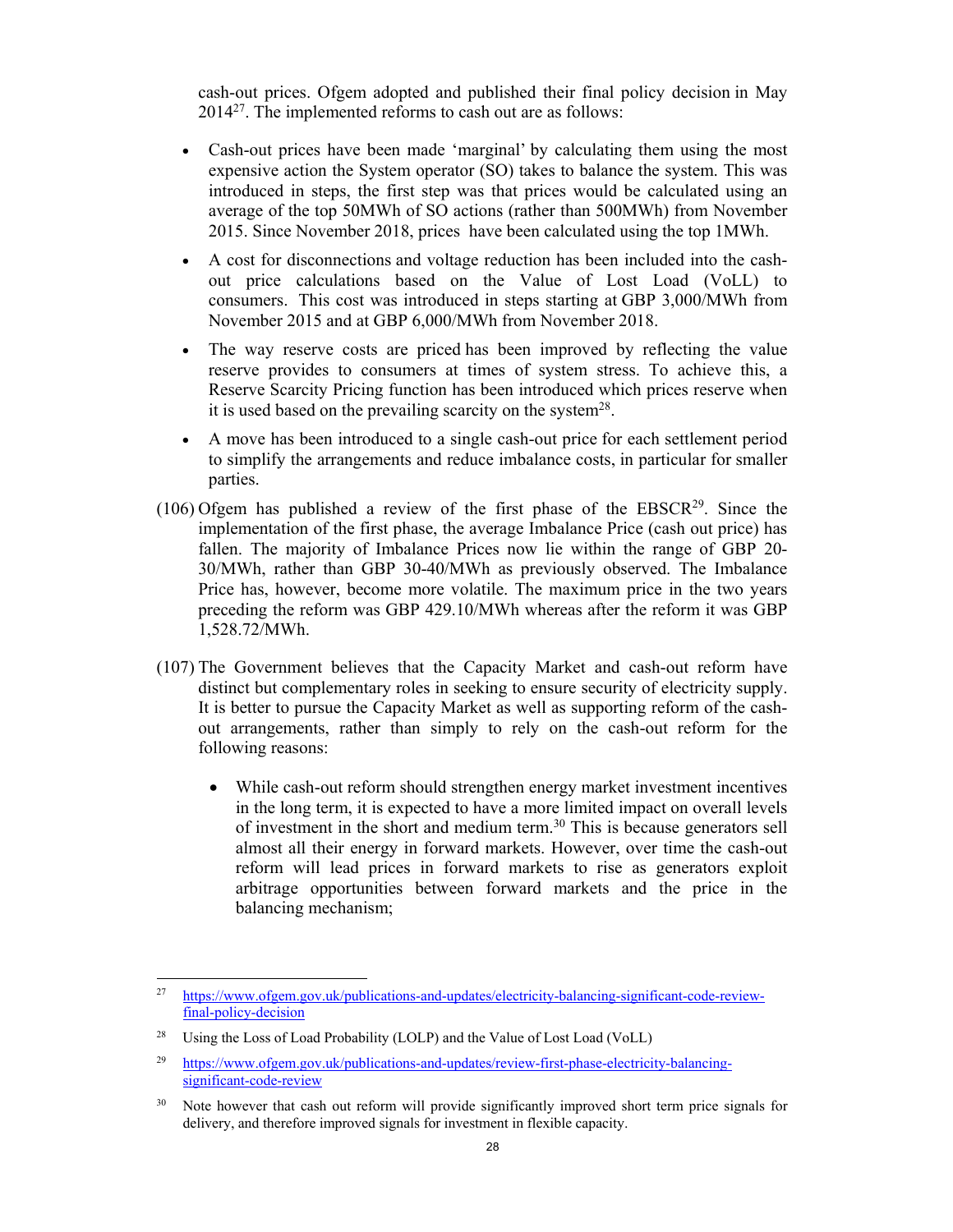- Cash-out reform cannot address the increased riskiness of investment in thermal capacity as the power sector decarbonises: thermal capacity will increasingly run as backup and will have to recover its fixed costs through earning high prices on the few occasions where there is scarcity and prices spike;
- In practice, investments may be dependent on a liquid market for 'reliability options' trading around a real-time price – whereby suppliers pay generators a fixed price in exchange for an option to buy energy at a strike price. This is unlikely to emerge under Ofgem's reform of cash-out arrangements as the market even after the current cash out reforms remains a quasi-market with cash out determined through complex administrative procedures, but could develop if a balancing electricity market is introduced that can act as a robust reference market for options trading<sup>31</sup>.
- It is unclear whether investors will have confidence that any new arrangements would be maintained. This is because when prices are allowed to peak to high levels, it becomes increasingly difficult for the regulator to assess whether very high prices are efficient market operation or profiteering. This means that generators may be averse to offering energy at a high price (for fear of investigation for abuse of market), or that they may expect public intervention in the future to mitigate more frequent price spikes.
- In the event that cash-out reforms are put in place and work well to address market failures, sharper cash-out prices have the potential to reduce the cost of procuring capacity through the Capacity Market, so that the price paid for capacity should fall to zero in the auction.
- Although cash out reform could, once completed, lead to higher prices during times of scarcity, the inherently high level of uncertainty regarding scarcity events makes relying on high scarcity rents alone a risky strategy for investors in large new build projects. The CM provides a stable, regular payment for up to 15 years for new build projects which reduces risks to investors and encourages investment in new and existing capacity.
- (108) The third measure quoted by the UK is completing the internal energy market and supporting greater levels of interconnection. The UK has implemented the Third Energy Package into national legislation and submitted that it was contributing to the development of network codes. In particular, the market-related EU network codes, which harmonise the timeframes in which capacity is allocated and traded, will introduce a standard set of market rules across Europe and promote the implementation of a competitive pan-European energy market. The UK submits that these changes have the potential to improve the case for interconnector investment through more efficient utilisation of the assets. The UK also notes that

 $\overline{a}$ 

<sup>&</sup>lt;sup>31</sup> Under the current pay-as-bid balancing mechanism arrangements, parties can only earn scarcity rents if they successfully offer energy at this price ahead of gate closure (in which case they risk not being taken if a stress event does not materialise), or if they are out of balance (in which case they risk the price being below their short run marginal cost if a stress event does not materialise). It would be necessary for the balancing mechanism to become a pay-as-clear market, in which all generators are paid the reference price, for a liquid market in options traded against the balancing market price to develop.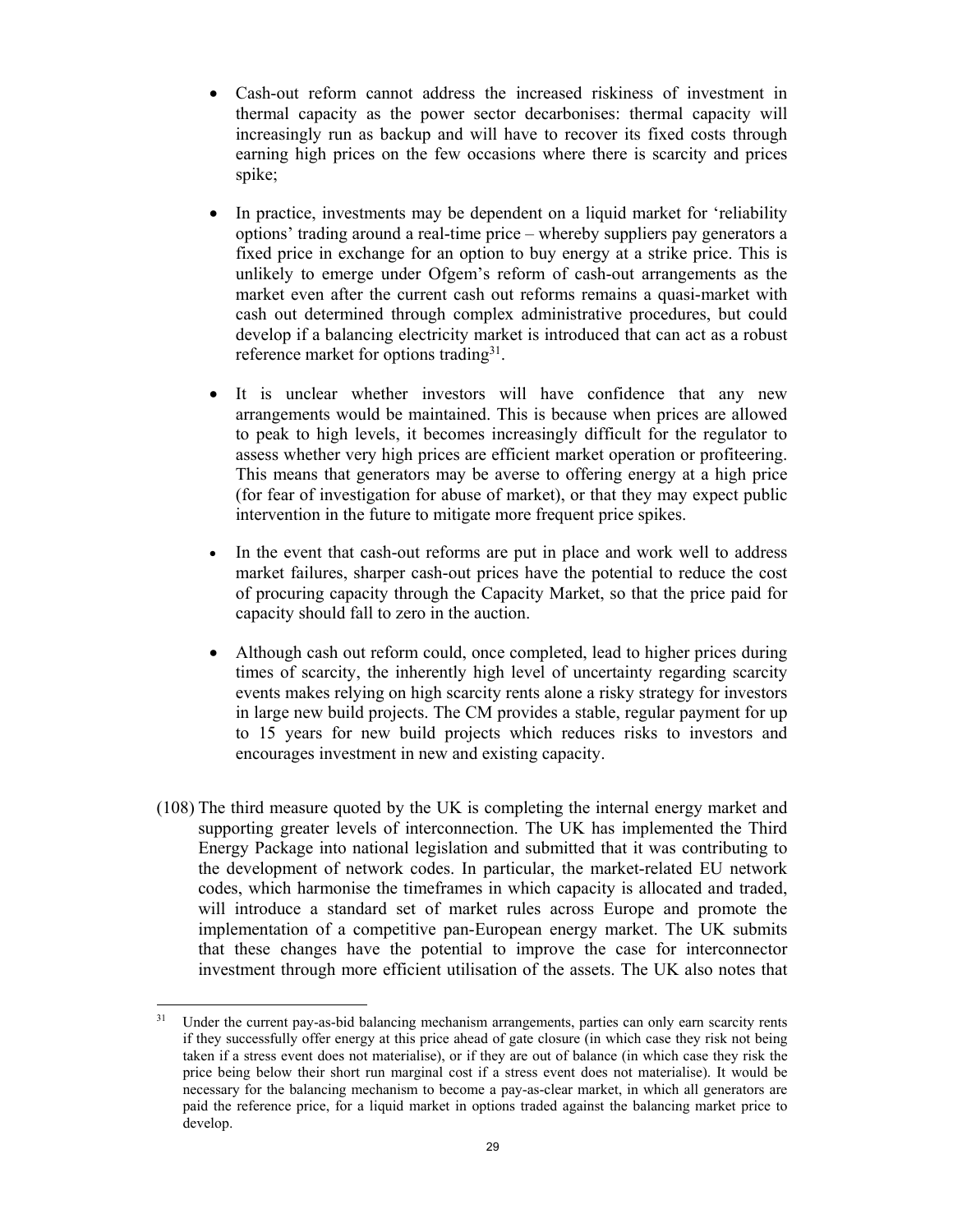in GB, the level of interconnection has increased from 4% in 2014 to 6% of total installed capacity in 2019, notably as the NEMO interconnector went live on  $31<sup>st</sup>$ January 2019, and has the potential to rise to 9% by 2021<sup>32</sup>.

- (109) The UK also submitted that it was actively participating in the EU process for identifying priority cross-border projects every two years as set out in the 'TEN-E Regulation'. These priority projects received 'Projects of Common Interest' (PCI) status enabling them to benefit from potentially faster planning and permitting procedures, potential regulatory incentives, and possible access to financial support from the Connecting Europe Facility.
- (110) Ofgem's Integrated Transmission Planning and Regulation (ITPR) project concluded in 201533. It established the Network Options Assessment process and publishing of annual NOA reports. The System Operator's analysis provides improved information to interconnector developers, including locations where new interconnection capacity can most easily be accommodated. The new role also includes the consideration of specific interconnector proposals and provide Ofgem with assessments of their impacts.

### **2.9. Submissions received in 2014**

### *2.9.1. The submission by a balancing services operator*

- (111) The Commission received letters from a provider of balancing services to the System Operator, on 30 May 2014 and on 26 June 2014, alleging the Capacity Mechanism would be incompatible with the EEAG. In particular, the operator alleges the exclusion of generators with long-term "Short-term operating reserve" (STOR) contracts (see recital (25) above) would be discriminatory and would undermine investment decisions on generation that preceded the introduction of the Capacity Mechanism.
- (112) The arguments of the operator are as follows:
	- that, according to EEAG, generation adequacy measures "...should be designed in a way so as to make it possible for any capacity which can effectively contribute to addressing the generation adequacy problem to participate in the measure", that measures should be "…delivered through a mechanism which allows for potentially different lead times, corresponding to the time needed to realise new investments by new generators using different technologies" and that "… restriction on participation can only be justified on the basis of insufficient technical performance required to address the generation adequacy problem";
	- that a STOR holder operator is not in a different situation to any other plant with a commercial power purchase agreement ("PPA")<sup>34</sup>

 $\overline{a}$ <sup>32</sup> These figures assume UK electricity generating capacity remains constant at 81.3GW.

<sup>33</sup> https://www.ofgem.gov.uk/publications-and-updates/integrated-transmission-planning-and-regulationitpr-project-final-conclusions

<sup>&</sup>lt;sup>34</sup> Typically, a long-term contract to provide electricity at an agreed price.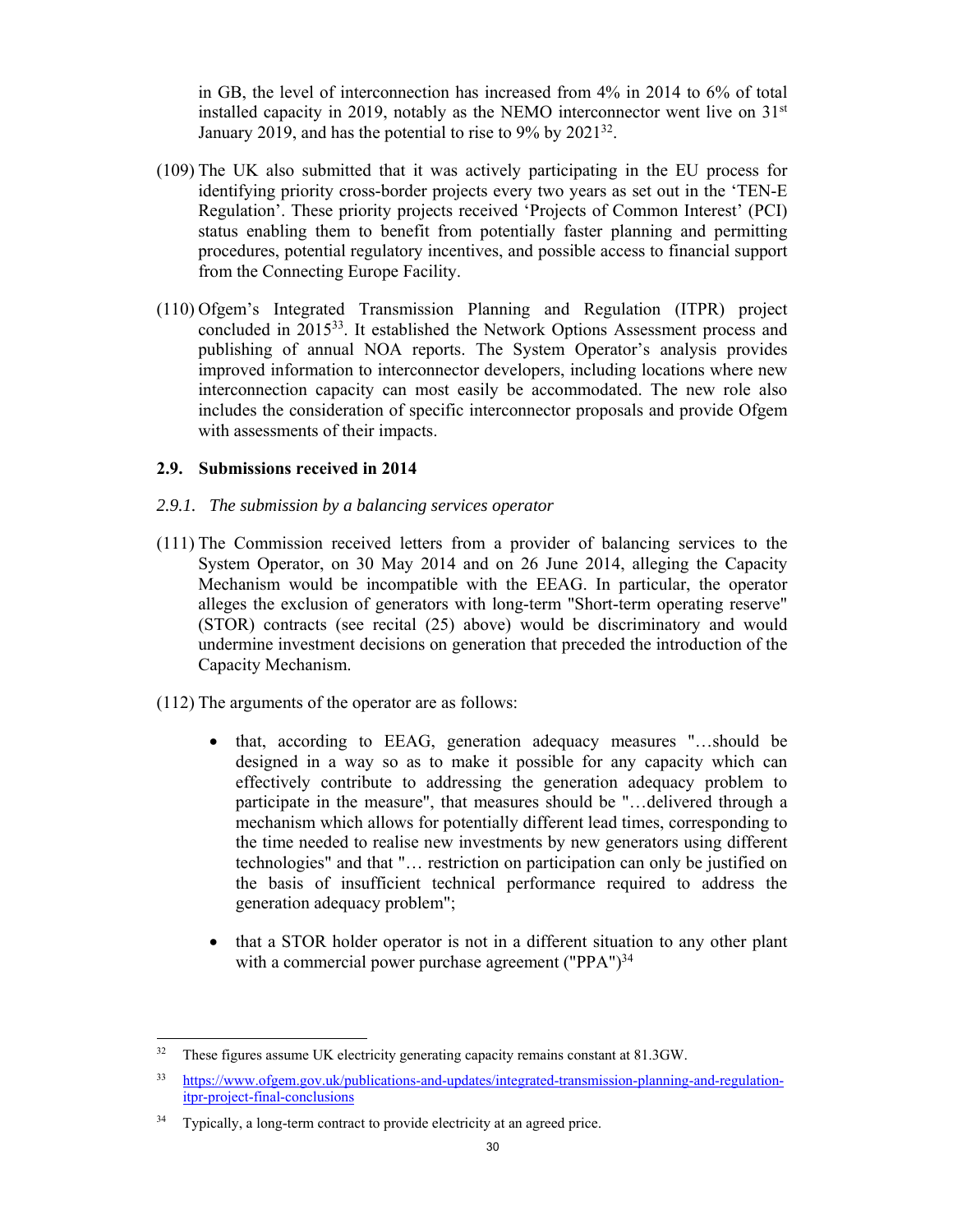- that the operator currently receives an internal rate of return lower than the rate the UK Government claims is necessary to secure investment in new plant, and would not receive windfall profits as a result of participating in the Capacity Mechanism; and
- that, as a consequence and contrary to the EEAG, the exclusion of generators with long-term STOR contracts would "…undermine investment decisions on generation which preceded the measure…".

### *2.9.2. The submission by an operator owning existing plants*

- (113) On 25 June 2014 and on 3 July 2014 the Commission received letters from an operator that has acquired existing power plants. The operator claimed that the difference in treatment between existing and new plants (restricting existing plants to one year capacity agreements and imposing on them "price taker" status) raised serious concerns regarding the compatibility of the Capacity Mechanism proposals.
- (114) In particular, the operator submitted that such differentiation between existing and new plant:
	- was without objective basis (for example, it is not based on technical characteristics);
	- was liable to result in more than the minimum aid required to meet the policy objective of ensuring security of supply, since it risks accelerating the closure of existing plant, increasing the requirement for new plant;
	- was inconsistent with point (226) of the EEAG which states that "[t]he measure should be open to and provide adequate incentives to both existing and future generators…";
	- Unnecessarily restricted competition (contradictory to points (80) and  $(232)(c)$ of the EEAG) by denying consumers the possibility to express preferences as to contract length and by restricting the bids of all existing plants, irrespective of the market power of the generator.
- (115) The operator submitted numerical examples relating to both a generic plant and a specific plant showing that, under certain assumptions, existing Combined Cycle Gas Turbines (CCGTs) could provide capacity at a lower price than a new entrant CCGT for any given contract duration. However, existing CCGTs could lose out in an auction against new entrant CCGTs based on the proposed Capacity Mechanism design. This would be because existing CCGTs would not have access to a contract duration longer than 1 year (or 3 years in the case of existing plant requiring significant refurbishment), which would enable them to lower their bids, as a result of the increased revenue certainty provided by a longer contract.
- *2.9.3. The submission by operators in the Demand Response market*
- (116) On 9 June 2014 the Commission received a submission from a group of aggregators of the electricity consumption of industrial and commercial customers who provide certain ancillary services to the System Operator.
- (117) In particular, the operators submitted that: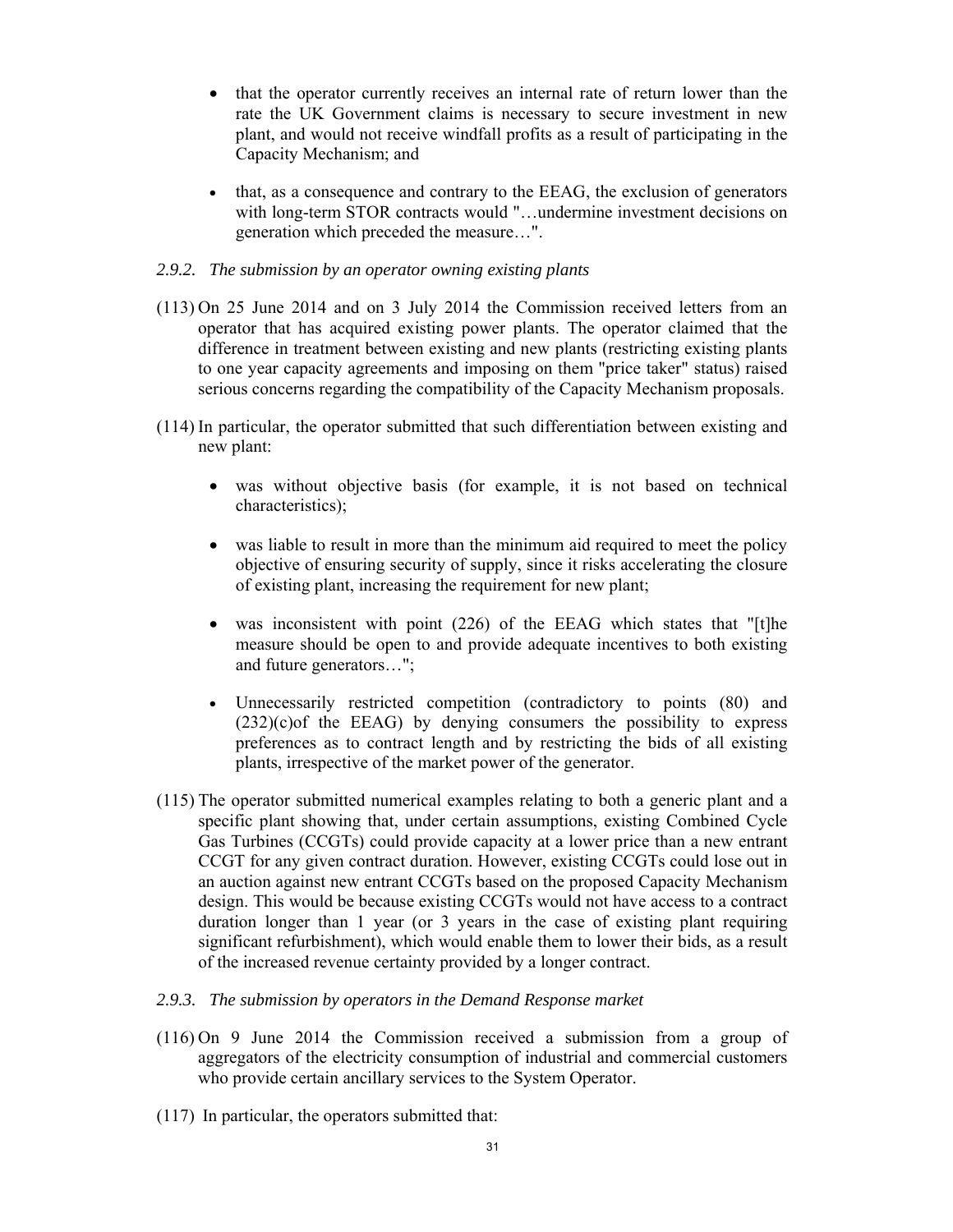- Offering one year capacity agreements to DSR would make the business case for DSR less favourable while locking in fossil fuel generation by offering 15 year agreements to generation is discriminatory and incompatible with points (220) and (227) of the EEAG;
- DSR would be discouraged from participating in the main auctions four years ahead, since DSR providers who hold a capacity agreement for the enduring regime would not be permitted to enter the transitional auctions;
- The costs of the Capacity Market was targeted at all winter peak demand periods rather than the specific hours in which it is used, thereby blunting the economic signal to consumers to shift their demand away from peak times and discouraging DSR, inconsistent with point (224)(b) of the EEAG;
- The Capacity Market did not recognise the benefits of DSR compared to generation in avoiding transmission and distribution losses; and
- Contrary to point (233)(d) of the EEAG, the treatment of DSR strengthened the dominance of fossil fuel generation.
- *2.9.4. Observations by the UK authorities to the 2014 third parties' submissions (see sections 2.9.1 to 2.9.3)*
- (118) The UK does not contest that the support granted under the scheme constitutes State aid within the meaning of Article 107 (1) of the Treaty on the Functioning of the European Union (TFEU). However, the UK submits that the Capacity Market is compatible with the internal market pursuant to Article 107 (3)(c) TFEU as it leads to an increased contribution to the EU objective of ensuring security of energy supply without adversely affecting trade and competition in the internal energy market to an extent contrary to the common interest.
- (119) In particular, the UK submits that the Capacity Market meets the common principles applicable to the assessment of compatibility under the Guidelines on State aid for environmental protection and energy 2014-2020. According to the UK, the Capacity Market (i) contributes to an objective of common interest (security of electricity supply); (ii) remedies well-defined market failures; (iii) is an appropriate instrument to address the objective; (iv) will have an incentive effect on participants; (v) will provide proportionate support by limiting aid to the minimum necessary; and (vi) seeks to avoid any major undue effects on competition and trade between EU Member States.
- (120) Regarding the submission by the STOR operator, the UK noted that:
	- Commercial PPAs were different to contracts with the TSO, as these were the contracts that consumers ultimately have to fund directly.
	- Long-term STOR providers tended to make use of project finance. The UK's advice from a range of professionals from various types of finance and internally within the UK Government was that project finance was not available to a project exposed to merchant risk. The UK also noted that the technologies used by STOR providers (Open Cycle Gas Turbines, diesel) had high short-run marginal costs (in the range of GBP 70-200/MWh), meaning such projects could not expect to run with a load factor higher than 1-2%. As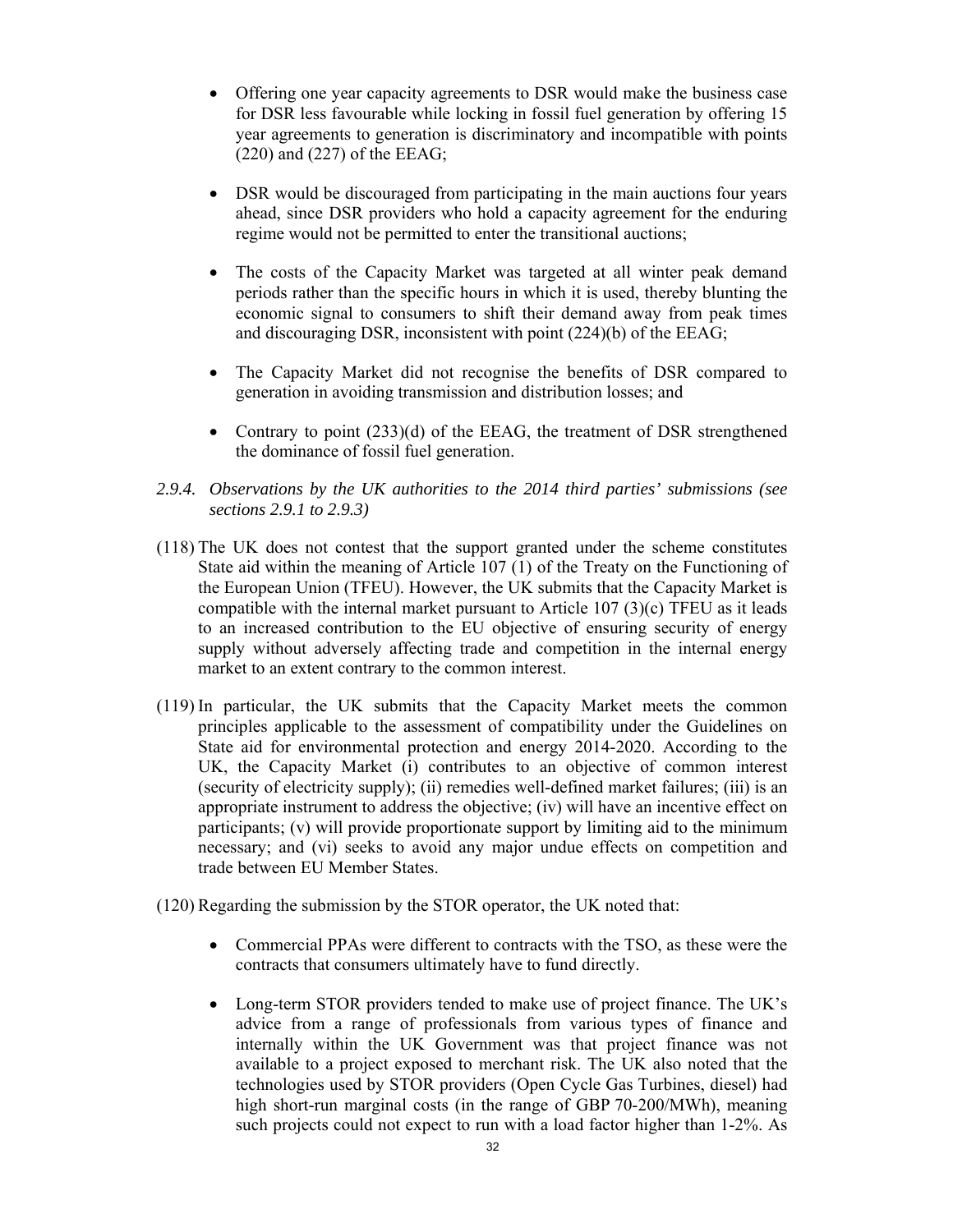such, the project finance case was likely to have "banked" only long-term STOR revenues and little or limited wholesale market revenues, so that longterm STOR revenues should be considered to fully remunerate the investment cost. The UK therefore considered that the impact of the Capacity Market on energy market revenues would have no impact on the business case for the project. Taking a combination of annual (i.e. short-term) STOR payments and capacity payments as the counterfactual, then, due to the higher legacy price of the existing long-term STOR contracts, participation of long-term STOR providers in the capacity market could lead to overpayment of up to GBP  $[...]$ <sup>\*</sup>) million per annum (2018 prices).

- Long-term STOR providers were not per se excluded from the Capacity Market – effectively, they were given a choice as to whether to give up their long-term STOR contract (without any fear of penalty from the System Operator) and enter both the Capacity Market and the annual STOR tender process; or to choose to retain their long-term STOR contract and remain outside of the Capacity Market. The UK acknowledged that the long-term STOR contract might be an inherent part of providers' financing and that, as such, relinquishing the long-term STOR contract might have required refinancing. However, the UK noted that if long-term STOR providers saw a commercial case for relinquishing their long-term STOR contract and participating in the capacity mechanism, they might have made the case to their lenders and sought new financing terms. Long-term STOR providers would not be required to relinquish their STOR contract unless they were successful in the capacity auction i.e. there was no circumstance where they would be left with neither a long-term STOR contract nor capacity agreement.
- The same concerns regarding over-compensation would not be present in the annual STOR auctions. Since the STOR auctions for annual contracts would occur after the Capacity Market auction had taken place, providers would be able to factor in their Capacity Market revenues before bidding in the annual STOR auctions, resulting in no overcompensation.

(121) Regarding the submission by the existing operator, the UK noted that:

- Different capacity providers were in almost all ways treated equally in the Capacity Mechanism, except most significantly in terms of the agreement length on offer.
- Based on feedback from its October 2013 consultation, 15 years was the minimum agreement length necessary to enable new investment by independent generators requiring project finance. According to the UK, 15 years was also the minimum term which would allow an efficient commercial debt structure for a project. Commercial debt tenors were typically 7 years post construction and a 15 year capacity agreement allowed debt to be structured over two such periods with refinancing mid-term (at, for example, year 7). Lenders for the initial 7 year debt term would size the debt as if it were over a 13 or 14 year term since they would be able to assume the debt can be refinanced in the middle of the capacity agreement term, due to the certainty of revenues provided by the longer capacity agreement. This allowed

 $\overline{a}$ \* Confidential information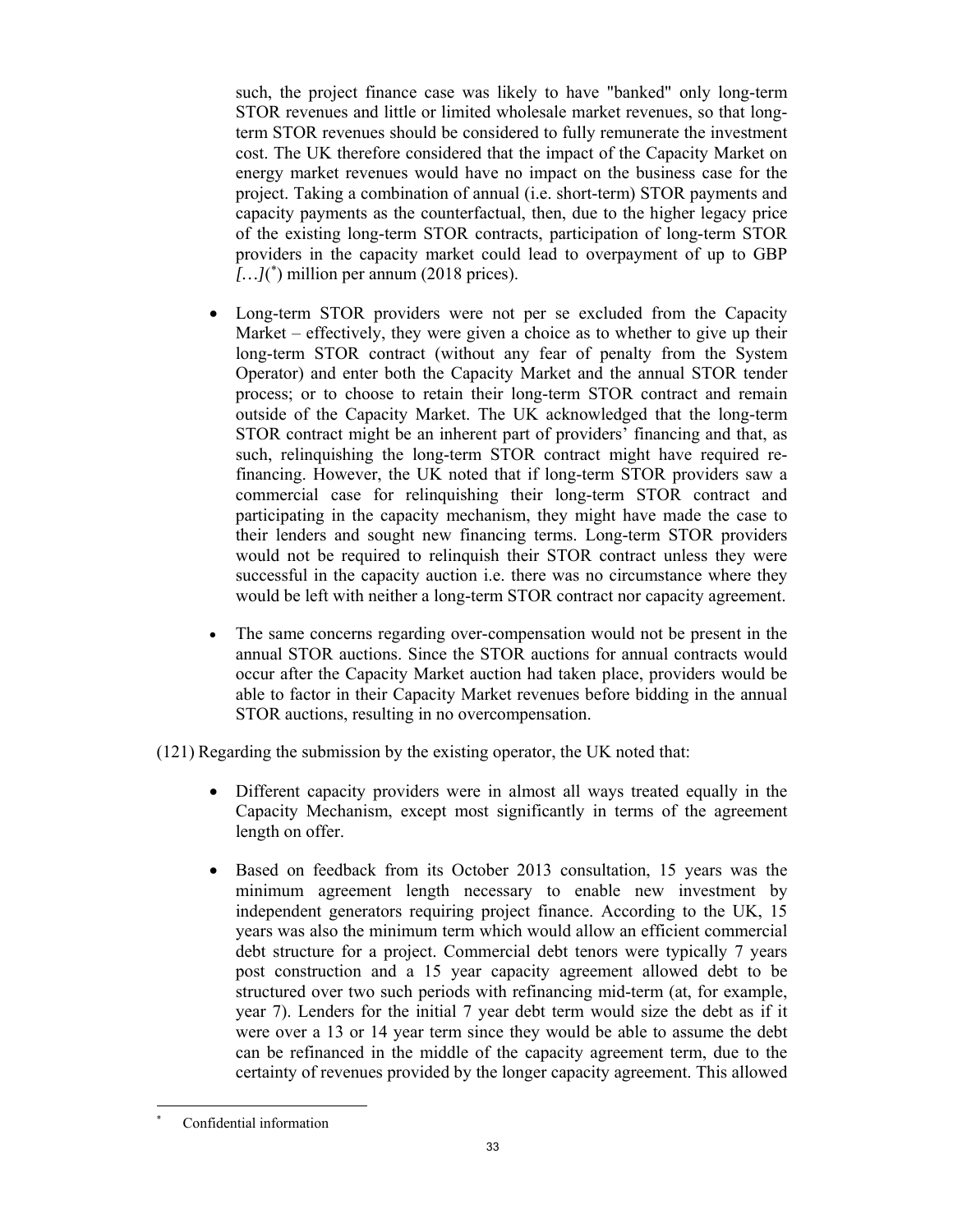an optimum period to amortise costs and debt service payments would therefore be lower, allowing lower bids. The participation of independent generation was required to ensure effective competition in capacity auctions.

- In contrast to new plants, long-term contracts were unnecessary for existing generation as they did not need to secure finance. One year contracts were otherwise beneficial since they ensured that annual auctions were liquid and reduced the risks to consumers of locking in high prices for capacity.
- As described in paragraphs (63) to (66) above, the distinction between price makers and price takers was intended to reinforce incentives for participants to bid at their true valuation of capacity and to mitigate market power. Existing generation might have obtained "price maker" status if they provided a justification for doing so. The UK submitted that there was nothing to prevent companies from making provision in such a justification for a rate of return deemed necessary to continue operating (i.e. a rate above mere covering of operating costs). Such a justification would not need validation prior to participation in the auction  $-$  it could only be requested as part of any investigation by Ofgem into possible market manipulation. The UK argued that companies that had made honest declarations should not be concerned by such an investigation. The UK noted that companies would in any case be carrying out their own analysis of the price they might be willing to accept in an auction, and that providing a justification for price maker status should entail little additional administrative burden.
- That the assumptions used by the operator might have over-stated the likelihood of existing plant losing out to new plants in auctions, in particular by:
	- o Assuming the same relationship between the Weighted Average Cost of Capital (WACC) and contract length regardless of project type and source of finance, whereas the WACC for new build could be higher than for existing plant; and
	- o Assuming amortisation of new plant capital expenditure over the full plant life, rather than within the duration of the capacity market agreement, the latter being more likely to apply to new build projectfinanced CCGTs.
	- o In the generic example, the capex estimate for returning plant from mothball appeared extremely high (almost as high as possible without causing the plant to be reclassified as "new") and was inconsistent with evidence from the UK on actual mothball plants.
	- o In the plant-specific example, using an example with a particularly high-cost existing plant which was relatively unlikely to be successful in the auction in any case and adopting a disadvantageous investment schedule which did not enable the plant to access the three-year refurbishment contract, which would, according to the calculations submitted by the operator, enable it to win the auction.
	- o The UK had simulated in their own model the generic plant example submitted by the operator, making the following amendments: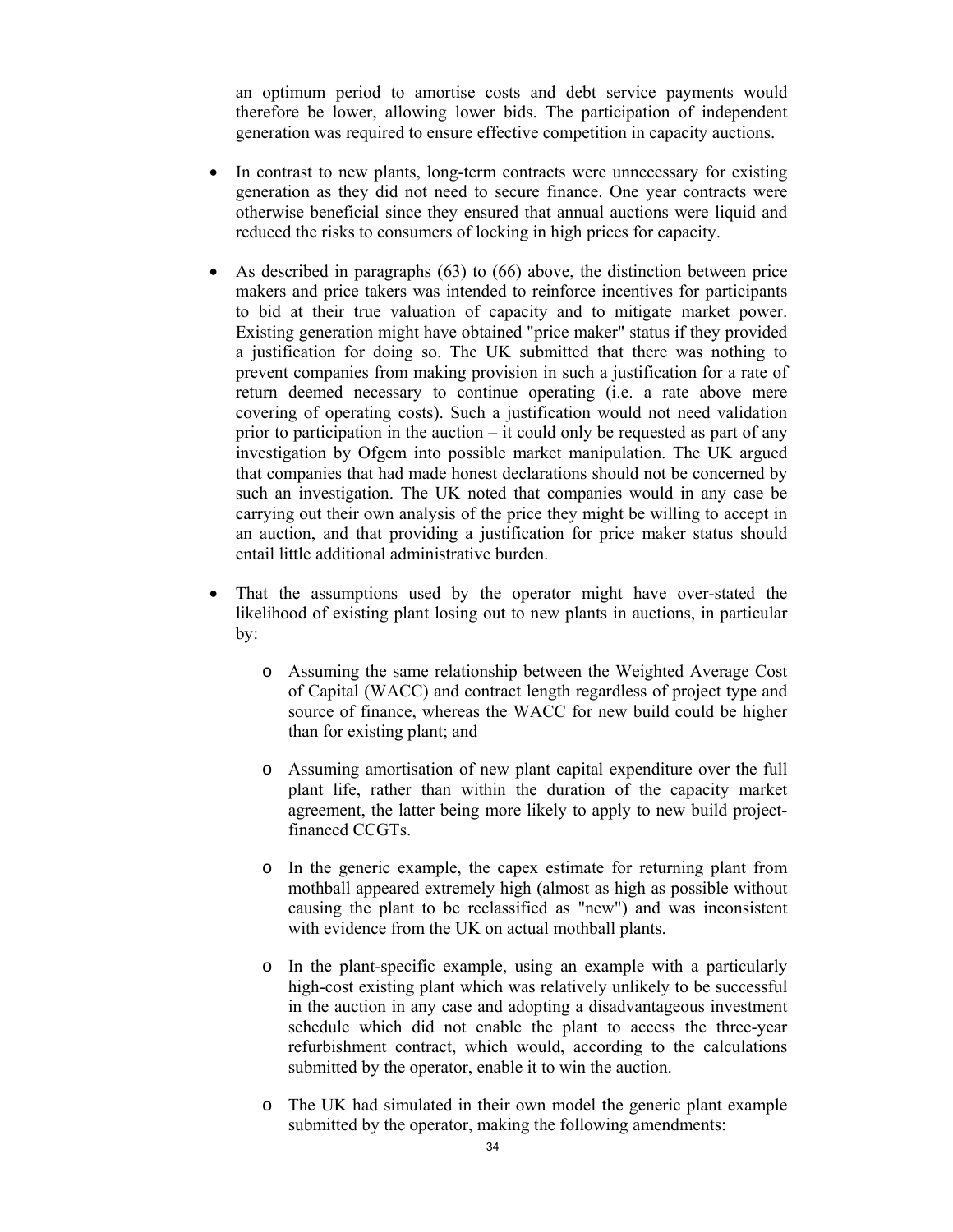- For the existing mothballed plant, assuming required capex equal to GBP 100/kW.
- For the new plant:
	- A scenario using the same assumptions as the operator.
	- A scenario with revised financing assumptions, namely assuming a debt:equity ratio of 65:35, that this debt is amortised in 14 years (i.e. within the 15 year contract period) and assuming capacity payments need to be equal to at least the debt service costs (plus a *[4-7%]* margin) of GBP 50/kW/year, since lenders are assumed not to take merchant risk.
- The UK's simulations showed that the existing CCGT would be able to bid lower than the new build CCGT.
- The UK's simulation of an auction showed that, in most cases, existing plants would be able to bid lower than new build, except for a few relatively old and low efficiency plants which appear to be uncompetitive. The analysis by the operator assumed that all existing plants bid for one-year contracts; it did not take into account any further benefits existing plant might secure from bidding for three-year refurbishment contracts.
- The UK also explained that, with increased interconnection and demand-side response, capacity prices were expected to decline over time. The UK concluded that granting existing plant access to longer contracts increased the risk of over-compensation by locking in capacity at high initial prices and would reduce the UK's ability to revert to an energy-only market when conditions allow.
- (122) With regards to the DSR submission, the UK noted that:
	- 15-year capacity agreements were only available to new build generation which requires greater certainty given high up-front capital investment, not required by existing generation and DSR. As noted above in response to the new entrant's submission, the UK's view was that shorter agreements promoted competition, while longer agreements reduced the costs of procuring new plant.
	- The transitional auctions for DSR (cf. recital (61)) were specifically designed to grow the DSR sector by helping new DSR providers that were not yet mature enough to compete against generation in the main auctions. As such, safeguards were needed to ensure funds for the transitional arrangements were being used to develop the sector and not to provide revenue for mature DSR providers.
	- Cost allocation: The cost recovery methodology reduced uncertainty for suppliers over their likely share of costs and safeguards the associated risk premium being passed on to consumers, while retaining the incentive to reduce demand since costs were still targeted on the overall period when demand was highest (4pm-7pm on winter weekdays).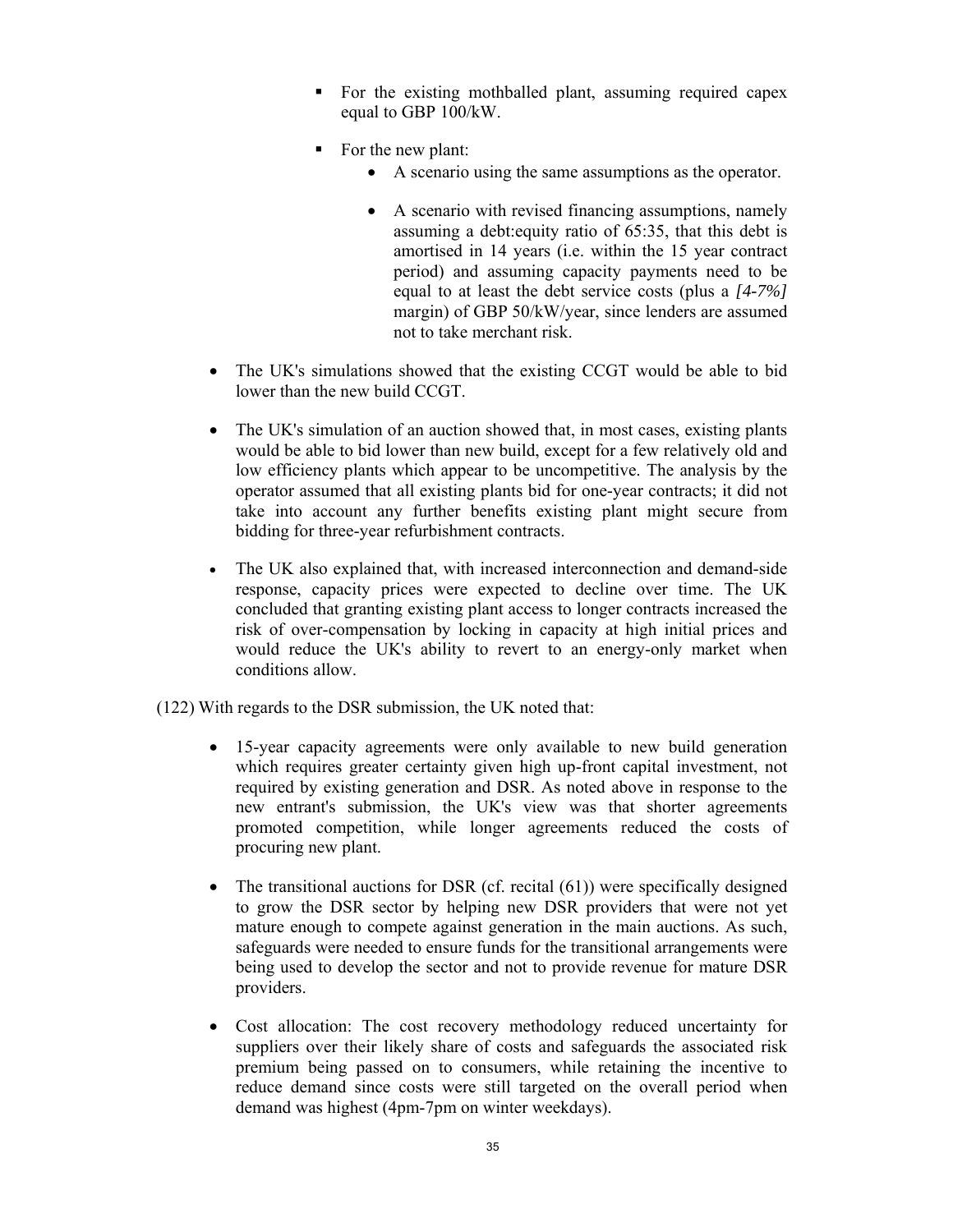• The Capacity Market ensured there was sufficient capacity on the system and it was not intended to reward other benefits, such as reduced transmission losses.

# **3. ASSESSMENT OF THE MEASURE**

## **3.1. Existence of aid**

- (123) Article 107(1) TFEU defines State aid as 'any aid granted by a Member State or through State resources in any form whatsoever which distorts or threatens to distort competition by favouring certain undertakings or the production of certain goods […], in so far as it affects trade between Member States'.
- *3.1.1. Imputability to the state and financing through state resources*
- (124) As held by the Court, State resources encompass both advantages which are granted directly by the State and those granted by a public or private body designated or established by the State<sup>35</sup>. The Commission considers that the capacity payment constitutes a resource that is under the control of the State for the reasons laid down in recitals (125) and (126).
- (125) The Capacity Market was put in place by the UK Secretary of State for Energy and Climate Change under the powers conferred to him by the Energy Act 2013. Secondary legislation in the form of Electricity Capacity Regulations and Capacity Market Rules was adopted by Parliament on 1 August 2014 and has governed the implementation of the Capacity Market. The State is responsible for issues such as approving the amount of capacity to auction, the pre-qualification procedures, the contents of the capacity agreements, and the obligations of the capacity holders.
- (126) The UK set up a Settlement body to provide accountability, governance and control of the settlement process and payments disbursed. The Settlement body is State-owned and the UK authorities stated that the government will retain overall control over it. The measure is financed through a surcharge (levy) on all licensed suppliers which is collected by the Settlement body. The Settlement body then orders the payments to the capacity providers.
- *3.1.2. Economic advantage conferred on certain undertakings or the production of certain goods (selective advantage)*
- (127) An advantage, within the meaning of Article 107(1) TFEU, is any economic benefit which an undertaking would not have obtained under normal market conditions, i.e. in the absence of State intervention.

The Commission notes that the successful bidders receive through the mechanism a remuneration they would not receive if they continued to operate in the electricity market on normal economic conditions selling electricity and ancillary services only (BETTA – described in section 2.8 above). The notified measure will thus confer an economic advantage to undertakings that are in a comparable factual and legal situation to other electricity producers.

 $\overline{a}$ 35 Case 76/78 Steinike & Weinlig v Germany [1977] ECR 595, paragraph 21; Case C-379/98 PreussenElektra [2001] ECR I-2099, paragraph 58.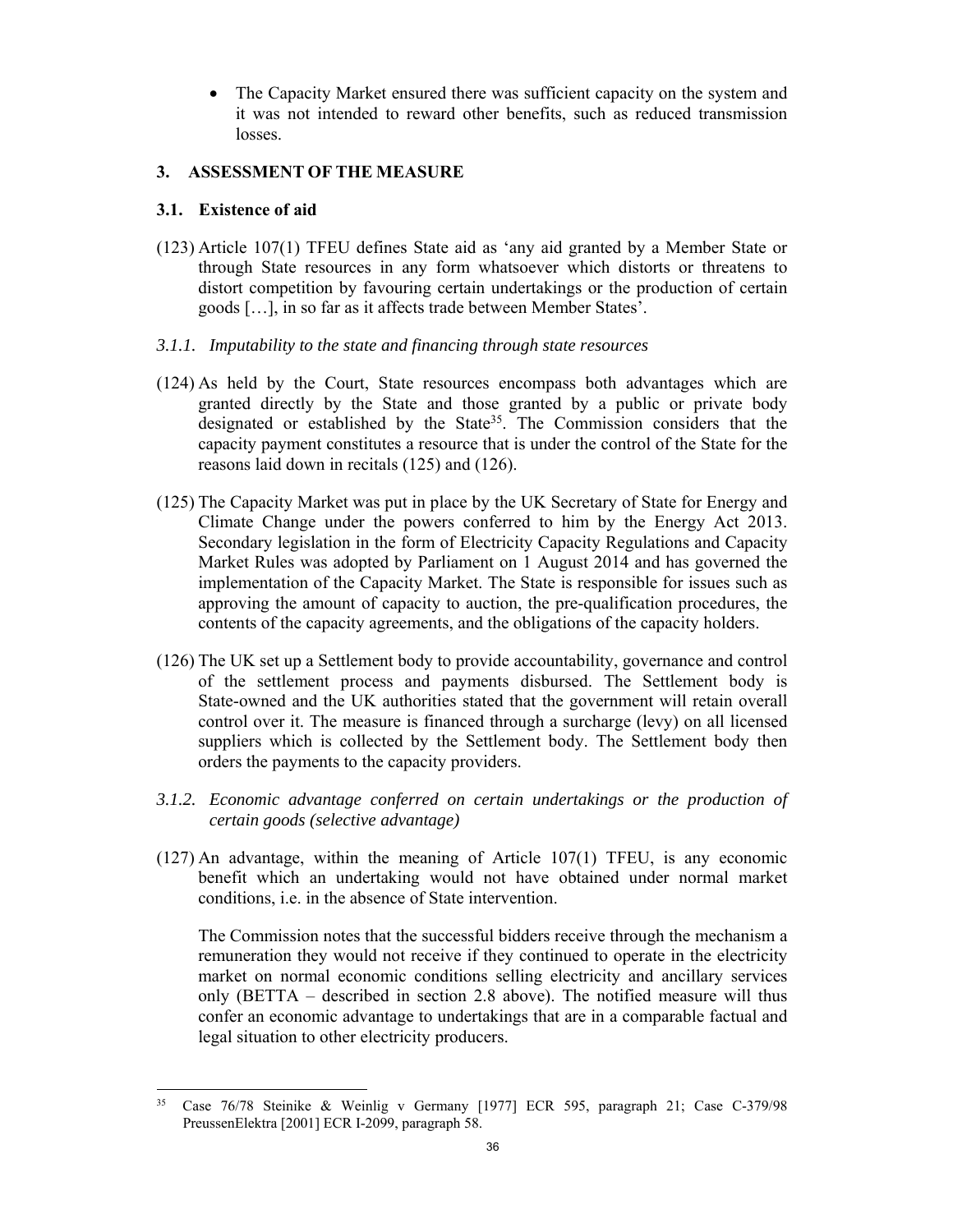- (128) Moreover, the measure confers an advantage also to only certain undertakings able to help tackle the identified adequacy problem because capacities smaller than 2MW (see recitals (23) and (24)) and foreign capacities (see recital (27)) are excluded from participating directly to the mechanism.
- (129) The Commission therefore finds that the measure confers a selective advantage on its beneficiaries.
- *3.1.3. Distortion of competition and trade within the EU*
- (130) The measure risks distorting competition and affecting trade within the internal market. Electricity generation as well as electricity wholesale and retail markets are activities open to competition throughout the EU. Therefore it would normally be assumed that any advantage from State resources to any undertaking in that sector has the potential to affect intra-Union trade and to distort competition.
- *3.1.4. Conclusion on the assessment of existence of aid*
- (131) In the light of the above assessment, the Commission concludes that the measure constitutes State aid within the meaning of Article 107(1) TFEU.

### **3.2. Lawfulness of aid**

(132) Although the Capacity Market was notified by the UK authorities before being put into effect, the 2014 Commission decision authorising the scheme was annulled by the General Court. In light of the GC judgement annulling the 2014 Commission decision, the implementation of the aid in question must be regarded as unlawful.<sup>36</sup>

#### **3.3. Compatibility with the internal market**

- (133) As mentioned in recital (132) above, the result of the annulment of the Commission decision is that the aid must be deemed unlawful. In accordance with the Commission notice on determination of the applicable rules for the assessment of unlawful State aid<sup>37</sup>, the Commission has assessed the compatibility of the measure with the internal market, from 2014 until November 2018 and for the future, on the basis of the conditions established in Section 3.9 of the Environmental and Energy Aid Guidelines (EEAG)<sup>38</sup>, which set specific conditions for aid to generation adequacy and have been applicable since 1 July 2014.
- (134) The procedure for adopting a new decision may be resumed at the very point at which the illegality occurred<sup>39</sup>.
- (135) In the light of the General Court's conclusions (cf. recital (4) above) that the Commission should have had doubts as to the compatibility with the internal market of certain aspects of the notified measure, the Commission revised its

<sup>36</sup> See Case C-199/06 CELF, ECLI:EU:C:2008:79, paragraphs 61 and 64

<sup>&</sup>lt;sup>37</sup> Commission notice on determination of the applicable rules for the assessment of unlawful State aid, OJ C 119 of 22.5.2002, p. 22

<sup>38</sup> OJ C 200/1 of 28 June 2014.

<sup>39</sup> Case 34/86 Council v Parliament [1986] ECR 2155, paragraph 47; Case C-415/96 Spain v Commission [1998] ECR I-6993, paragraph 31; and Case C-458/98 P Industrie des poudres sphériques v Council [2000] ECR I-8147, paragraph 82.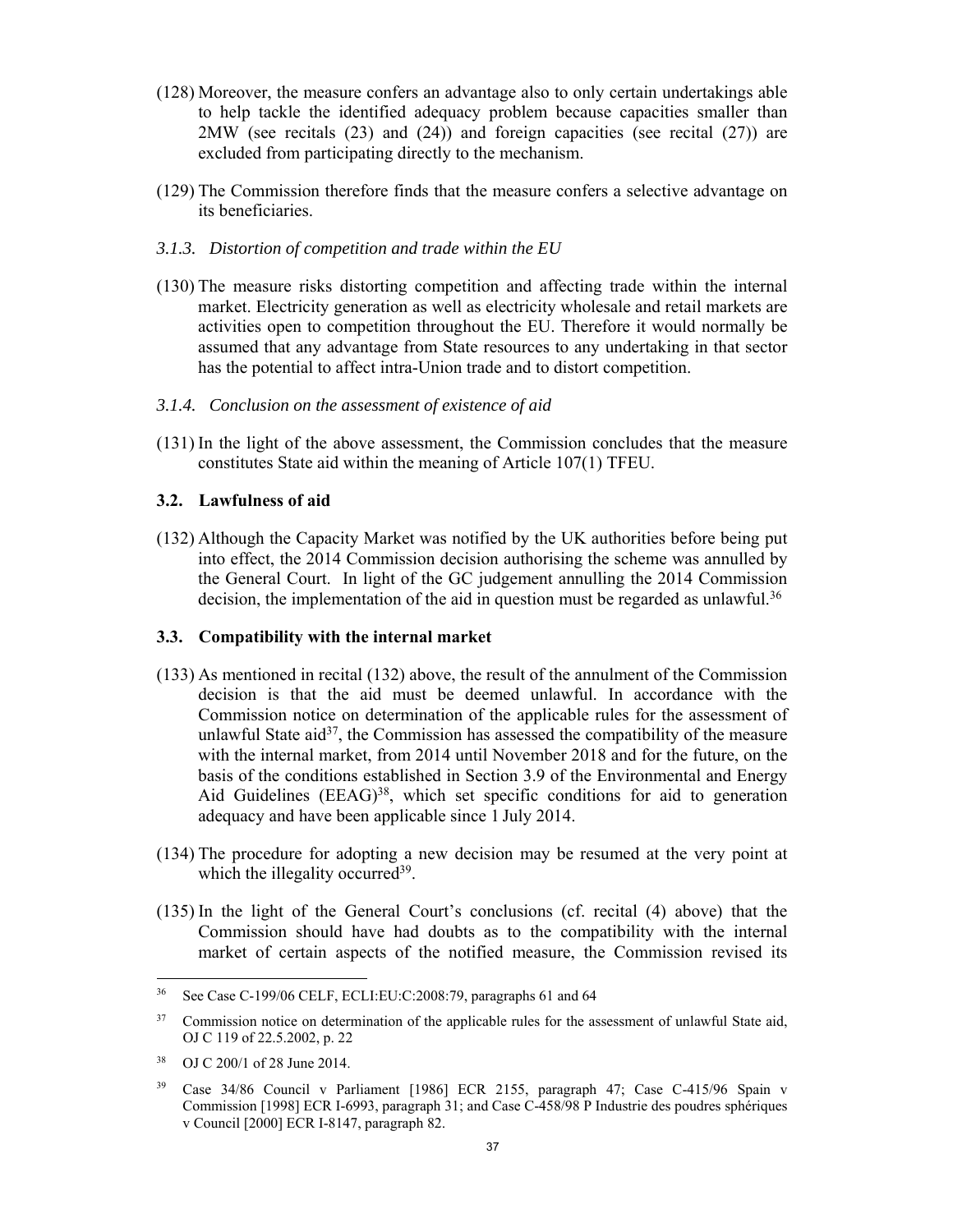assessment and decided to initiate the formal investigation procedure. Therefore, the Commission invites the UK authorities and any interested parties to provide all relevant information for verifying the compatibility of the capacity mechanism with the internal market on the basis of the conditions established in Section 3.9 of the EEAG.

#### *3.3.1. Objective of common interest and necessity of the aid*

(136) In order to be considered necessary and contributing to an objective of common interest, the measure should meet several conditions of Sections 3.9.1 and 3.9.2 EEAG; i) the generation adequacy concerns must be identified through a quantifiable indicator and the findings must be consistent with the analysis carried out by the European Network of Transmission System Operators for electricity (ENTSO-E); ii) the measure must pursue a well-defined objective; iii) the measure must address the nature and causes of the problem and in particular the market failure that prevents the market from delivering the required level of capacity; iv) the Member State must have considered alternative options to address the problem to avoid missing the objective of phasing out environmentally harmful subsidies.

#### *Identification of the generation adequacy concern - 2014 to November 2018*

- (137) In 2014, the UK put in place a methodology to identify the generation adequacy concern based on a model using the enduring reliability adequacy standard as an indicator for generation adequacy. In its 2014 notification, the UK demonstrated that the enduring reliability adequacy standard could reach critical levels four years later, i.e. as of 2018/2019. Those findings were broadly consistent with the ones published by ENTSO-E in, at the time, the most recent system adequacy report.40 In 2014, ENTSO-E estimated that in Scenario A for Great Britain (which saw only the generation capacity developments that were considered secure) after 2016 remaining capacity might have been insufficient to cover an adequacy reference margin in the absence of interconnector imports. The UK submitted that, at least in the short- to medium-term, there was insufficient evidence to suggest that interconnectors would always flow to GB when needed and that coincident stress events in neighbouring countries were possible. The UK cited analysis commissioned for Ofgem<sup>41</sup>, which showed that interconnector flows had helped to reduce the number of GB low capacity margin hours in a year. However, for the hours of highest GB system stress (i.e. where capacity margins were below 10%) interconnection flows had not consistently helped and had sometimes worsened capacity margins in GB.
- (138) The 2014 NG's Electricity Capacity Report  $(ECR)^{42}$  was examined by an independent Panel of Technical Experts ("PTE") appointed by DECC. On 30 June 2014, the DECC published the PTE's report on the analysis underpinning NG's recommendations on the amount of capacity to procure for the first auction. PTE concluded that NG's overall Scenario and model-based approach was in principle sound, and NG had sought to take account of evidence and stakeholders' views. However, PTE's consensus view was that NG tended to take an overly conservative

 $\overline{a}$ 

<sup>40</sup> ENTSO-E (2014), "Scenario Outlook and Adequacy Forecast 2014-2030", 2 June 2014

<sup>&</sup>lt;sup>41</sup> Pöyry Management Consulting (2013) "Analysis of the correlation of stress periods in the electricity markets in GB and its interconnected systems"

<sup>&</sup>lt;sup>42</sup> See recitals (42) and (43) for a description of NG's generation adequacy assessment methodology.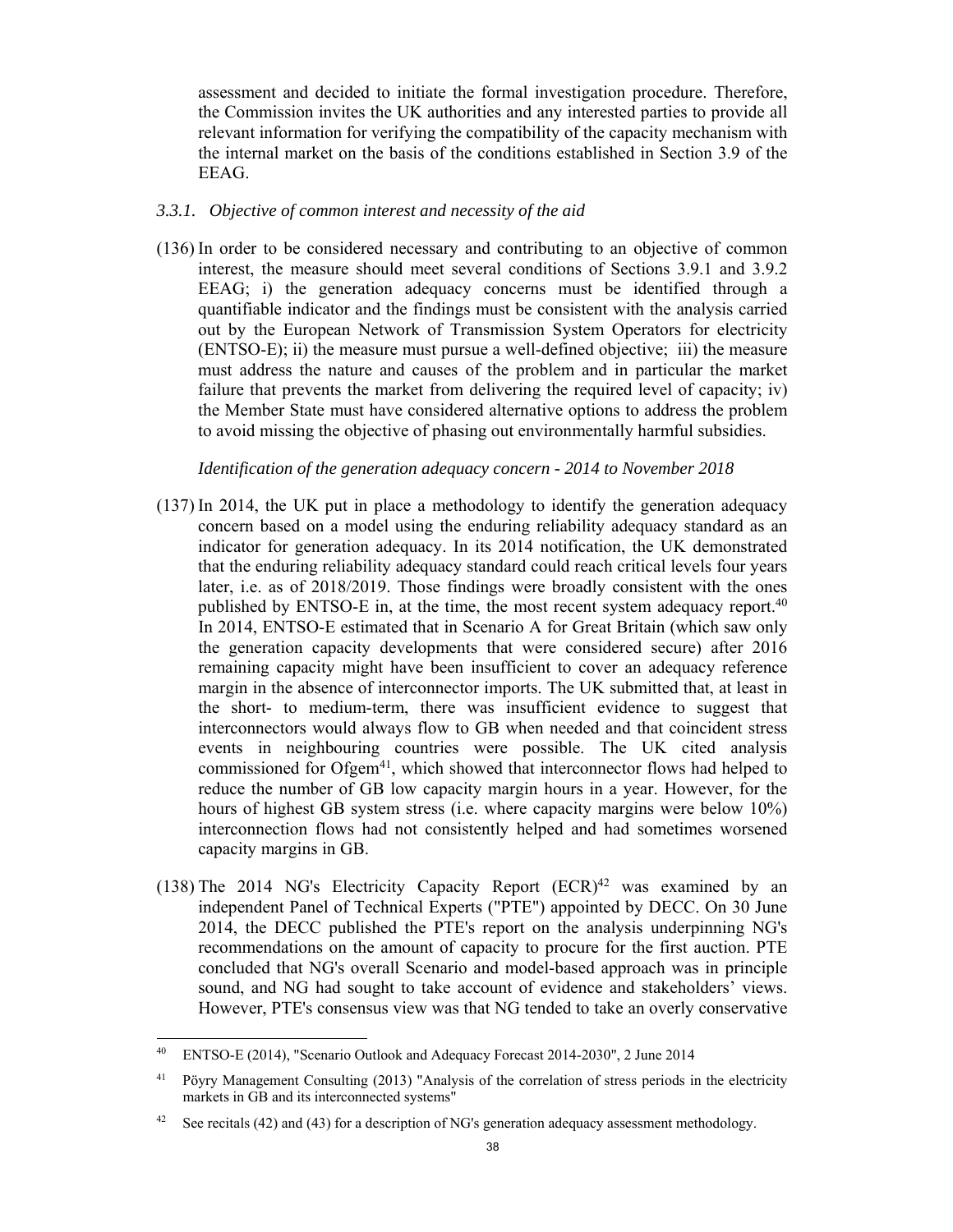view on a few key assumptions, most notably interconnector flows which would have over-estimated the amount of capacity to procure. PTE also noted that less conservative assumptions could have been enough to avoid the need for procuring new generation capacity.

- (139) The UK authorities explained that they had taken into account both NG's advice and PTE's report and had considered carefully the differences in their respective analyses. For the first T-4 auction that took place in December 2014, NG's modelling took stock of the evidence available: exports to Ireland (0.75GW) and 0.75GW (out of 3GW) of imports from the continental interconnectors rendering a total of 1.5 GW of cross-border trade – so the net position was zero. NG's modelling covered a range of scenarios and, in the UK's view, corresponded more closely to observed market behaviour. Uncertainties had been taken into account through NG's Robust Optimisation methodology. NG had presented evidence on historical continental interconnector flows on days with high GB demand. This showed that on the majority of days with high GB demand there had been net interconnector imports, but this was not always the case and sometimes GB was exporting at times of high demand. NG had also presented evidence on the flow to Ireland which showed that GB was generally exporting to Ireland. The UK had explained that, based on the evidence presented, Ministers had decided to follow the advice of NG as system operator. The UK viewed NG's recommendation as cautious but reasonable because even though the UK expected significant improvements in interconnection capacity in coming years, a cautious approach was prudent for the first auction. As per the PTE's recommendation, the UK underlined that it continued to work with NG to gather further evidence on the likely flows as information and experience was gained with the operation of the Day-Ahead and future Intra-Day market coupling at the time. The UK also indicated that it would monitor developments on future key interconnector projects. In addition, the UK expressed support to PTE's recommendation to commission further research and statistical analysis of the deliverability of UK-Continent interconnectors during GB stress hours and committed to work with NG to assess ways in which the Robust Optimisation methodology could be improved.
- (140) In December 2018, the UK submitted that National Grid's modelling of the behaviour of interconnector flows and the wider European electricity market more generally had become significantly more sophisticated with the use of BID3 – a pan-European model used to map likely interconnector flows across Europe. In 2018 ECR43, National Grid introduced the further improvement of use of European scenarios as inputs to their BID3 modelling. In addition, from 2015 onwards, interconnectors have been able to participate in the main auctions (cf. recital (27)) and the analysis of their actual flows has determined the de-rating factors for the individual interconnectors. Each year National Grid makes recommendations on interconnector de-rating factors – generally expressed as ranges – which the PTE scrutinises in their advice. According to the UK, the Secretary of State makes the final decision, adjusting National Grid's recommendations if deemed necessary to ensure security of supply and value for money for consumers. In almost every case, the Secretary of State has determined de-rating factors which are consistent with the advice of the PTE.

 $\overline{a}$ 43 https://www.emrdeliverybody.com/Lists/Latest%20News/Attachments/189/Electricity%20Capacity% 20Report%202018\_Final.pdf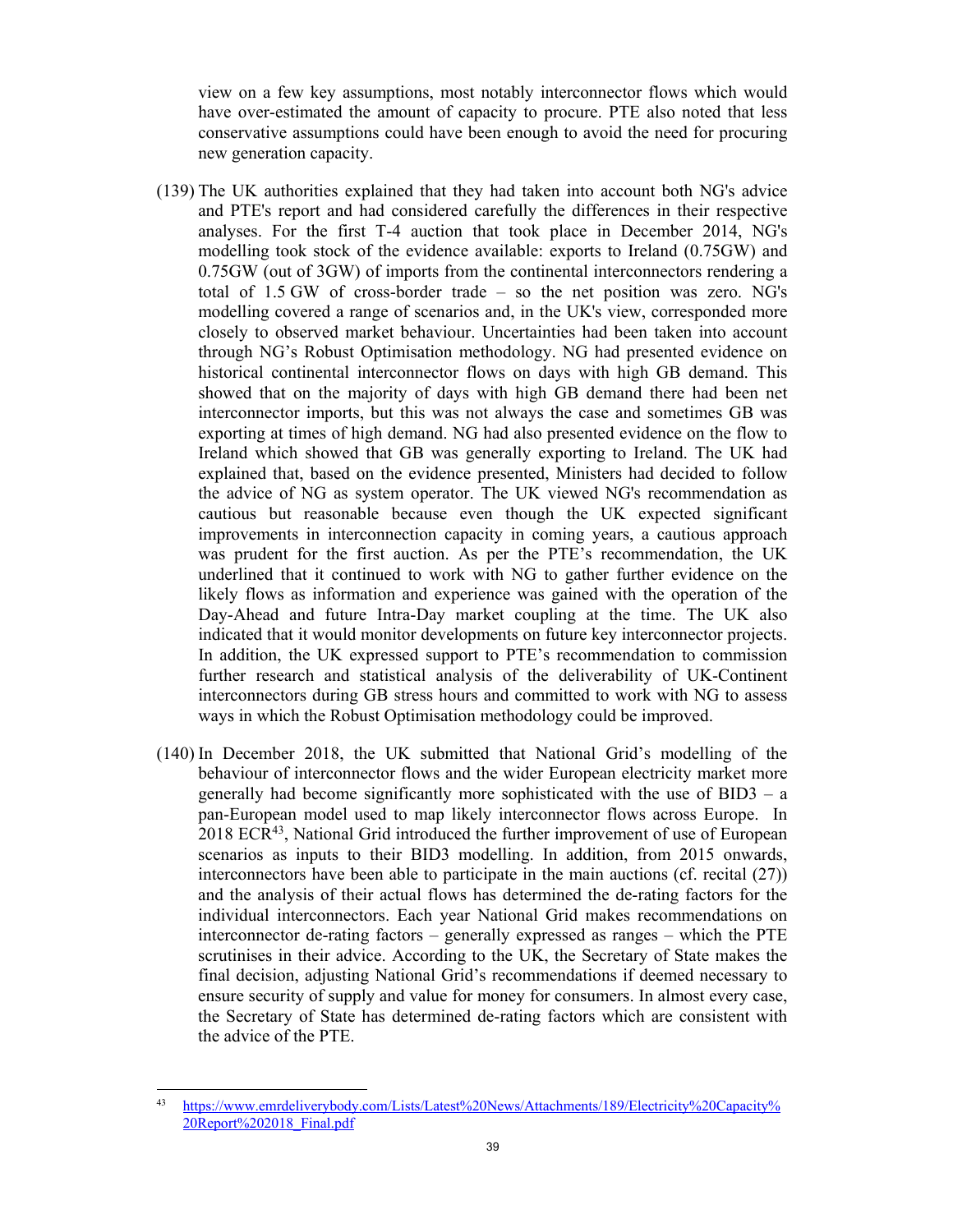- (141) As for the contribution of DSR, the PTE's 2014 report also raised concerns regarding the lack of information and understanding. The Panel recommended a programme to investigate this area further so that opportunities are captured in the future. In 2014, the UK indicated that NG estimated that DSR could provide around 3 GW of capacity in 2018/19. Furthermore, the UK submitted that holding the first auction (December 2014) would be key to revealing information about DSR and DSR potential (cf. recital (24)). In response to the PTE's 2014 report, the Power Responsive programme<sup>44</sup> was launched in January 2015 as a stakeholder-led programme (with participation from the Energy Networks Association), facilitated by National Grid, to stimulate increased participation in the different forms of flexible technology such as DSR and storage. It brings together industry and energy users, to work together in a co-ordinated way. Its goal is to achieve a DSR share of 30-50% of balancing capability by 2020. According to the UK, preliminary results indicate this target could be met in 2018, two years ahead of schedule<sup>45</sup>. In addition the UK developed transitional auction arrangements to support the growth of DSR in 2016 and 201746 and a GBP 20 million Electricity Demand Reduction pilot. Finally, the UK explained that it carried out evaluations of data coming from the first T-4 auction that took place in 2014 and ensured demand curves were adjusted appropriately, which fed into NG's Future Energy Scenario process for Electricity Capacity Reports ahead of subsequent auctions. Finally, National Grid has undertaken an additional project to understand the technologies and capacity connected at the level of distribution networks. National Grid obtained half hourly data from Electralink on output from all distribution network connected sites in mid-2018. This data predominantly covers small scale generation technologies connected to the distribution networks but also includes data on DSR sites.
- (142) Regarding the availability assumptions for power plants, NG commissioned in 2014 further evidence on plant availability from an external consultant and, as a result, adjusted upwards some of the plant availability assumptions for the analysis. However, NG was reluctant to use availability figures higher than ever seen before in the UK. The UK authorities recall that the availability assumptions are reviewed and updated each year and need to be agreed with both Ofgem and NG, to ensure consistency across all adequacy work.
- (143) The Commission takes note of the UK's initiatives to address the recommendations from the PTE. The Commission considers that some of the issues identified by PTE in 2014 were serious; in particular the appreciation of an overly conservative estimate that interconnectors would render a zero-net contribution during stress events. The Commission notes that the difference at stake between the estimations by NG and the PTE was 0.75 GW or 1.5% of the amount of capacity to be contracted in the first auction. The Commission considers that the UK claims that at the time there was no robust evidence of how interconnector flows would operate under the new model and historical evidence suggested that flows into GB from the continent would not be as high as the PTE had estimated are plausible. In addition, the Commission takes note that the amount of capacity to procure in the T-1 auction was adjusted in 2017, assuming that 2.1GW of interconnection

 $\overline{a}$ 

<sup>44</sup> http://powerresponsive.com/

<sup>45</sup> https://theenergyst.com/national-grid-hits-dsr-target-two-years-early-works-to-open-ultimatebalancing-market/

 $46$  See recital (61)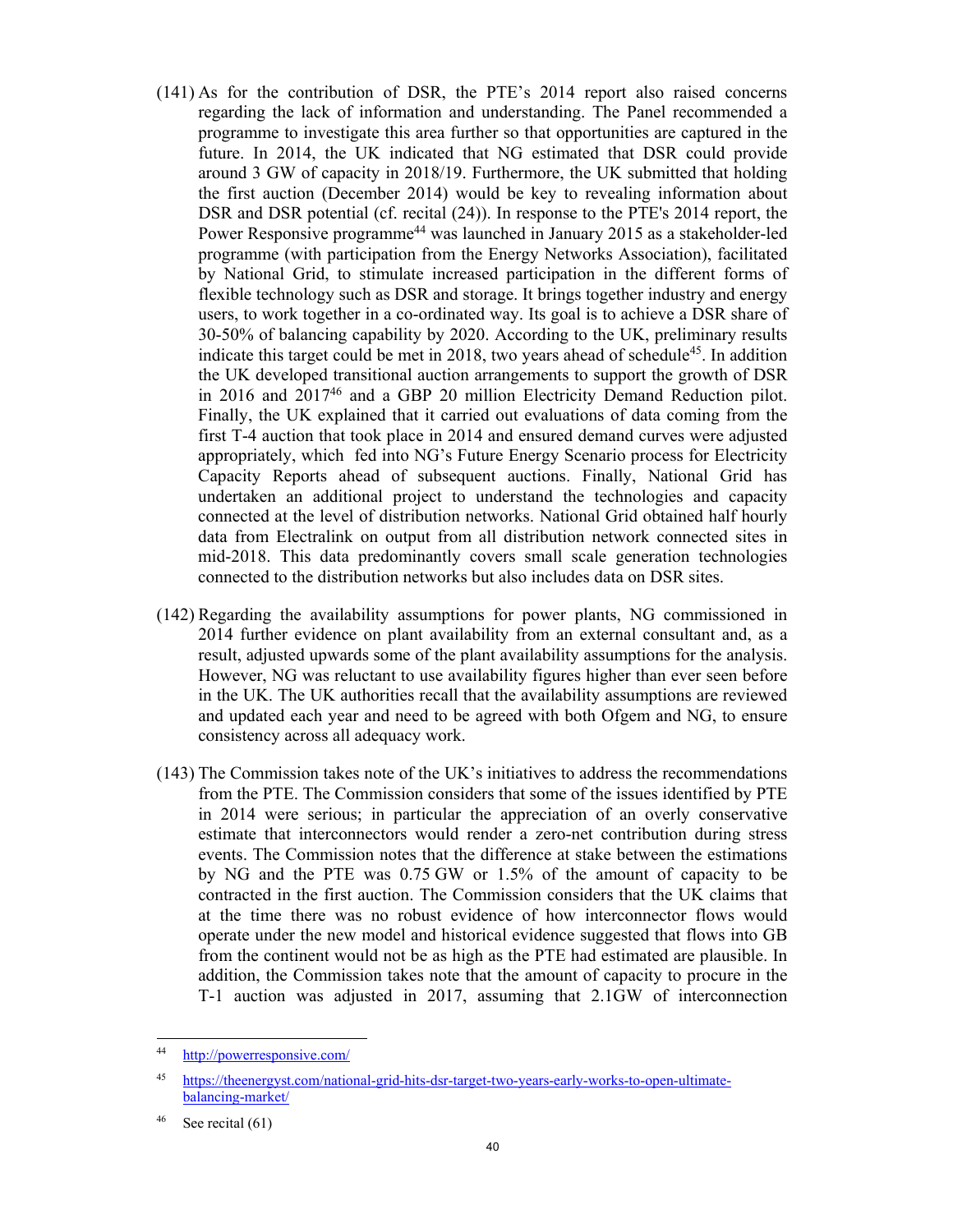capacity would be available at peak times outside the capacity mechanism<sup>47</sup>. In this respect, the Commission further notes that the UK indicated that it would:

- continue to ensure that the capacity to be procured is based on the expected availability of conventional generation during high demand situations and not on annual or seasonal averages.
- work with the Commission to develop standards used for generation adequacy assessment to ensure adherence to European best practice.
- (144) The Commission considers that the measures provided by the UK address the methodological concerns over the contribution of interconnectors during stress events.

*Identification of the generation adequacy concern – after November 2018* 

- (145) According to the latest ENTSO-E's findings in its Mid-term Adequacy Forecast  $2018$  (MAF  $2018$ )<sup>48</sup>, the LOLE level (hours/year) for the UK in the base case scenario is estimated to be 1.29 in 2020 and 1.30 in 2025, well below the target LOLE of 3 hours set by the UK as described in recital (90). The MAF 2018 indicates that "*improved MAF 2018 results may also be attributed to existing capacity mechanisms*". As a matter of fact, the MAF 2018 was published on 3 October 2018, i.e. before the GC judgement annulling the 2014 Commission decision. The MAF 2018 calculation therefore took into account the effects of the existence of the capacity mechanism in the UK. Indeed, in Appendix 2 of the MAF 2018, the UK indicates that "*Great Britain has established a Capacity Market (CM) to ensure that we have sufficient available capacity to meet our Reliability Standard of 3 hours/year loss of load expectation (LOLE). The results for the MAF are in line with these expectations and so we are not anticipating adequacy concerns in Great Britain.*"
- (146) The identification of a persistent need for a capacity mechanism for the future has to be based on counterfactual scenarios, assuming that no capacity mechanism exists in the UK. As described in recitals (94) to (96), and in line with point 222 of the EEAG, the analyses show that when the CM is excluded from the modelling, the reliability standard (LOLE) is likely to be breached in every year included in the modelling.

<sup>47</sup> In their 2017 ECR, National Grid recommended that the 2.5GW which was 'set-aside' for the T-1 auction be increased to 6.3GW to account for (a) increases in their assessment of peak demand and (b) capacity which was contracted at the T-4 stage failing to deliver. This increase would have been even higher, but for the fact that National Grid updated their interconnector assumptions – their recommendation assumes that 2.1GW of interconnection capacity will deliver outside of the CM at peak. Internal UK Government analysis in light of PTE comments on National Grid's initial recommendation for this T-1 auction resulted in the Secretary of State deciding to auction 6.0GW of capacity. After pre-qualification was complete, National Grid recommended a 1.1GW reduction to the target (for other reasons), resulting in a final  $T-1$  target of  $4.9$ GW https://www.emrdeliverybody.com/Lists/Latest%20News/Attachments/162/CM\_Update\_to\_Demand Curve\_T-1\_201819\_Dec17.pdf

<sup>48</sup> https://www.entsoe.eu/outlooks/midterm/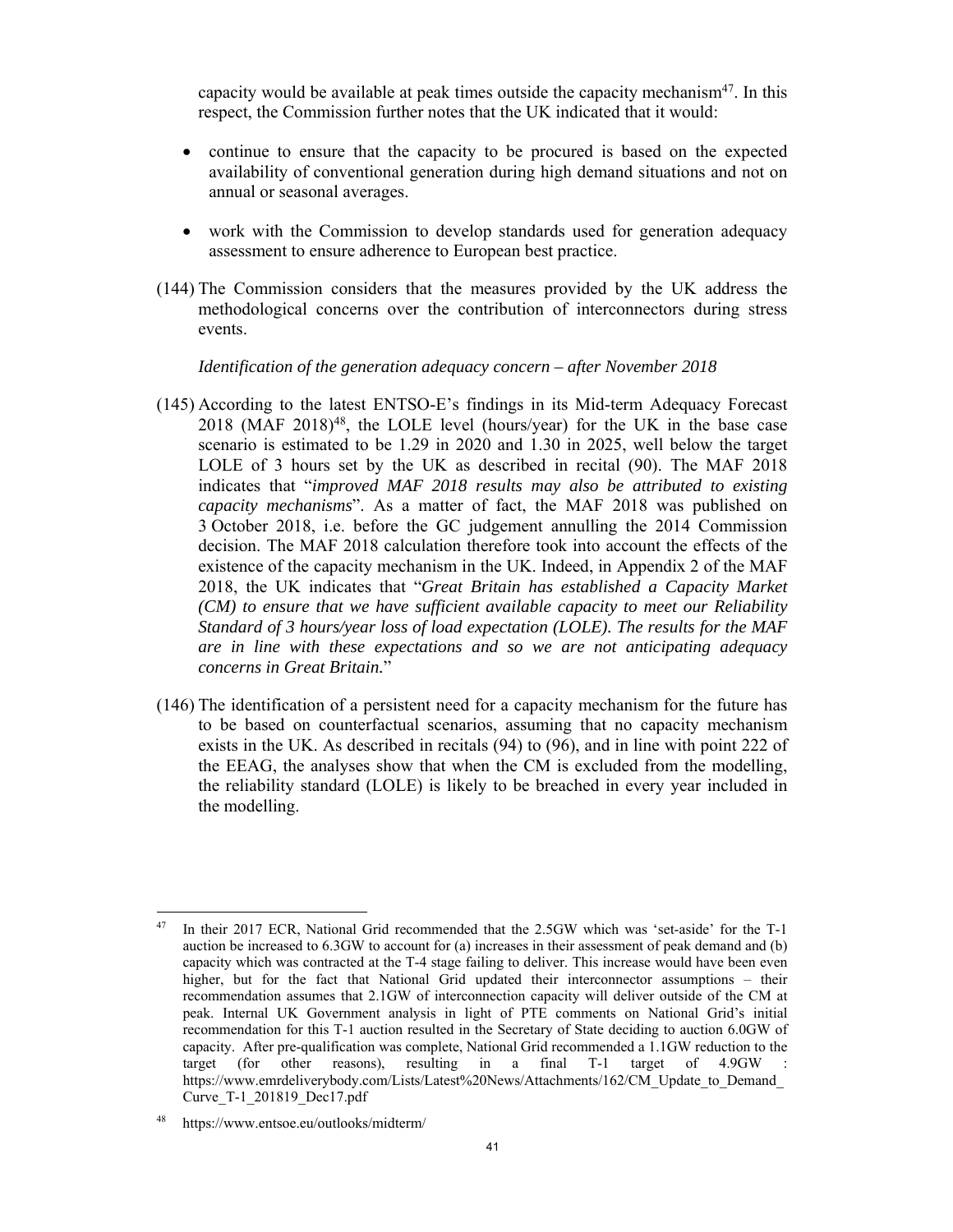(147) In particular, NG's analysis described in recital (95) is based on the EMR base case used in NG's Future Energy Scenarios. The Future Energy Scenarios are also the basis of the assumptions used in the MAF 2018 for the UK. Therefore, in line with point 221 of the EEAG, the Commission estimates that NG's analysis is consistent with the analysis carried out by the European Network of Transmission System Operators for electricity (ENTSO-E).

## *Objective*

(148) The measure aims at procuring the necessary amount of capacity to meet the reliability standard. The measure therefore has a well-defined objective. In exchange for receiving capacity payments, capacity providers commit to deliver energy at times of system stress. The methodology to establish the amount of capacity to tender is informed by an annual security of supply assessment by the System Operator.

# *Market failures*

(149) As described in recitals (97) to (101), the UK has identified two market failures that prevent the market from bringing the necessary capacity to meet the established generation adequacy standard. The table below explains how the measure addresses each market failure.

| <b>Market</b><br><b>Failure</b>    | How the Capacity Market addresses the market failure                                                                                                                                                                                                                                                                                                                                                                                                                                                                                                                                                                         |
|------------------------------------|------------------------------------------------------------------------------------------------------------------------------------------------------------------------------------------------------------------------------------------------------------------------------------------------------------------------------------------------------------------------------------------------------------------------------------------------------------------------------------------------------------------------------------------------------------------------------------------------------------------------------|
| Reliability<br>is a public<br>good | Rather than depending on the energy market to derive the optimal<br>level of capacity (which is sensitive to how the value of lost load<br>is determined in the market), the UK has set an enduring<br>reliability standard (a loss of load expectation of 3 hours/year).<br>The annual capacity auctions procure the level of capacity that<br>delivers that standard. The Capacity Market also promotes a more<br>active <i>voluntary</i> demand side response – with parties receiving<br>capacity payments for reducing energy use at times of scarcity $-$<br>to reduce the need for <i>involuntary</i> disconnections. |
|                                    | The Commission accepts that as long as individual real time<br>metering is not available <sup>49</sup> , that reliability displays many of the<br>characteristics of a public good. However, in the future with the<br>roll out of smart technology this will become less important as<br>consumers will be able to manage their consumption in response<br>to scarcity signals from the markets.                                                                                                                                                                                                                            |
| Missing                            | The Capacity Market addresses the 'missing money' problem by                                                                                                                                                                                                                                                                                                                                                                                                                                                                                                                                                                 |
| money                              | giving capacity providers certainty on a part of their revenues. In<br>effect, they exchange the possibility of part of their scarcity rents<br>for a capacity payment. In return, they guarantee to provide<br>capacity when needed, or face penalties. This mimics the action                                                                                                                                                                                                                                                                                                                                              |

# **Table 8: How the measure addresses the identified market failures**

 $\overline{a}$  $49$  Cf. recital (103). According to the UK, less than a third of UK consumers currently use smart meters, and dynamic time-of-use tariffs are in very early stages.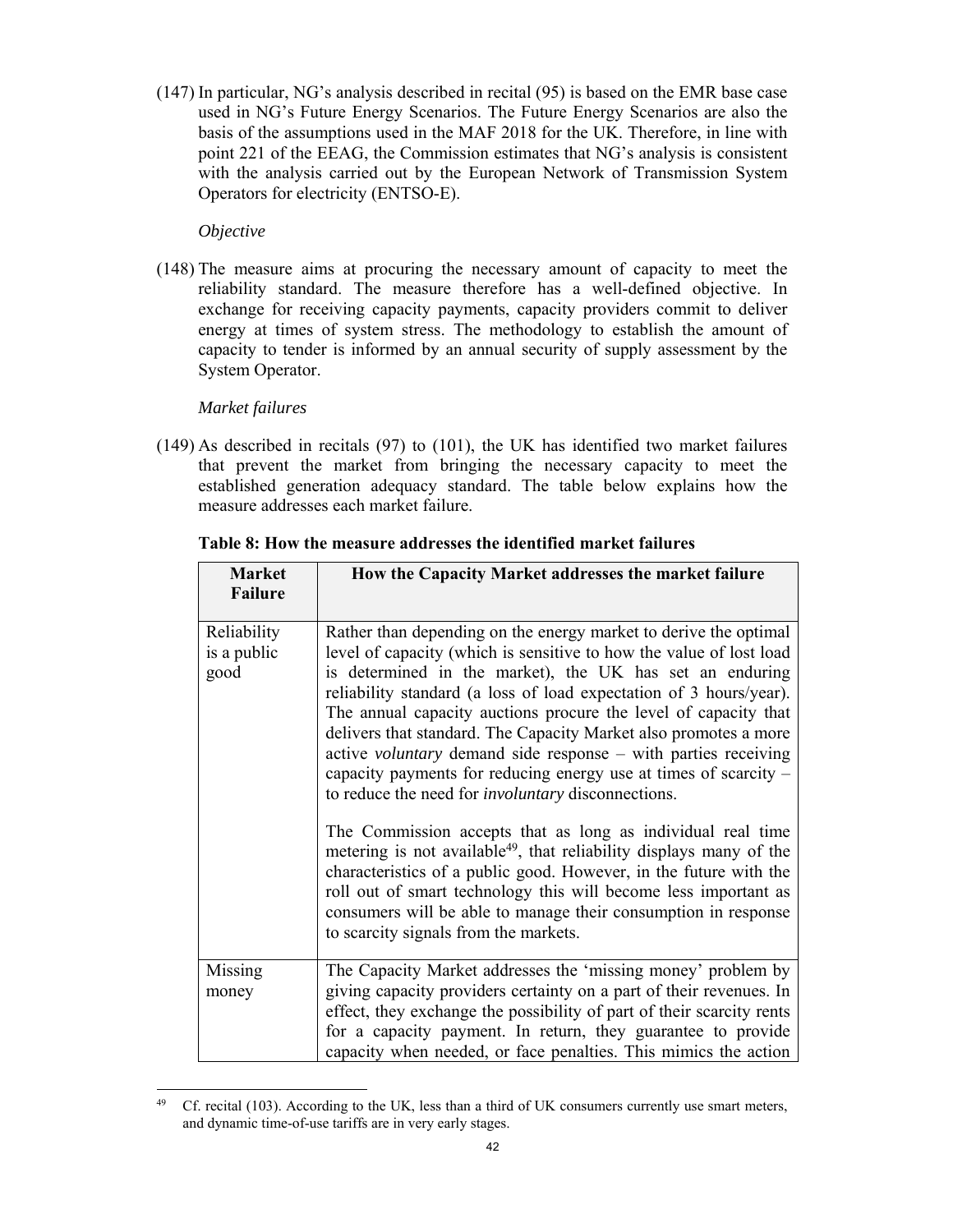| <b>Market</b><br>Failure | How the Capacity Market addresses the market failure                                                                                                                                                                                                                                                                                                                                         |
|--------------------------|----------------------------------------------------------------------------------------------------------------------------------------------------------------------------------------------------------------------------------------------------------------------------------------------------------------------------------------------------------------------------------------------|
|                          | of a perfectly functioning electricity market. However, the<br>Commission reiterates that the implementation of a capacity<br>market cannot come at the expense of well-functioning short run<br>markets. The Commission notes in particular the potential for a<br>robust reference market for options trading developing under the<br>cash out reform reported in recitals (103) to (105). |

*Alternative measures*

(150) The measure may result in support to fossil fuel generation. However as reported in recitals (102) to (110), the UK has already implemented, is considering or is implementing additional measures to address the identified market failures. These measures aim at improving DSR, reforming the cash-out arrangements and promoting increased levels of interconnection. The Commission considers that these alternative measures should therefore lead to a reduction of the amounts of capacity to procure under the Capacity Market. In addition, the Commission notes that the UK is bringing forward ad-hoc measures to support low-carbon generation (e.g. Contracts for Differences) and has passed stringent emission performance standards to prevent commissioning high carbon intensive generation. The UK reports that this has resulted in a sharp decline in the numbers of new build diesel generators winning capacity agreements since 2014.50 As a result, the Commission considers that the UK has explored sufficiently means of mitigating the negative impacts that the measure may have on the objective of phasing out environmentally harmful subsidies. Furthermore the Commission notes that the generation adequacy assessment – conducted on an annual basis – takes into account the amount of generation, the contribution of interconnectors while being open to all types of capacity providers, including demand side management operators.

### *Conclusion*

- (151) In the light of the assessment above, the Commission reaches the preliminary conclusion that the UK Capacity Market contributes to an objective of common interest and is necessary.
- *3.3.2. Appropriateness of the aid*
- (152) The Commission will assess whether the measure is appropriate based on Section 3.9.3 EEAG. According to EEAG, the measure should meet several conditions: i) the choice of the instrument must be coherent with other measures aimed at the same market failure; ii) aid must only compensate the service of availability of capacity; iii) the measure should be open to all relevant capacity providers, allow sufficient lead times for new investments and iv) take into account the extent to which interconnected capacity can contribute to remedy the generation adequacy concerns.

<sup>50</sup> According to the UK, more than 500MW of new build diesel won capacity agreements in 2015 (mainly small peaking plant, with 36 total CMUs identified). This amount dropped to only 5MW (1 CMU) by the 2017 auction. The UK reports that the existing diesel generation could be expected to see a significant decline in the 2019 T-4 auction, as the emissions controls for existing plants come into force for existing plants in January 2024 (for plants between 5-50MW).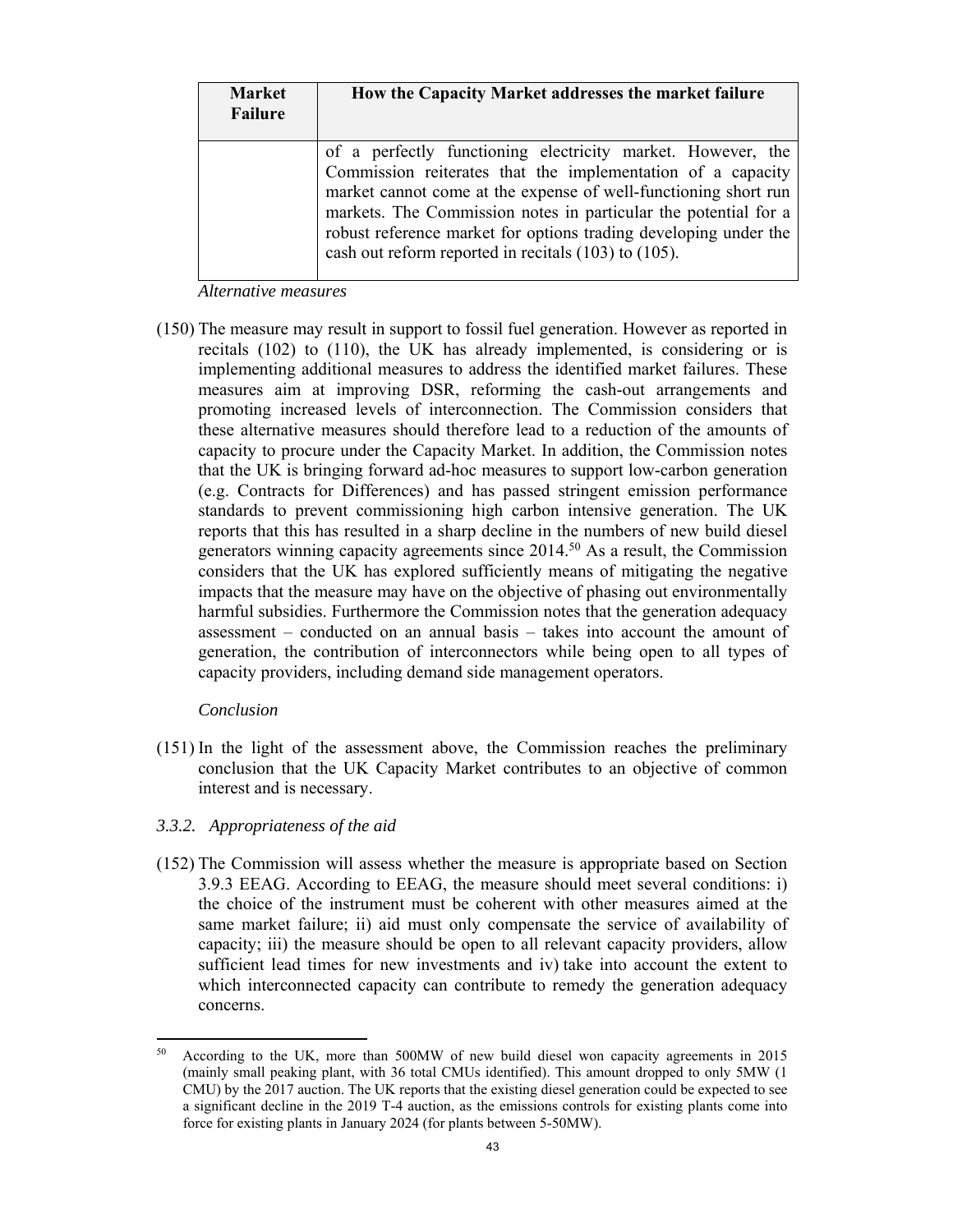### *Choice of instrument*

- (153) The Commission notes that the measure aims to address the identified market failures as shown in Table 8. Furthermore, the measure has been designed to support and complement ongoing developments in the market and to be consistent with the internal energy market and EU energy policies: i.e. the development of an active demand response, increased competition and investment in interconnected capacity.
	- According to the UK authorities, the Capacity Market aims to support the development of an active demand side. Demand side resources is able to receive capacity payments, and there are specific measures to help build the capability of this industry. The Capacity Market increases liquidity and competition (in both the capacity and electricity markets).
	- By centrally contracting capacity from capacity providers on behalf of electricity suppliers, the Capacity Market aims to ensure that small generators, demand side participants and suppliers have a clear route to market, and receive a fair value for the capacity they provide.
	- The Capacity Market aims to avoid restrictions on cross-border trade, and EU rules regarding the internal energy market govern the import and export of electricity between neighbouring markets so that electricity continues to flow from areas with lower prices to areas with higher prices.
	- The Capacity Market has been designed to be consistent with the reform of the electricity cash-out arrangements. This provides additional stronger incentives for investment in interconnection and is the focus of further work across the EU to increase the efficiency of the price signals that determine imports and exports between countries. Ensuring that cash-out prices accurately signal scarcity has helped the energy market reward capacity providers who are available at times of scarcity. More cost-reflective imbalance prices have also provided stronger incentives for demand side response, interconnection and investment in storage. In particular, cash-out reform has increased the likelihood that GB is importing electricity at times of system scarcity, therefore reducing the need to build additional national capacity. The UK has estimated that removing the implicit price cap in the GB market caused by current cash-out arrangements could significantly increase the contribution of current interconnection to security of supply because GB could rely more on imports at key periods.

### *Remuneration solely for the service of pure availability of capacity*

(154) Beneficiaries receive a compensation for the units of capacity that they make available (GBP/MW) and not for the energy delivered (GBP/MWh), in line with point 225 EEAG. That said, the Commission notes that the Capacity Market follows a 'delivered energy' model (see Section 2.6 above), whereby capacity providers may face penalties in case they fail to actually physically deliver energy during system stress events regardless of the signals provided by the wholesale market. The Commission considers it is primarily the role of market coupling (both day-ahead and intraday) and balancing markets to ensure the efficient use of the resources available to the system, including across interconnectors. A delivered energy model has the potential to undermine this, since it may lead to capacity providers dispatching even if it was not profitable based on market prices alone, in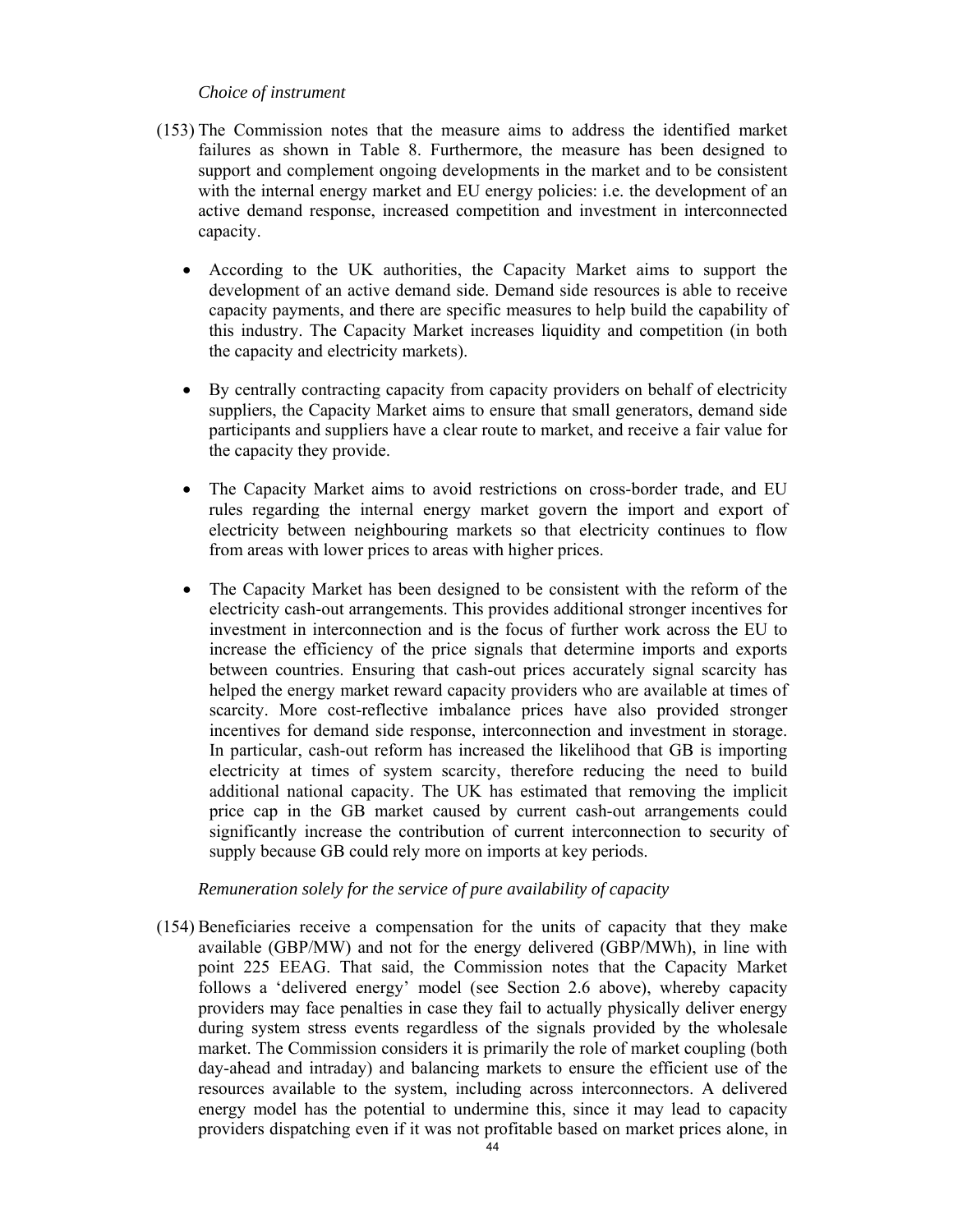order to avoid penalties. Sufficient conditions for a delivered energy model to have no impact on the efficient allocation of resources are that system stress events relate only to a general shortage of capacity across the system (as opposed to local circumstances) and that they apply only when the market has reached its limits in directing the efficient allocation of resources. In that regard, the Commission notes that:

- involuntary demand disconnections by the System Operator to resolve locational issues are not classed as system stress events;
- the need for the System Operator to initiate voltage reduction or involuntary demand reduction (i.e. system stress events) by definition occur when available supply is inadequate to meet demand. In an impending shortage, prices rise, motivating owners of supply to deliver energy in response. In this manner, all available supply delivers its energy until exhausted by its physical capacity or, in the case of imports over interconnectors, reaches the maximum import limit. Only when all available supply sources are exhausted could an actual shortage occur, requiring the System operator to initiate rationing. As such, declaring a system stress event and requiring capacity providers to actually deliver energy merely complements the incentives in the energy market. In addition, as explained in recital (108), in GB, the 2019 level of interconnection is 6% of total installed capacity as the NEMO interconnector went live on  $31<sup>st</sup>$  January 2019, and has the potential to rise to 9% by  $2021^{51}$ ;
- In certain, mainly exceptional, circumstances the System Operator may need to take actions that will involve the involuntary reduction of generation or demand before all valid offers of balancing energy have been accepted, in accordance with the Balancing Principles Statement (BPS). The circumstances are set out in the BPS and limited to unexpected emergency scenarios However, the UK states that the System Operator would ordinarily instruct commercially negotiated balancing power prior to instigating involuntary voltage reduction.
- (155) The Commission notes that as a result, distortions to dispatch are highly unlikely to occur in practice, given that system stress events are defined with reference to actions that would usually be taken as a last resort by the System Operator, once the market has failed to deliver security of supply. Therefore, the Commission takes the preliminary view that the UK measure remunerates the service of pure availability of capacity.

## *Openness of the measure to all relevant capacity providers*

(156) The Commission notes that the measure is open to existing and new generators, to storage operators, DSR operators and interconnected capacity. The auctioning process has been designed to consider different lead times to make capacity available. Capacity providers can bid for lead-times of one or four years ahead, which should cater for the needs of new generation plants and for the refurbishment of existing plants. As mentioned in recital (53) above, in 2019 the UK would exceptionally organise an additional three-year ahead auction to cater for potential risks in security of supply in 2022, following the cancellation of the 2018 T-4 auction due to the GC judgement.

<sup>51</sup> These figures assume UK electricity generating capacity remains constant at 81.3GW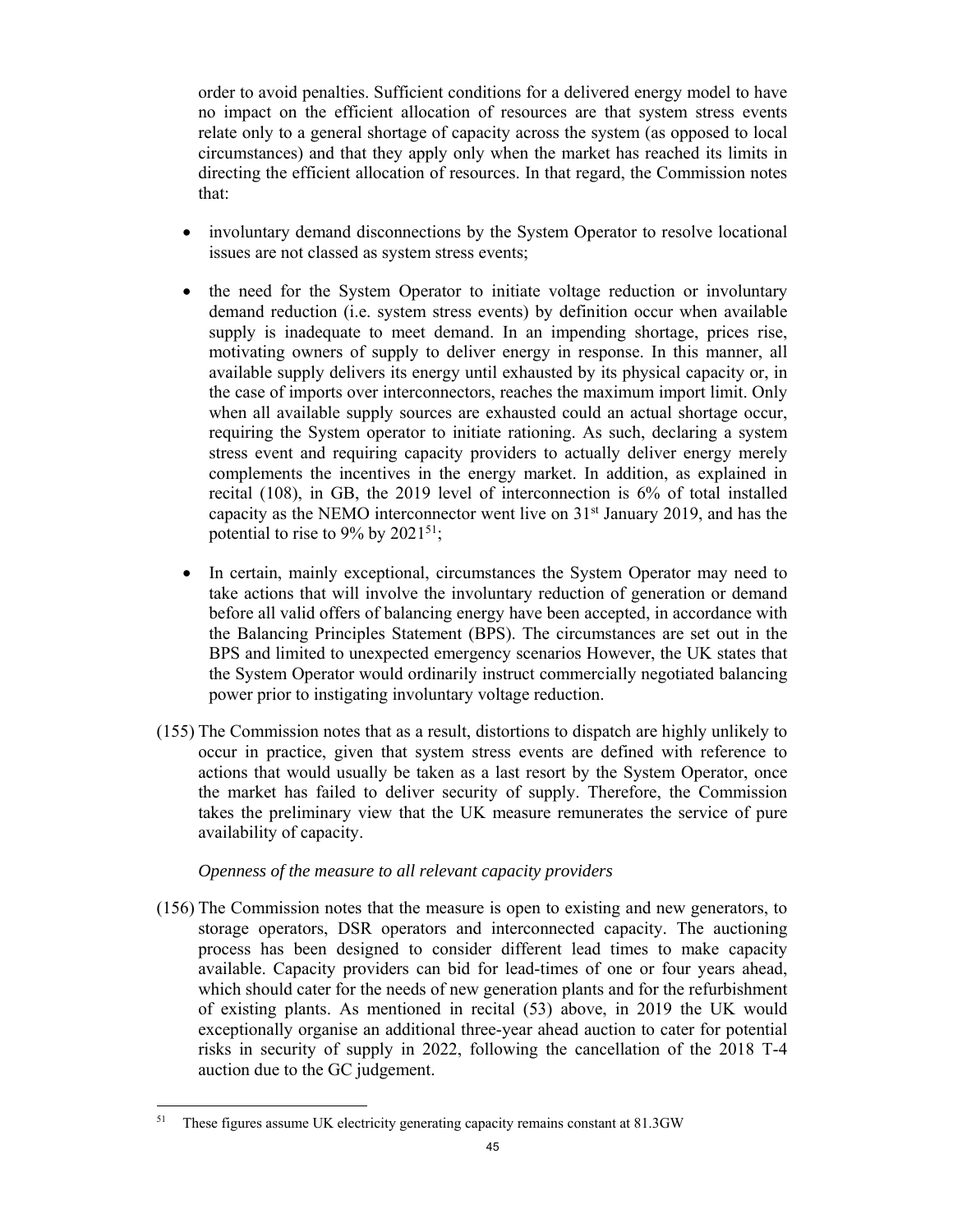- (157) However, on the basis of the GC judgement, the Commission seeks clarification whether certain aspects of the measure provide adequate incentives to allow DSR to participate effectively in the Capacity Market or whether they might disadvantage DSR operators in the Capacity Market compared to generating CMUs.
- (158) First, with regard to the submission by the DSR operators received in 2014, the Commission notes the UK's view that 15-year capacity agreements may be justified for new generation capacity while existing capacity and DSR, in view of their lower capital cost requirements (indicating a reduced importance of securing financing), may not benefit from the availability of longer contracts (see recital (121) above). The Commission also takes note of the UK's view that shorter contracts would not seem to put existing plants and DSR at a disadvantage to new generation.
- (159) In this regard, the Commission would like to point to the fact that the secondary objective of the measure of incentivising sufficient investment in new capacity is aimed at both generation capacity and other capacity, such as DSR. The Commission agrees with the UK that the capacity contracts longer than one year help in cases of high capital expenditure and difficulties in securing financing, thus promoting competitive new entry into the market. The Commission also takes note of the UK's arguments that new DSR operators do not necessarily have the same capital expenditure as generators building new plants. According to the UK, the DSR sector has not provided information in response to previous requests and past studies commissioned by the UK Government into DSR costs demonstrating significant capital costs.
- (160) That being said, the Commission would like to clarify whether new DSR capacity like new generating capacity might have capital expenditure and financing difficulties that could justify capacity contracts longer than one year in order to allow them to participate fully in the capacity market. According to the GC judgement<sup>52</sup>, the difference in the contracts lengths offered to DSR operators and to generators may indicate that there are doubts as to the compatibility of the measure with the internal market. The Commission must therefore examine whether the absence of longer term capacity contracts for DSR operators reduces their chances to contribute to solving the UK capacity adequacy problem.
- (161) Second, the Commission notes that the T-1 auctions are particularly important for DSR operators due to those operators' lead times. The process used to "set aside" capacity for the T-1 auctions is described in recital (55). Following the GC judgement<sup>53</sup>, the Commission notes that there is no legally binding guarantee that the UK will organise a T-1 auction or that it will procure through the T-1 auction at least 50% of the volume initially reserved for that auction.
- (162) While Regulations 7(4)(b), 10 and 26 of the Electricity Capacity Regulations 2014, read together, mean that the Secretary of State may decide not to organise T‑1 auctions, the text is silent on the guarantee to auction at least 50% of the volume of capacity initially reserved for those auctions. The Commission notes however that since the implementation of the Capacity Market in 2014, and as described in

<sup>52</sup> 52 Cf. case T-793/14, points 184, 192-193.

<sup>53</sup> Cf. case T-793/14, points 242 and 243.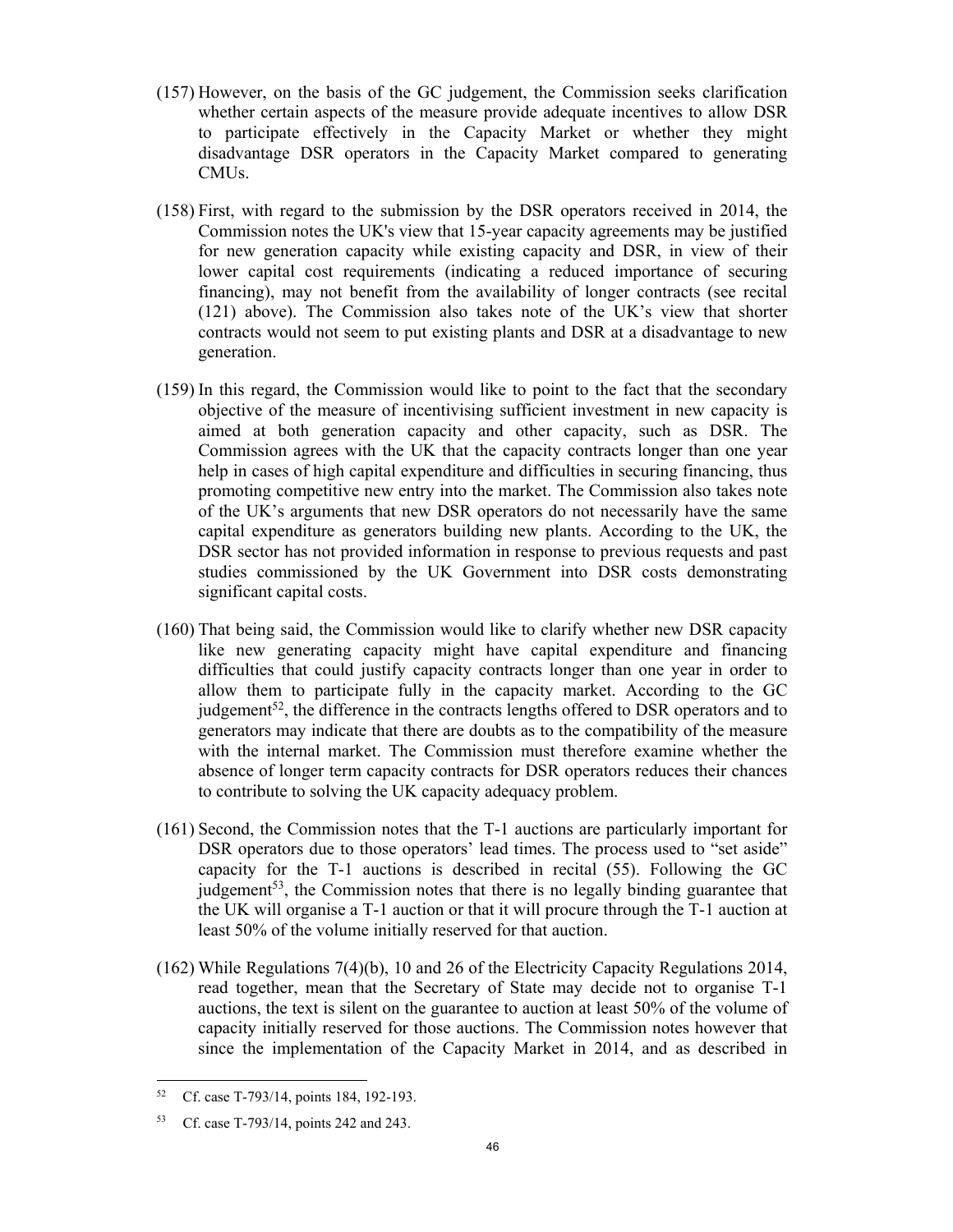recital (56), the target capacity to be secured and the amount actually secured at the T-1 auction has always exceeded the capacity originally 'set aside' at the T-4 stage.

- (163) Nevertheless, in the light of the assessment above and based on the GC judgement, the Commission seeks clarification about the legal situation, the practical implementation and the incentive effect of the T-1 auctions in particular with respect to the DSR CMUs.
- (164) Finally, the Commission notes the minimum threshold of 2MW as a requirement for the participation in the Capacity Market for both generating and DSR units, as described in paragraphs (23)-(24) above. The Commission also notes the UK arguments that the threshold is low. Furthermore, as explained in recital (61) above, the UK tested a lower participation threshold for the second transitional auction. Since only 8 CMUs below 2 MW qualified, providing less than 3% of the overall capacity secured in this auction, the UK indicated that the original rationale for establishing the minimum threshold at 2 MW was sound. According to the UK, projects below 2 MW are making a trivial contribution to security of supply and so policing the compliance could be disproportionately costly, and there appears to be limited demand to lower the threshold in practice, presumably given smaller sites can be aggregated.
- (165) Nevertheless, in light of the GC judgement<sup>54</sup>, the Commission considers it appropriate to seek clarification whether this minimum threshold might present a barrier to entry to the capacity market for new DSR operators. In particular, while it is possible for DSR operators to aggregate several sites in order to reach the 2 MW minimum threshold (as described in paragraphs (23)-(24) above), it should be noted that they are liable to pay a bid bond on the whole of the 2 MW, if even only a proportion of that volume is unproven DSR capacity (as detailed in recital (34) above). According to the GC judgement<sup>55</sup>, the amount of the bid bond might constitute a barrier to entry for new DSR operators in particular as all participants in the capacity market had to commit to covering open-ended capacity events while DSR operators might have more difficulty than generators in covering an ongoing capacity event. Due to the higher perceived default risk of DSR operators, they might have more difficulties in financing the amount of the bid bond.
- (166) Consequently, on the basis of the GC judgement, the Commission seeks clarification with regard to the technology neutrality of the measure and, in particular, whether the measure provides adequate incentives to allow DSR operators to participate effectively in the Capacity Market. It is therefore necessary to examine in greater detail the effectiveness of the participation of all types of capacity providers in the Capacity Market before reaching a conclusion that the measure is compatible with the internal market.
- (167) The Commission invites views from the UK authorities and interested parties on all issues described above.

<sup>54</sup> Cf. case T-793/14, point 118.

<sup>55</sup> Cf. case T-793/14, point 257.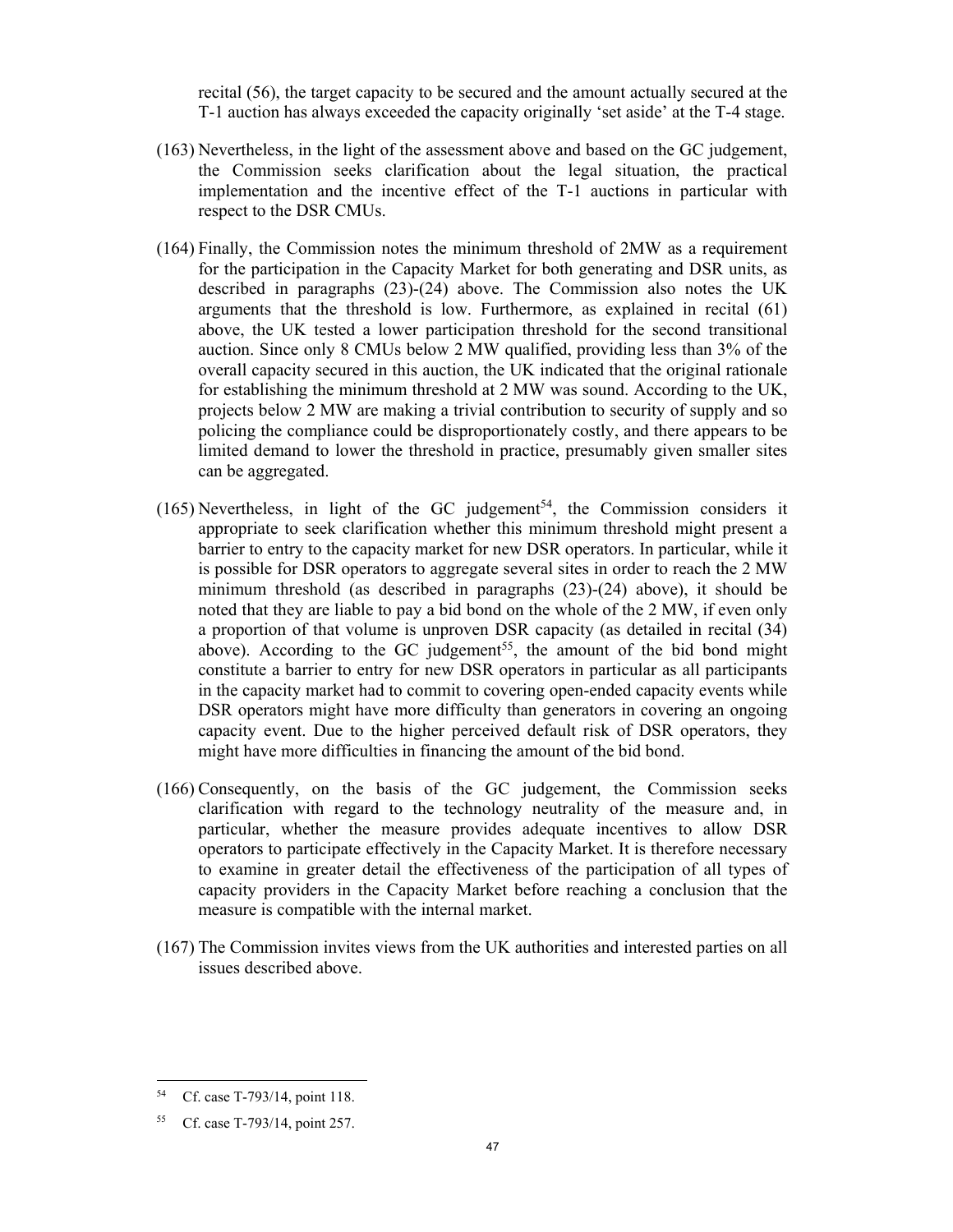#### *Participation of foreign capacity*

- (168) In 2014, the UK submitted evidence that at that stage it was not possible to include foreign capacity without implementing additional cross-border arrangements. The amount of interconnected capacity was however considered in the calculation of the amount of capacity to procure. Moreover, the UK enabled interconnected capacity to directly participate in the Capacity Market as of the second auction in 2015, in particular by allowing new interconnectors to bid and compete for Capacity Payments against other capacity providers.
- (169) The UK explained that due to the specificities of interconnectors capacity and differences between such capacity and generators it was necessary to develop new features in the design to allow new interconnectors to bid directly, as if they were generators. In particular, an adequate duration for the capacity payment needed to be defined, as well as the operational rules for monitoring, delivery and the penalty regime. Ultimately, the UK modified the design of the measure to enable new interconnectors to directly participate starting from the second auction in 2015.
- (170) In December 2018, the UK indicated that it regarded the interconnector participation as an interim solution until a common EU approach for the direct participation of cross-border capacity is introduced.
- (171) However, the Commission notes that interconnector operators are also by definition transmission system operators, and that capacity on interconnectors is allocated in accordance with internal electricity market legislation, and in particular market coupling. The Commission reiterates the importance of not undermining the operation of market coupling, including intra-day and balancing markets. Furthermore, the Commission recalls that the EEAG require schemes to be adjusted in the event that common arrangements are adopted to facilitate crossborder participation in such schemes.<sup>56</sup>
- (172) Furthermore, the Commission notes that other Member States have since 2014 implemented market-wide capacity mechanisms with the prospect of allowing direct participation of foreign capacity. For example, in Ireland and France, two Member States to which the UK is already connected via interconnectors, the market-wide capacity mechanisms were approved by the Commission under State aid rules in 2016 and in 2017 with commitments by both countries to endeavour to implement direct participation of foreign capacity after a three-year transition<sup>57</sup>. Therefore, as for France and Ireland, while the Commission accepts the UK's arguments for excluding the direct participation of foreign capacity for the past and for using an "interconnector led" model since 2015 instead, it has doubts whether cross-border participation in the UK capacity mechanism should continue to be limited to interconnectors in the future.
- (173) The Commission invites views from the UK and interested parties on this question.

<sup>56</sup> 56 See footnote 97 in EEAG. Also note that as described in SWD 2013 (438) Generation Adequacy in the internal electricity market - guidance on public interventions of 5 November 2013, while it may be necessary as an interim measure to allocate the contribution of interconnectors towards security of supply to interconnector operators, the aim should be to facilitate full cross border participation by capacity providers

<sup>57</sup> See Commission decision C(2016) 7086 final from 8.11.2016 (SA.39621 2015/C (ex 2015/NN)) and Commission decision C(2017)7789 final from 24.11.2017 (SA. 44464 (2017/N))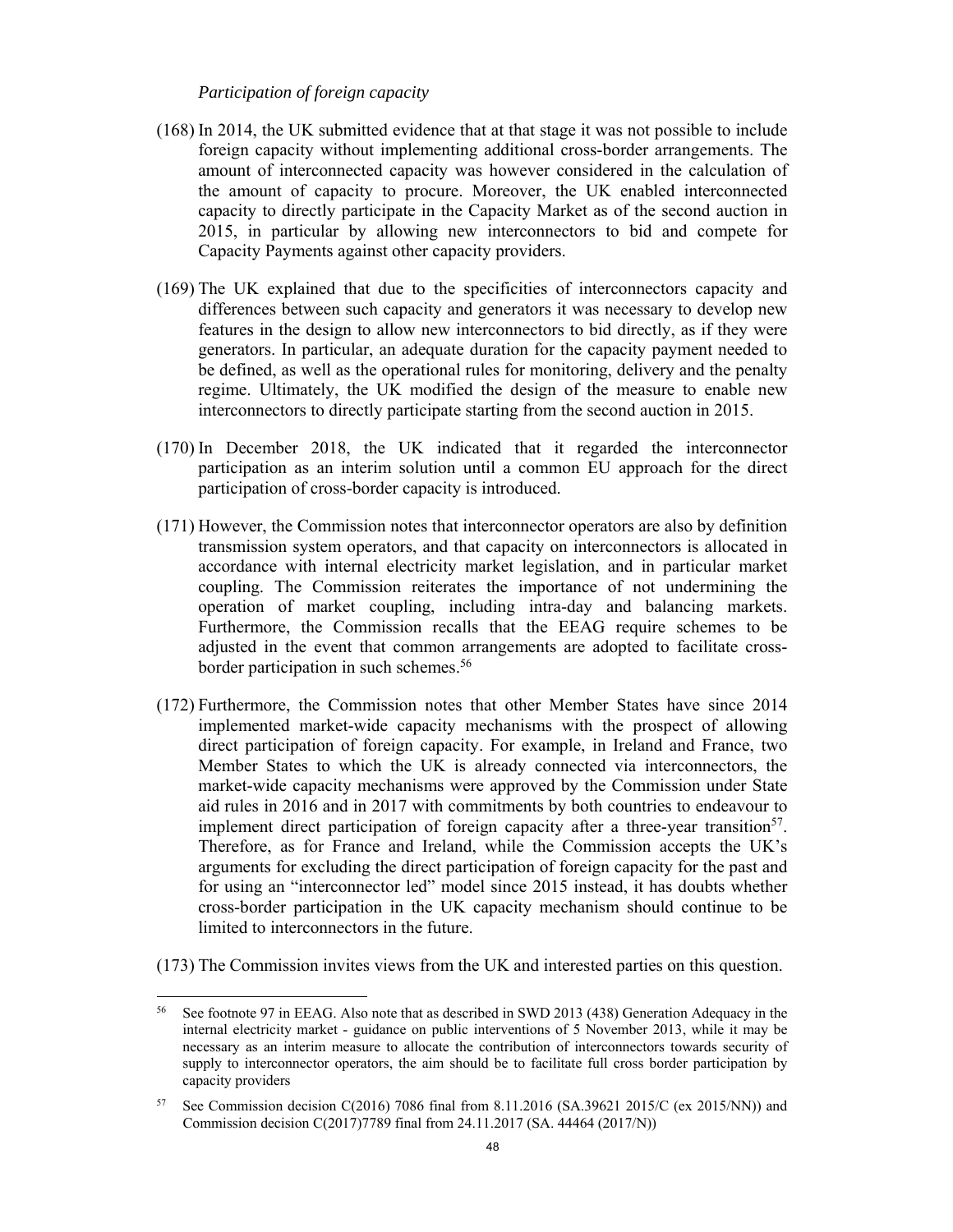### *Concerns raised in the third parties' submissions*

- (174) Regarding the submission by the long-term STOR provider, the Commission does not consider the exclusion of long-term STOR providers as discriminatory. The Commission notes that such plants may in fact participate in the Capacity Mechanism provided that, if successful in the auction, they relinquish their longterm contract with the System Operator. While this may require a renegotiation of financing terms, the Commission considers, based on the UK's explanation that no penalties would apply, that this is a feasible option for long-term STOR providers.
- (175) Regarding the submission by the existing operator that the measure would unduly discriminate against existing generators, the Commission:
	- Agrees with the UK that differentiation between new and existing capacities may be justified since, in contrast to existing capacities, new capacities are likely to need to secure financing for capital expenditure and since one-year capacity agreements have other benefits;
	- Finds the UK's analysis that existing capacities (apart from uncompetitive ones) should generally tend to bid lower than new capacities in auctions plausible, and therefore would expect the vast majority of successful bids to come from existing, and not new, capacities. Indeed, in the past auctions, this expectation was verified: in all four T-4 auctions, existing capacities represented between 66% and 94% of the total capacity auctioned, and they represented between 53% and 70% of the total number of CMU beneficiaries and
	- Notes that the requirement for existing capacities to justify price maker status is intended to mitigate market power, and as such considers that the restriction on bidding behaviour can be justified with reference to the policy objective. The Commission further notes that the requirement to price-maker status entails little additional administrative burden in practice and that, even in the event that existing capacities set the clearing price in an auction, existing capacities are not prevented from earning a rate of return deemed necessary, since this may be included in their justification of price-taker status.
- (176) Regarding the submission by DSR providers, the Commission notes that the exclusion of DSR providers holding a capacity agreement for the enduring regime from participating in the transitional auctions for DSR is in fact intended to promote the development of the DSR sector, as confirmed by the General Court in its judgement<sup>58</sup>. In addition, in light of the objective pursued by the scheme, the Commission finds the lack of additional remuneration for the savings in transmission and distribution losses from DSR justifiable, as confirmed by the General Court in its judgement<sup>59</sup>.

# *3.3.3. Incentive effect*

(177) The Commission will assess whether the measure has an incentive effect as required by Section 3.9.4 of the EEAG and by cross-reference, to points (49) to (52) of the EEAG. An incentive effect occurs when the aid induces the beneficiary

 $58$ Cf. case T-793/14, points 230-235

<sup>59</sup> Cf. case T-793/14, points 260-266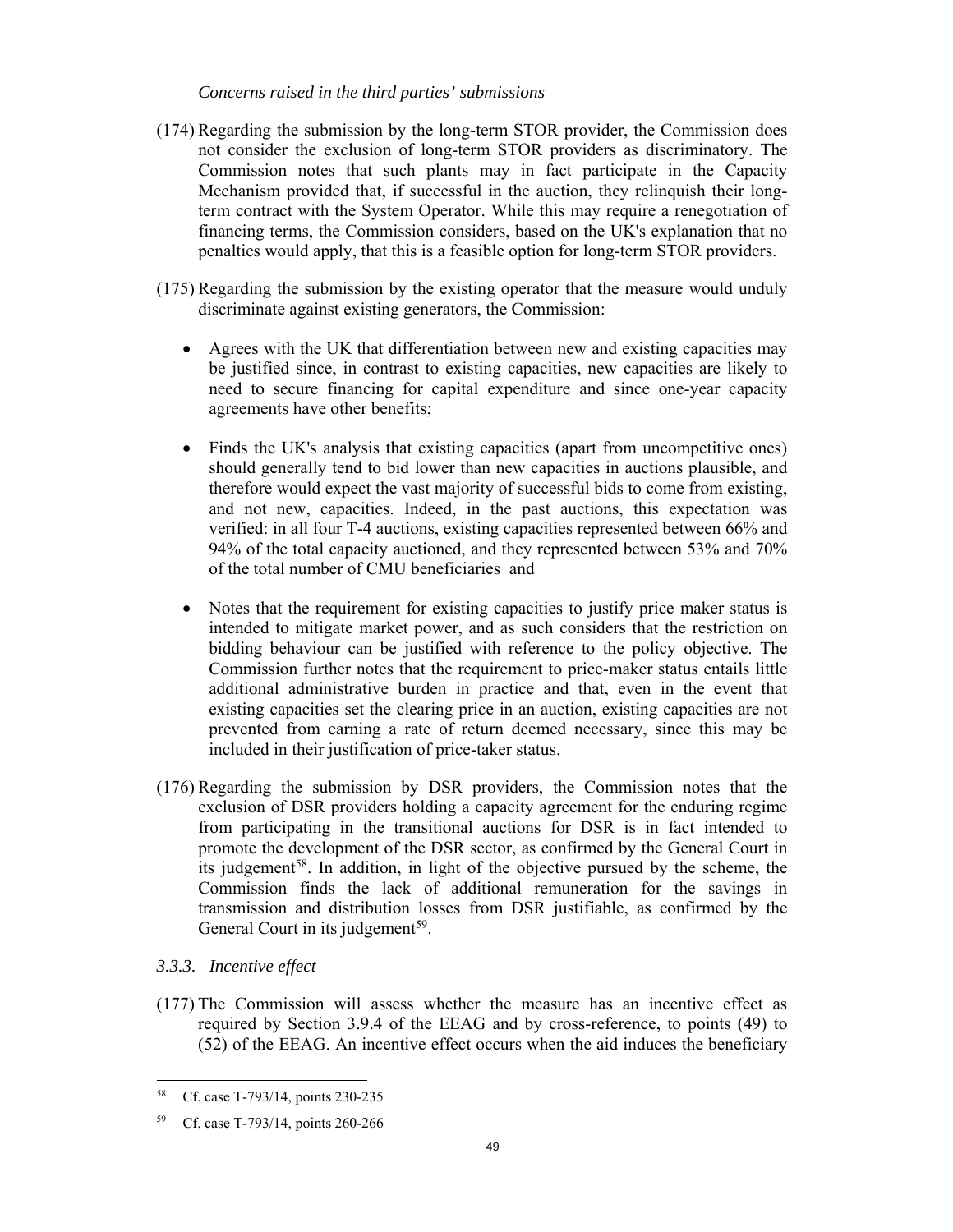to change its behaviour to improve the functioning of a secure, affordable and sustainable energy market, a change in behaviour which it would not undertake without the aid.

- (178) In its notification of 2014, the UK provided generation adequacy estimates showing that in a counterfactual scenario without the measure, generation adequacy would have reached critical levels as of 2018/2019, as shown in recital (92) and Figure 4. The UK therefore argued that without the measure the capacity providers would not have made available the necessary capacity to meet the reliability standard set by the UK to deliver energy at times of stress.
- (179) The UK maintains its position regarding the future and, as discussed in paragraphs (94) to (96), it argues that the generation adequacy problem remains: without the capacity market, the expected LOLE range would breach the 3 hours LOLE reliability standard in all years to 2030.
- (180) As the aid is granted on the basis of a competitive bidding process, the measure is also assumed to meet the conditions set out in points (50) and (51) of the EEAG.
- (181) The Commission therefore reaches the preliminary conclusion that the measure has an incentive effect, as required by EEAG.
- *3.3.4. Proportionality*
- (182) According to section 3.9.5 EEAG, a measure is considered proportional when it meets the following conditions: i) the compensation allows beneficiaries to earn a reasonable rate of return. When the measure is designed as a competitive bidding process on the basis of clear, transparent and non-discriminatory criteria, it will be considered as leading to reasonable rates of return under normal circumstances; ii) The measure should also have built-in mechanisms to ensure that windfall profits cannot arise.
- (183) First, the UK argues that the measure is a market-wide, technology-neutral capacity mechanism where all eligible capacity providers compete in a single capacity auction to discover the lowest sustainable price at which the necessary capacity can be brought forward. The competitive nature of the auction should drive prices to zero if there is sufficient supply to meet demand. The UK claims that the process is subject to transparent non-discriminatory criteria including the eligibility criteria and the duration of the contract agreements. The main reason for ineligibility is when capacity providers benefit from long-term support measures that would lead to cumulation and eventual overcompensation. As for the duration of the contracts, most capacity providers are only eligible to one-year capacity agreements. New and refurbished capacity -which involves intensive investment capital costs- are eligible to longer capacity agreements to allow these investors secure the necessary financing. Table 9 below presents the T-4 auction outcomes, by length of the contract agreement.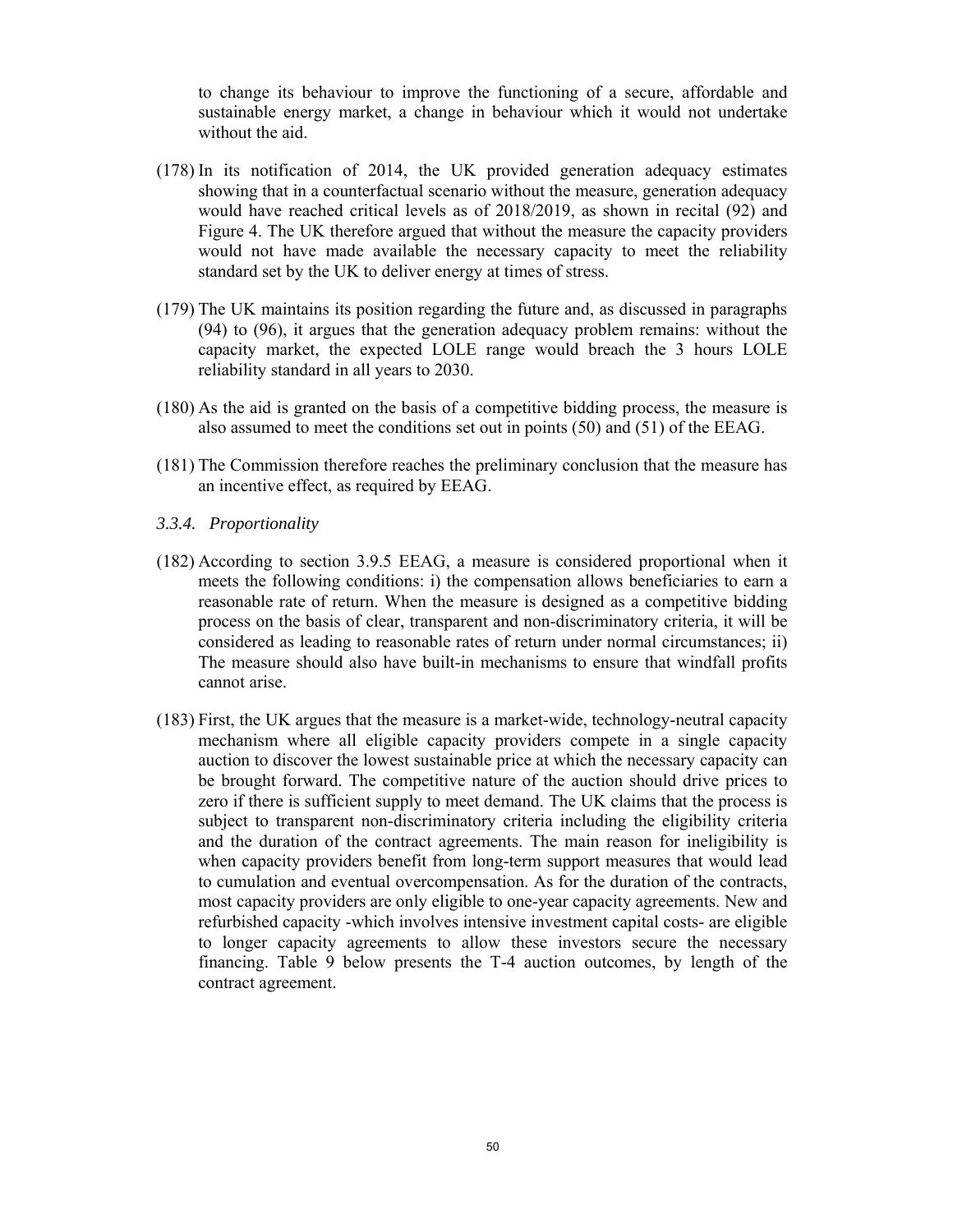|          | <b>Auction acquired capacity (GW)</b> |
|----------|---------------------------------------|
| 2014     | 49.3                                  |
| 1 year   | 43.7                                  |
| 3 year   | $3.1^{60}$                            |
| 14 year  | 0.032                                 |
| 15 year  | $2.4^{61}$                            |
| 2015     | 46.4                                  |
| 1 year   | 45.4                                  |
| 14 year  | 0.013                                 |
| 15 year  | 0.970                                 |
| 2016     | 52.4                                  |
| 1 year   | 49.78                                 |
| 12 year  | 0.033                                 |
| 15 year  | 2.6                                   |
| 2017     | 50.4                                  |
| 1 year   | 49.8                                  |
| 3 year   | 0.01                                  |
| 14 year  | 0.01                                  |
| 15 year  | 0.64                                  |
| 2017 T-1 | 5.80                                  |

**Table 9: Summary of Capacity Market Auction Outcomes by length of agreement** 

- (184) Furthermore, the Commission points to the fact that unlike generating units, DSR operators cannot bid for capacity contracts longer than one year, as discussed in recital (160) above. According to the GC judgement<sup>62</sup>, this difference in treatment between different capacity providers in terms of the length of the capacity contracts offered to DSR operators and generating capacity could be considered a disadvantage of DSR providers and reduce their potential role in the mechanism. According to the GC judgement, this provision may give rise to doubts on the proportionality of the mechanism because it may influence the total amount of capacity to be auctioned and the total amount of aid necessary for the Capacity Market.
- (185) With regard to the second requirement, a market-wide capacity market design mirrors the likely outcome produced by a perfectly efficient energy market. The auction follows a pay-as-clear descending clock design where successful bidders are paid the clearing price. Paying the clearing price is one of the designs specifically mentioned in the definition of 'competitive bidding process' in point (43) of the EEAG and hence presumed to have built-in features to minimise the risks of windfall profits. Furthermore, the following features are deemed to contribute to minimising the risk of windfall profits: an overall price cap of GBP

<sup>60</sup> Almost all of this capacity (3,082MW) subsequently reverted to 1 year agreements.

<sup>&</sup>lt;sup>61</sup> 1,656MW of this new build generation capacity subsequently had its agreement terminated.

<sup>62</sup> Cf. case T-793/14, points 184, 192-193.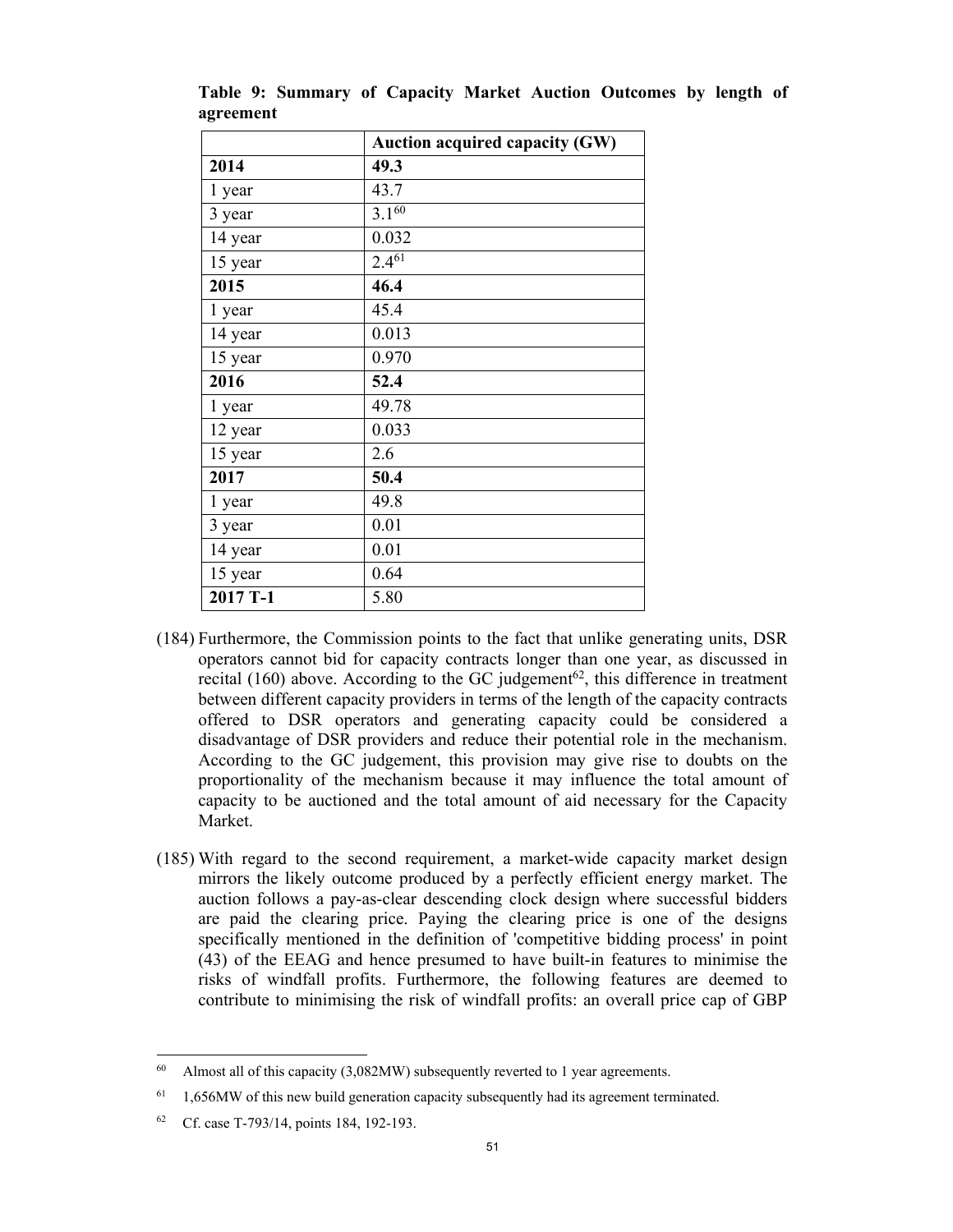75/kW, a bidding limit on price-takers of GBP 25/ kW, and a short-term duration of the contract agreement for most categories of capacity providers.

- (186) With regard to the existing operator's submission that the lower contract duration for existing generators could result in more aid being paid than necessary by increasing the requirement for new plants, the Commission finds it likely that (as noted in recital (175) above) competitive existing plants are likely to bid lower prices than new plants in the majority of cases and as such, the number of new plants should be limited to the minimum necessary, in turn limiting the aid to the minimum necessary.
- $(187)$  According to the GC judgement<sup>63</sup>, the cost recovery method may influence the volume of capacity of the Capacity Market. For example, linking the charges to finance the Capacity Market to the consumption of electricity during demand peaks could be seen as an incentive for the parties concerned to reduce their consumption during demand peak, leading to a reduced need for capacity to be auctioned. The UK, before the national public consultation on the capacity mechanism, initially envisaged that the amount of the charges would be calculated on the basis of the electricity suppliers' market share in the electricity demand registered during the so-called 'triad' periods, that is to say the three half-hour periods registering the highest annual electricity consumption in the UK during the period from November to February. In this regard and based on points 27 (e) and 69 of the EEAG, the General Court estimates that the Commission should have doubts as to whether the cost recovery, finally implemented by the UK, based on electricity consumption between 16.00 and 19.00 each weekday in winter is the most appropriate solution to ensure that the amount of aid is proportional and that DSR operators are not disadvantaged. In particular, according to the GC judgement, the Commission should have examined whether such a method might make it difficult for consumers not to contribute to Capacity Market costs by reducing their consumption, that is to say their demand, at the relevant time, taking into account the fact that that consumption is inevitable for businesses and families. That might be particularly the case given that small businesses and residential consumers could not avoid capacity market costs through DSR due to the fact that, in the UK, they would be categorised according to their profile and not according to the settlement of their consumption, which is divided up into half-hour periods. When assessing this issue, the Commission will also take into account point 25 of the EEAG, stating that the compatibility of the measure should be solely assessed on the basis of the criteria laid down in section 3.9.5 of the EEAG, which does not entail any reference to the financing of generation adequacy measures.
- (188) Consequently, the Commission seeks clarification whether the measure at issue is proportionate and, consequently, as to whether it is compatible with the internal market due to differences in the treatment of DSR operators from the generating capacity with regard to the length of capacity contracts, which might allegedly breach the non-discriminatory criteria, and due to the cost recovery method selected, which might fail to sufficiently incentivise consumers to reduce their consumption during demand peaks and therefore does not allow the total amount of aid to be limited to the minimum amount necessary.

 $\overline{a}$ 

<sup>63</sup> Cf. paragraphs 194 to 213 of the GC judgement.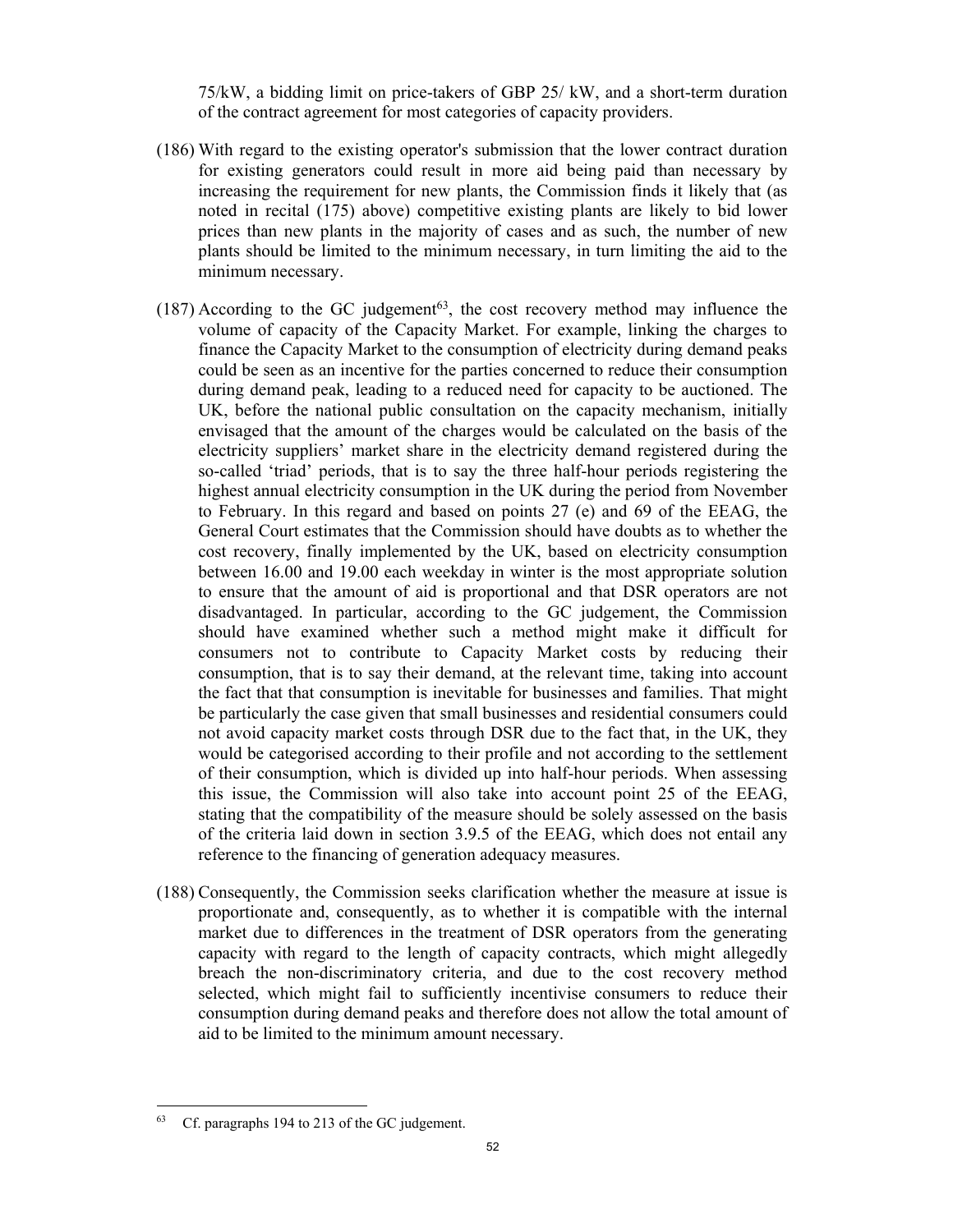#### *3.3.5. Avoidance of negative effects on competition and trade*

- (189) The measure must meet the following conditions of section 3.9.6 EEAG for it to be considered as not resulting in undue distortion of competition and trade: i) when technically and physically possible, be open to all capacity providers subject to meeting the proportionality principle; i) not reduce the incentives to invest in interconnectors and not undermine market coupling; ii) not undermine investment decisions that preceded the introduction of the measure; iii) not unduly strengthen market dominance and iv) give preference to low-carbon technologies in case of equivalent technical and economic parameters.
- (190) First, the Commission notes that the measure is meant to be technology neutral and open to all existing and new generators, DSR and storage operators subject to the eligibility requirements listed in recitals (22) to (25). The UK is supporting market integration in particular through participating in the development of the EU network codes. However, for the reasons discussed in paragraphs (156)-(166) above, and on the basis of the General Court's judgement, the Commission seeks clarification whether with regard to the technology neutrality of the measure.
- (191) As explained in recital (27), the UK enabled the participation of interconnectors as of 2015. However, as explained in recital (172), the Commission has doubts whether for the future cross-border participation in the UK capacity mechanism should still be limited to interconnectors.
- (192) Second, according to the modelling submitted by the UK, the introduction of the capacity market will over time tend to depress electricity prices in the energy market. The fact that existing generators – which took the investment decisions based on projected wholesale energy prices –have access to the Capacity Market therefore implies that their investment decisions are not be undermined on average. Furthermore, plants that began construction between May 2012 and the first auction in 2014 were considered as new plants to acknowledge the intensive capital investment undertaken.
- (193) As in any change in market design, it can be expected that some of the existing plants may be impacted more substantially than others. In particular those plants which have been built more recently but before May 2012, hence not in a position to qualify as new under the Capacity Market, can be expected to be impacted more from the introduction of the measure. However any potential negative impact should be limited by the fact that any plant can access the Capacity Market, and should be offset by the substantial benefits which the measure should bring to the electricity system, also in light of the clear price signal which the Capacity Market should provide in relation to capacity – a price signal which would not exist without the measure and would need to be gauged indirectly, through the price of electricity.
- (194) Third, the Commission notes that sufficiently long term duration of capacity contracts for new investments allows new entrants secure the necessary financing hence countering the risk of market dominance. Moreover, the strong pricediscovery feature in a pay-as-clear, descending clock design reduces the risk of exercising market power in the auction. However, as already discussed in paragraphs (157)-(160), the Commission notes that long term contracts are reserved for generating units. According to the GC judgement, the absence of long term contracts for DSR operators raises doubts as to the potential discriminatory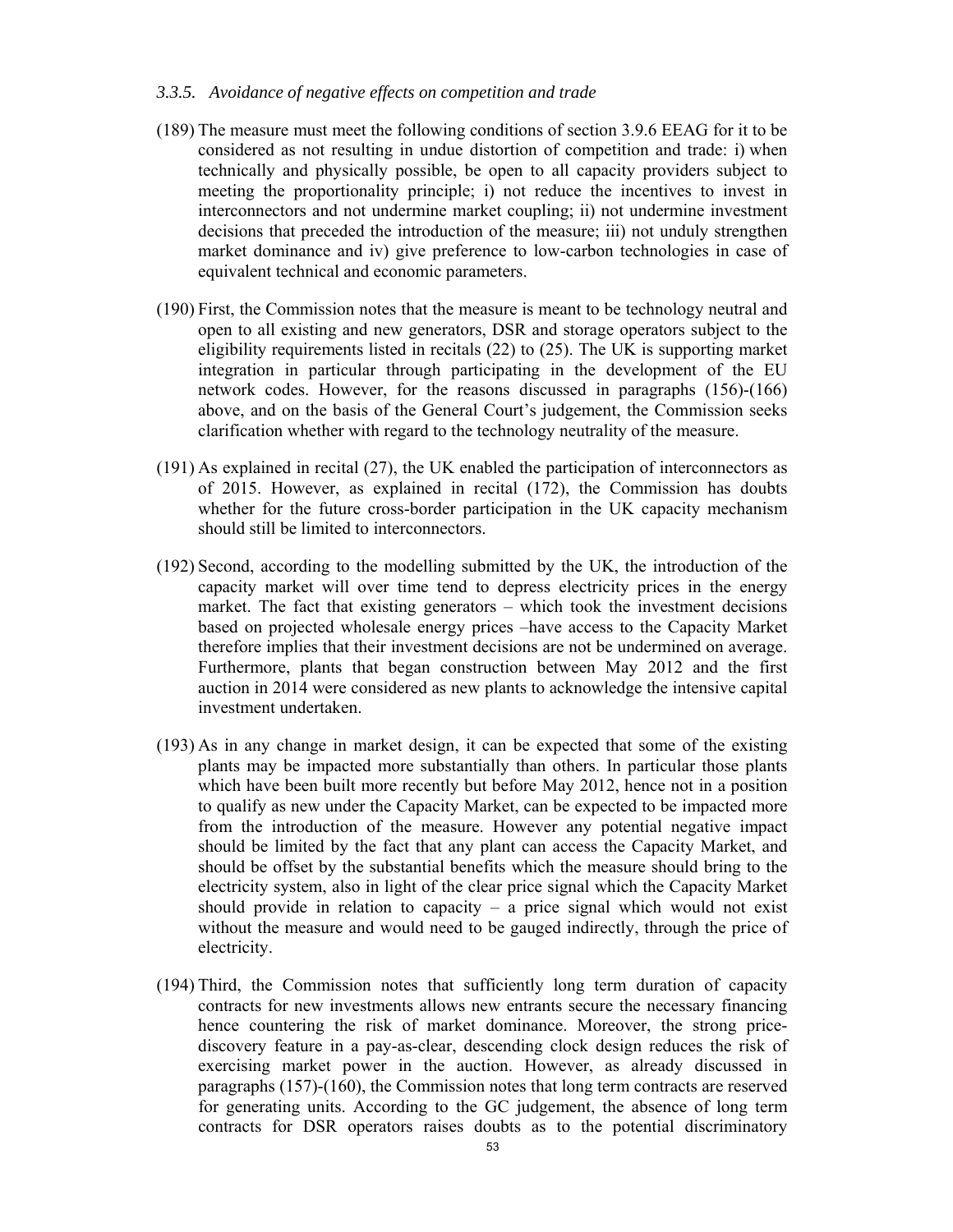treatment of DSR capacity over generating capacity. The Commission will therefore further investigate whether such treatment may unduly distort competition.

- (195) Fourth, the Commission considers that the measure gives preference to low-carbon generators in case of equivalent technical and economic parameters, consistent with point 233(e) of the EEAG:
	- The measure is open to low-carbon generators. However, to prevent the cumulation of aid and the resulting overcompensation, generators must not be recipients of other support measures as described in recitals (25) and (26).
	- The competitive bidding nature of the mechanism leaves participants exposed to carbon prices when selling their electricity on the market. Given equivalent technical characteristics, and higher carbon costs will therefore lower expected energy market revenues and increase the capacity price that high-carbon bidders will ask for in the auction (see recital (60) above), reducing their probability of success in an auction $64$ .
	- While the Commission considers that carbon costs associated with the EU ETS represent economic parameters for the purposes of point 233(e) of the EEAG and are therefore insufficient to demonstrate that a measure gives preference to low-carbon generators, the Commission notes that the UK introduced a Carbon Price Floor (CPF) in 2013, fixed at GBP 18/tCO2 for 2018/2019 and 2019/2020, which results in a higher carbon price faced by electricity generators than the EU ETS alone. In the Commission's view, therefore, the interaction of the CPF with the auction mechanism described above has an equivalent effect to secondary selection criteria (for example, in a tender process using other criteria than price) that would give preference to lowcarbon generators in case of equivalent technical and economic parameters.
- (196) With regard to the STOR operator's submission that the exclusion of long-term STOR providers is not based on objective technical criteria, inconsistent with point (232)(a) of the EEAG, the Commission notes that this point is without prejudice to point (228) of the EEAG, which states that the "…calculation of the overall amount of aid should result in beneficiaries earning a rate of return, which can be considered reasonable". The UK has provided evidence to show that participation of long-term STOR providers in the Capacity Market would result in windfall profits, i.e. a rate of return in excess of what might be considered reasonable, while exclusion would not undermine the original business case. Further, should they be able to persuade their lenders of an additional commercial opportunity of doing so, these operators could participate in the Capacity Market and in the annual auctions for short term STOR contracts, and subsequently (if successful in the Capacity Market auctions) exit their long-term STOR contracts with no penalty.
- (197) With regard to the existing operator's submission that the imposition of price taker status on existing plants unduly restricts competition, the Commission notes that the restriction may be justified to ensure proportionality and that, in any case, existing plant are given the opportunity to justify being a price maker. With regard

 $\overline{a}$ 

<sup>64</sup> Alternatively, the UK argues that if two projects, differing in their carbon intensity, submit equal bids, this can only be explained by different technical and other economic characteristics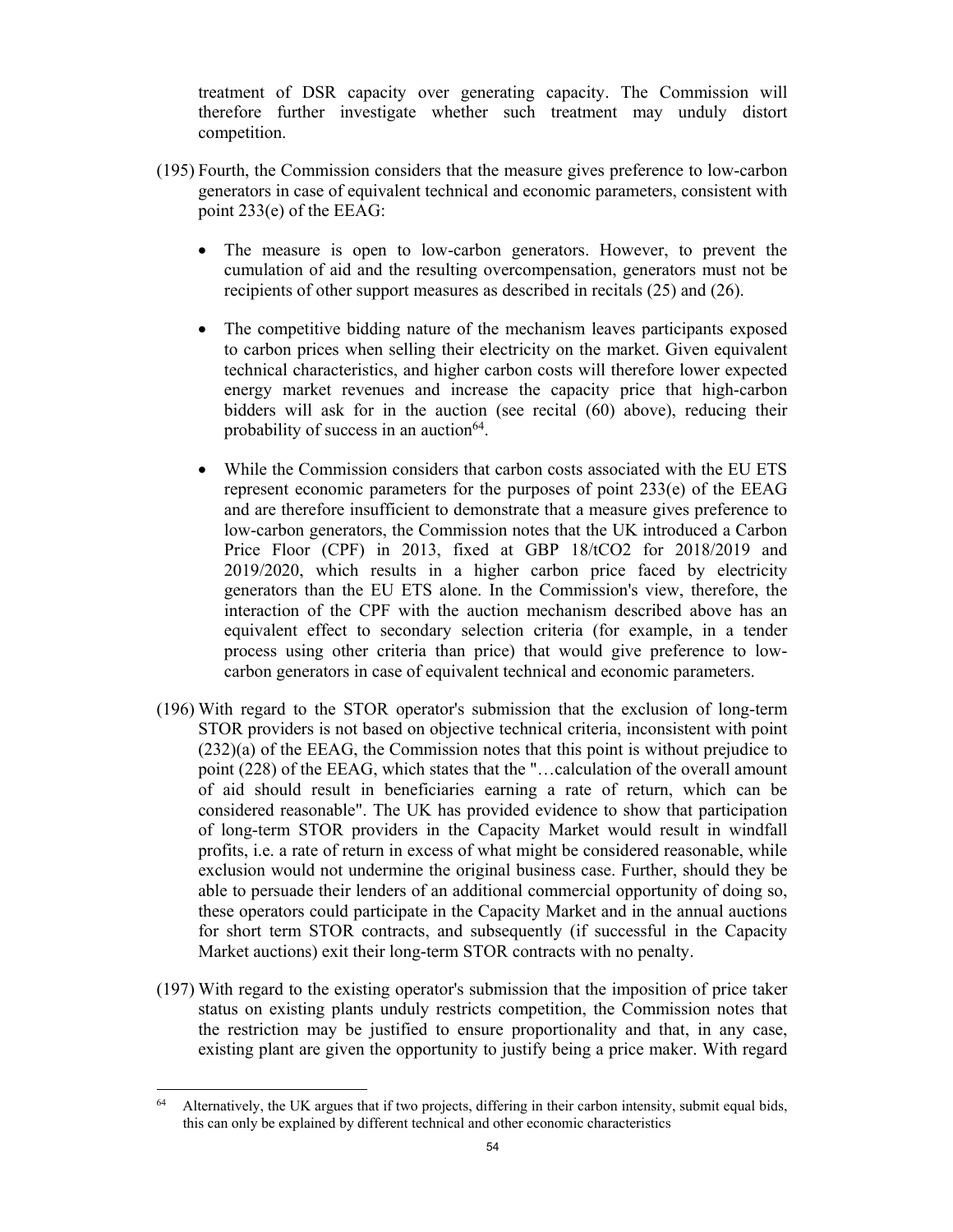to the operator's argument that limiting existing plants to one-year capacity agreements would restrict consumer choice, the Commission's view is that such a restriction can be justified by the UK's argument that longer capacity agreements for existing plant would increase the risk of overcompensation and would decrease liquidity in the auctions.

## *3.3.6. Compliance with Article 30 and 110 TFEU*

- (198) As indicated in point 29 of the EEAG, if a State aid measure or the conditions attached to it (including its financing method when it forms an integral part of it) entail a non-severable violation of Union law, the aid cannot be declared compatible with the internal market. In the field of energy, any levy that has the aim of financing a State aid measure needs to comply in particular with Articles 30 and 110 TFEU. The Commission has therefore verified if the financing mechanism of the notified aid measures complies with Articles 30 and 110 TFEU.
- (199) As explained in recital (80) above, the payments are financed by a levy imposed on electricity suppliers (the "supplier obligation"). The settlement service provider calculates and collects the payments under the supplier obligation. The UK explains that the supplier obligation is imposed on all licensed suppliers in relation to their market share based on electricity volumes sold. The Commission considers however that the tax is very similar to a tax on the electricity consumed.
- (200) With regard to Article 30 and 110 TFEU, it is settled case-law that in its present state of development, Union law does not restrict the freedom of each Member State to establish a tax system which differentiates between certain products, even products which are similar within the meaning of the first paragraph of Article 110 TFEU, on the basis of objective criteria, such as the nature of the raw materials used or the production processes employed. Such differentiation is compatible with Union law, however, only if it pursues objectives which are themselves compatible with the requirements of Union law, and if the detailed rules are such as to avoid any form of discrimination, direct or indirect, against imports from other Member States or any form of protection of competing domestic products.<sup>65</sup>
- (201) A discriminatory treatment against imports from other Member States presupposes that similar situations are treated differently, so that one needs to determine if imports are in a similar situation to the national production. The Commission notes that the UK has included interconnectors since 2015.
- (202) In the light of the above, the Commission reaches the preliminary conclusion that the financing mechanism of the notified aid measures does not introduce any restrictions that would infringe Article 30 or Article 110 TFEU.

# *3.3.7. Duration*

(203) Subject to the outcome of the formal investigation procedure, the Commission would authorise the aid scheme for a maximum period of 10 years starting from the

<sup>65</sup> 65 Case C-213/96 *Outokumpu* [1998] I-1777, paragraph 30.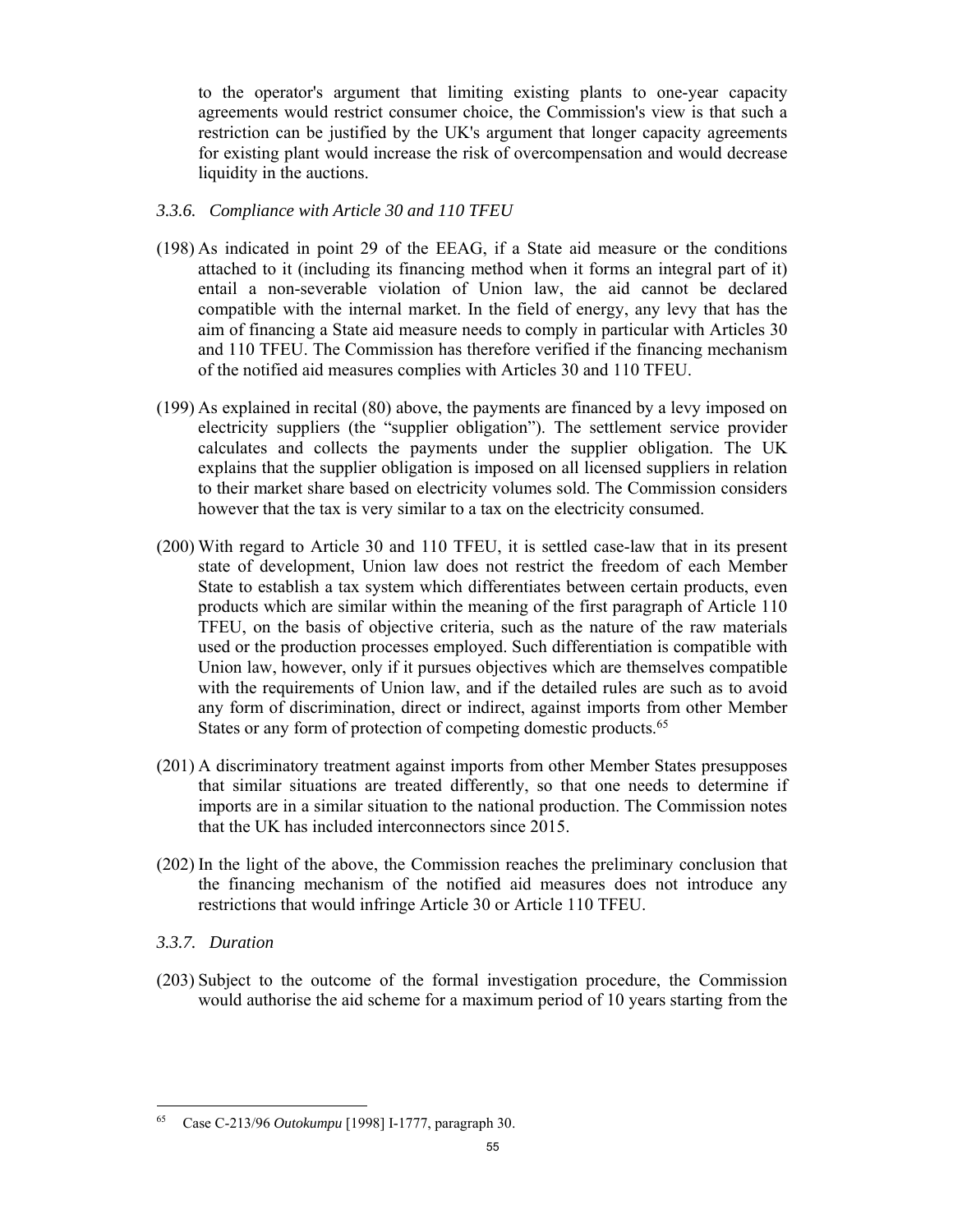date of the first implementation of the measure in 2014 (following the adoption of the 2014 Commission decision) $66$ .

### **4. SUMMARY CONCLUSION**

- (204) On the basis of the currently available information and the elements described above, the Commission seeks clarification and solicits comments, in particular, concerning the following elements:
	- Appropriateness of the measure: whether the measure is sufficiently open to all relevant capacity providers, especially to DSR providers because of differences in the applicable contract lengths, limited guarantee for the volume in the T-1 auction, and the minimum level of participation; whether the participation of interconnected capacity should continue to be limited by the use of an interconnector-led model.
	- Proportionality of the measure: whether the measure is proportionate due to potentially discriminatory differences in the treatment of DSR operators compared to generators in the form of contract duration; whether the cost recovery method fails to sufficiently incentivise consumers to reduce their consumption during demand peaks and therefore does not minimise the total amount of aid;
	- Avoidance on negative effects on competition and trade: whether the measure avoids such effects since long term contracts are reserved for generating units, limiting the openness of the measure, and since the direct participation of foreign capacity is currently not permitted in the UK capacity mechanism.

In the light of the foregoing considerations, the Commission, acting under the procedure laid down in Article 108(2) of the Treaty on the Functioning of the European Union, requests the United Kingdom to submit its comments and to provide all such information as may help to assess the measure, within one month of the date of receipt of this letter. It requests your authorities to forward a copy of this letter to the potential recipient of the aid immediately.

The Commission wishes to remind the United Kingdom that Article 108(3) of the Treaty on the Functioning of the European Union has suspensory effect, and would draw your attention to Article 16 of Council Regulation (EU) 2015/1589, which provides that all unlawful aid may be recovered from the recipient.

The Commission warns the United Kingdom that it will inform interested parties by publishing this letter and a meaningful summary of it in the Official Journal of the European Union. It will also inform interested parties in the EFTA countries which are signatories to the EEA Agreement, by publication of a notice in the EEA Supplement to the Official Journal of the European Union and will inform the EFTA Surveillance Authority by sending a copy of this letter. All such interested parties will be invited to submit their comments within one month of the date of such publication.

 $\overline{a}$ <sup>66</sup> The date of implementation is considered to be 16 December 2014 when the first auction under the capacity market took place.